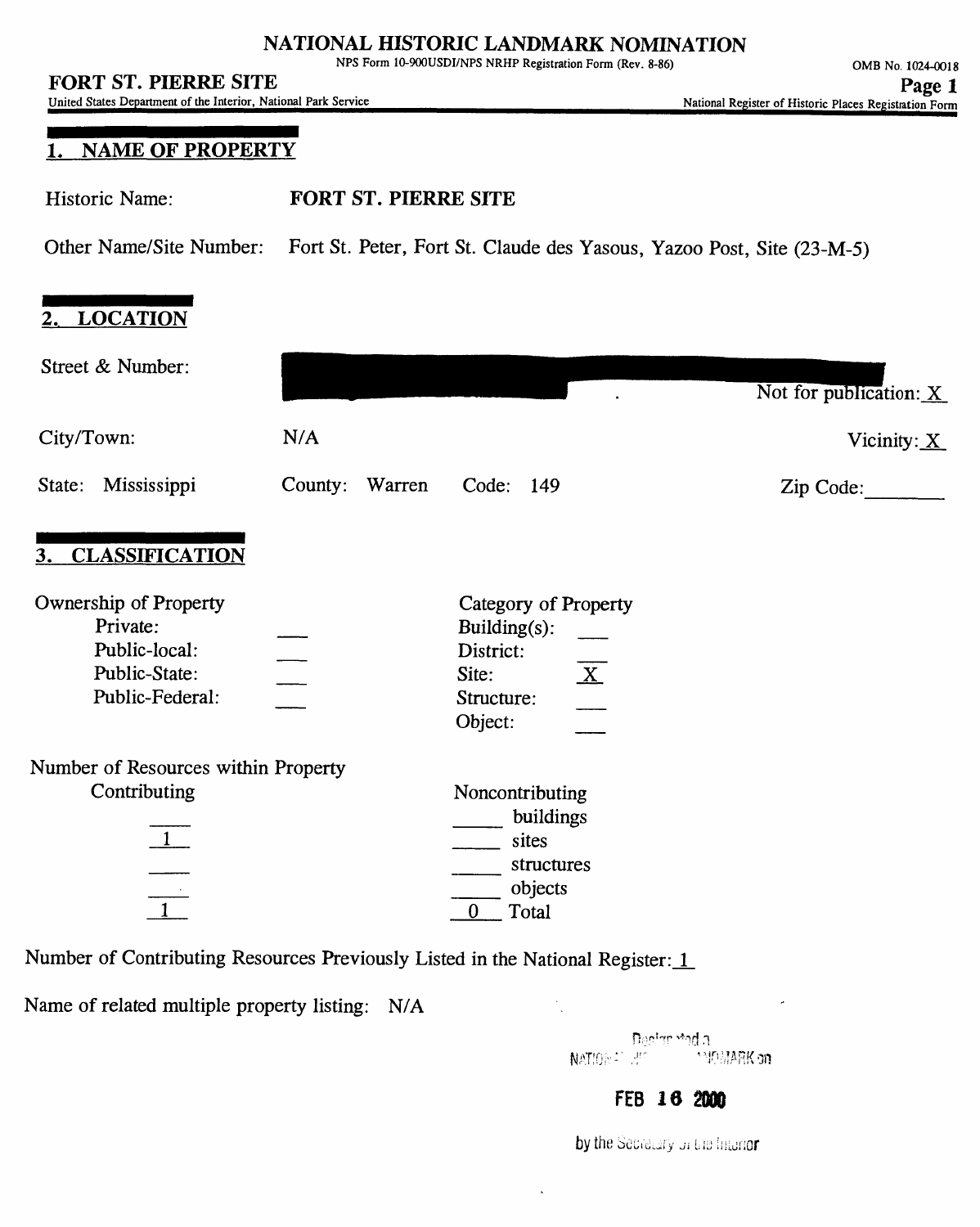### **4. STATE/FEDERAL AGENCY CERTIFICATION**

As the designated authority under the National Historic Preservation Act of 1966, as amended, I hereby certify that this momination request for determination of eligibility meets the documentation standards for registering properties in the National Register of Historic Places and meets the procedural and professional requirements set forth in 36 CFR Part 60. In my opinion, the property meets does not meet the National Register Criteria.

Signature of Certifying Official Date

State or Federal Agency and Bureau

In my opinion, the property meets does not meet the National Register criteria.

Signature of Commenting or Other Official Date

State or Federal Agency and Bureau

# **5. NATIONAL PARK SERVICE CERTIFICATION**

I, hereby certify that this property is:

\_\_ Entered in the National Register

- \_\_ Determined eligible for the National Register
- Determined not eligible for the National Register
- Removed from the National Register
- Other (explain):

Signature of Keeper Date of Action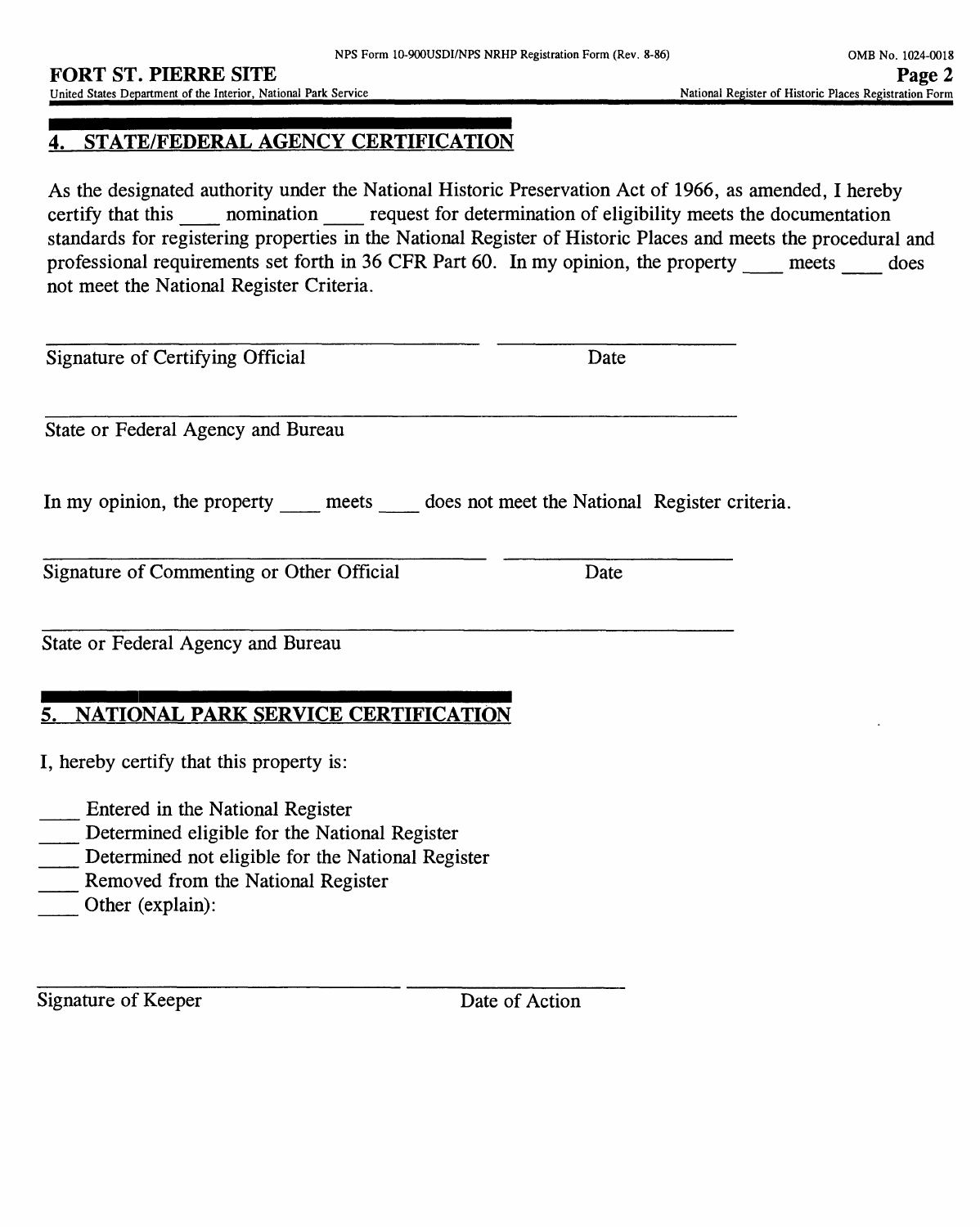United States Department of the Interior, National Park Service\_\_\_\_\_\_\_\_\_\_\_\_\_\_\_\_\_\_\_\_\_\_\_\_\_\_\_\_\_\_\_\_\_National Register of Historic Places Registration Form

# **6. FUNCTION OR USE**

| Historic: | Defense   | Sub: military facility |
|-----------|-----------|------------------------|
| Current:  | Landscape | Sub: unoccupied land   |

# **7. DESCRIPTION**

### ARCHITECTURAL CLASSIFICATION: N/A

MATERIALS: N/A Foundation: Walls: Roof: Other: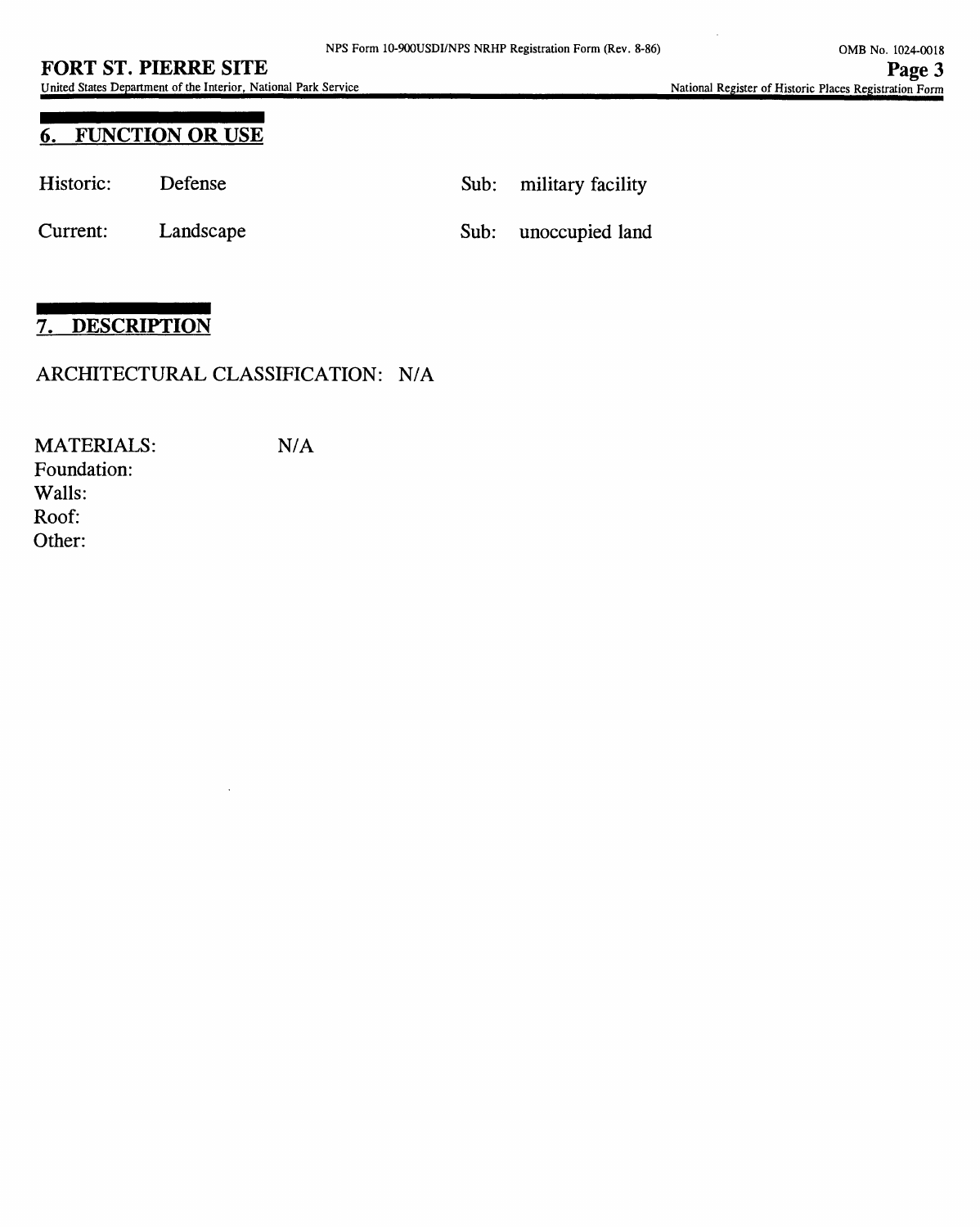# **FORT ST. PIERRE SITE**

United States Department of the Interior, National Park Service

**Describe Present and Historic Physical Appearance.**

Site Type: The Fort St. Pierre Site contains the remains of a French colonial fort occupied between 1719 and 1729. It served as the center of a community known as the Yazoo Post. In the early 1720s this community.

Mississippi, was on the far northern frontier of French colonial Louisiana. The French soldiers and farmers settled near a series of small remnant Native American groups and interacted with them in numerous economic, social, and religious activities. Archaeological investigations conducted between 1974 and 1977 at Fort St. Pierre revealed two near-complete buildings, a bastion, a dry moat, an area where lead shot was produced, and numerous other features.

Environmental Setting:



The bluffs are believed to be, for the most part, of eolian origin. These soils have the ability to stand in very steep faces, which explains the striking topography of deep gorges with almost perpendicular walls. At one time there was a rich topsoil on these bluffs, but most of that has disappeared as a result of agricultural activities in the nineteenth and twentieth centuries. The region is currently blanketed by a mixed hardwood, pine forest (See Photograph 1).

Historical Background: The Yazoo Bluffs region is an extremely important historical and archaeological district (see Figures 1-2). In the first three decades of the eighteenth century this was one of the prime regions in the Mississippi Valley for French and Indian settlement. Because both European and Native American activity in the region was primarily confined to this thirty-year period, almost all of the sites can be tightly dated. This is a unique and unparalleled situation for any comparable expanse of land in the Lower Mississippi Valley.

The first recorded Frenchmen on the Yazoo River were the Jesuit missionaries de Montigny, La Source, and Davion. They arrived in 1698 and made contact with all the indigenous groups, but concentrated their proselytizing efforts on the numerically superior Tunica Indians (Shea 1861:75-79, 115-163; Swanton 1911:20; Thwaites 1896-1901, Vol. 65:100-179). Davion maintained a mission in the region until 1706, when pressure from pro-English aboriginal groups forced the Tunica and their missionary to abandon the region and settle far \_\_ f(Brain 1988:31; Delanglez 1935:447; Swanton 1911:310-311). French activity in the Yazoo Bluffs region waned until 1719, when Fort St. Pierre and a number of French concessions were established The relationship of these French settlers with the surrounding Indian

groups (Yazoo, Koroa, and Ofo) appears to have been primarily economic (Charlevoix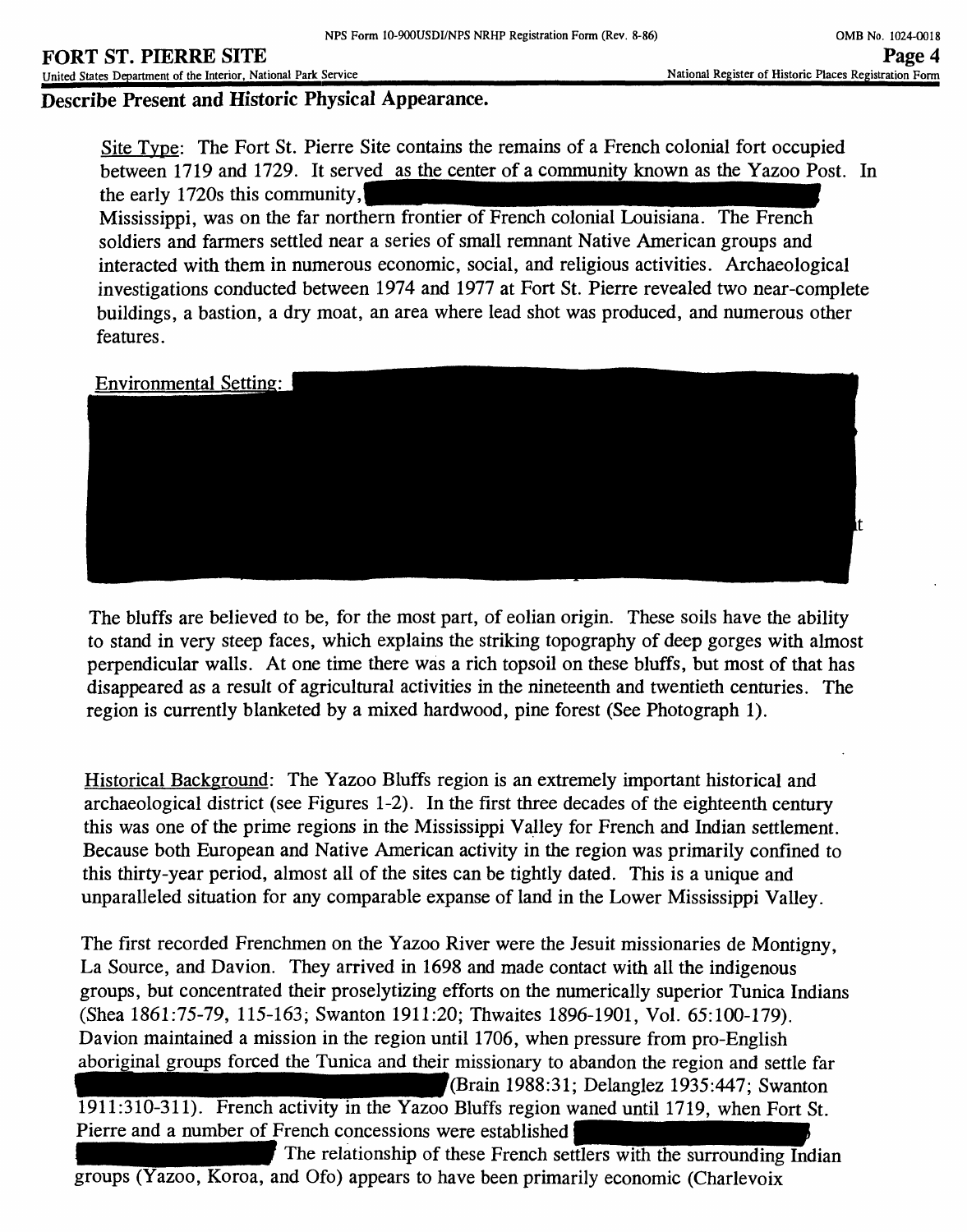1923:233-235; Delanglez 1935:448; 1937:37-38; French 1869:142, 157-158; Gayarre 1846:178-179, 227; Giraud 1966:370-371; Mereness 1916:49, 51; Mulvihill 1931:18; Le Page du Pratz 1774:56-57; Phelps 1966:46; Rowland and Sanders 1929:411; Swanton 1911:333; Thwaites 1896-1901, Vol. 67:314-317; Wilson 1965:112, 118).

Religious interaction was of little concern, as there is no evidence of a missionary in residence until 1727. Father Souel arrived in that year and was killed two years later when a combined force of local Indians killed the French inhabitants of the region and destroyed Fort St. Pierre (see Figure 6). The French never attempted to reestablish the post on the Yazoo River and subsequent aboriginal occupation along this tributary was minimal and sporadic (Claiborne 1880:44; Delanglez 1935:122, 195, 252-254, 451; Giraud 1991:381-382; Rowland and Sanders 1927:96-102; Swanton 1911:230, 233, 331; Thwaites 1896-1901, Vol. 68:172-183).

Two periods, "missionary" (1698-1706) and "trader" (1719-1729), have been set up to distinguish changing French activities in the Yazoo Bluffs region (Brown 1979a, 1979b). A total of nine historic sites have been recorded and excavated in this region, all but two of which are Native American. The exceptions are Fort St. Pierre and Lonely Frenchman. Fort St. Pierre was occupied between 1719 and 1729. Lonely Frenchman probably has the same date range as it is believed to be a small French habitation associated with the fort. The Haynes Bluff site, a major mound center and the most important aboriginal site in the region, has deep prehistoric roots as well as a strong historic component (Brain 1988:196-248). All of the historic sites are aboriginal and date to the late seventeenth/early eighteenth century. Two of them have been even more tightly dated. Portland appears to have been a Tunica site of the missionary period, whereas Lockguard is thought to have been a Yazoo, Koroa, or Ofo Indian component of the trader period contemporary with Fort St. Pierre.

Archaeological Investigations: Until the 1970s, archaeological work in the Yazoo Bluffs region was minimal. James A. Ford was interested in the region because he felt the discovery and excavation of Fort St. Pierre would provide an excellent means of dating historical aboriginal sites in the vicinity. Ford viewed the site as a means to expedite the Direct Historical Approach (Steward 1942). Although Ford did indeed determine the actual location of the fort, he did not demonstrate its existence archaeologically (Ford 1936:98-103).

Several prehistoric sites were later recorded and investigated

by Philip Phillips (1970:425-437), but most contributions to historical archaeology in the region were made between 1964 and 1977. Stephen Williams of the Peabody Museum's Lower Mississippi Survey spent several days at the Burroughs site in 1964 excavating burials. Collections from the Russell site were also examined at this time. Other historical finds came from a railroad-cut made at the Haynes Bluff site in 1967 (Brain 1988:204).

The Lower Mississippi Survey (LMS) returned to the Yazoo Bluffs region in 1974. Under the direction of Jeffrey P. Brain, investigations occurred at Burroughs, Portland, Russell, and St. Pierre. The Haynes Bluff site was the prime focus of the Lower Mississippi Survey work in 1974 (Brown 1976a; Brain 1988:204-263). Also in that year, lan Brown of the LMS teamed up with Bill Wright and Robert S. Neitzel of the Mississippi Department of Archives and History to find and excavate Fort St. Pierre (Brown 1975a, 1975b). After 1974, the State of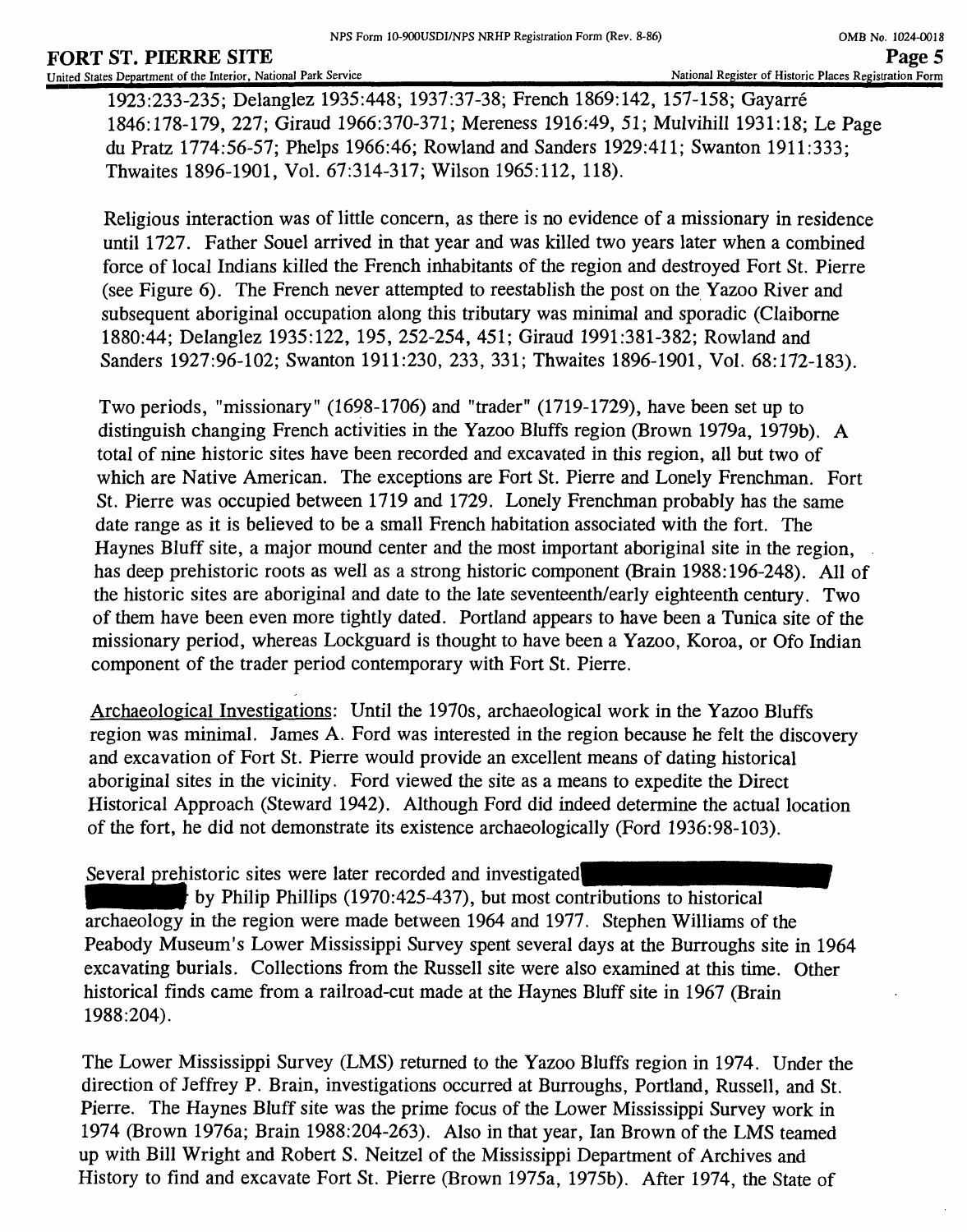Mississippi continued to support large-scale investigations at Fort St. Pierre between 1975 and 1977. Test excavations were also undertaken at Lonely Frenchman in 1975-1976, and at Anglo, Wrights Bluff, and Lockguard in 1976 (Brown 1978b; 1979a-c; 1983; 1990).

Fort St. Pierre was the principal source of European goods during the trader period. Its actual location was only proven archaeologically in 1974 (see Figure 7). The fort was built at the first contact point I

The 1974 excavations at Fort St. Pierre!

A portion of the palisade trench and a number of trash pits were found in this area. It was also clear from the investigations that this part of the site had been abandoned at some time during the ten-year occupation range of the fort. The reduction in the physical size of Fort St. Pierre may have been directly related to the decline in its resident population, an event that was linked historically, to the failure of the John Law colonization effort.

Archaeological research conducted in 1975 and 1976 uncovered the southeastern portion of the fort (see Figure 8, Photos 2 and 3). Important features included a dry moat, a palisade line, part of the southeast bastion, an area where lead shot was produced, and two buildings-- Structures B and C. The shot was produced by dropping molten lead from a tower into a vat of water. This is presently the only site in North America where this process of lead shot production has been observed archaeologically.

In aligning the archaeological plans with the historical drawings of the fort (see Figures 3-5), Structure B was interpreted to have been the commandant's headquarters. Excavation revealed it to have been a two-room structure with a depth of about 5.5 m. The architecture appears to have been *de-piece-sur piece* construction, in which horizontal members were laid one on top of another between upright posts placed at wide-spaced intervals (Brown 1976b; Peterson 1965:37).

All historic artifacts recovered at the site were piece-plotted in order to examine the spatial patterning of material culture. A nearest-neighbor analysis of the distribution of faience and wine bottle glass recovered in Structure B revealed considerable clustering around entrance ways and passages (see Figure 9). This patterning probably records the universal trait of human clumsiness in walking through narrow places. The detection of such patterns can be extremely useful in defining structural arrangement in other situations where wall trenches or stone foundations either are no longer apparent or never existed at all (Brown 1978b).

Structure C (see Figure 8 and Photos 2 and 3) was either the kitchen or the officers' barracks. It was divided into three rooms: a large one to the west, and two smaller ones of equal size to the east. This structure was about the same width (5.2 m) as Structure B, but it was greater than 9 m long. Its total length could not be determined because the northern wall of the building building  $\overrightarrow{A}$  number of architectural forms are apparent in Structure C, including *de-pièce-sur pièce* along the southern and eastern walls, and *poteaux en terre* construction along the northern wall (Peterson 1965:26-27).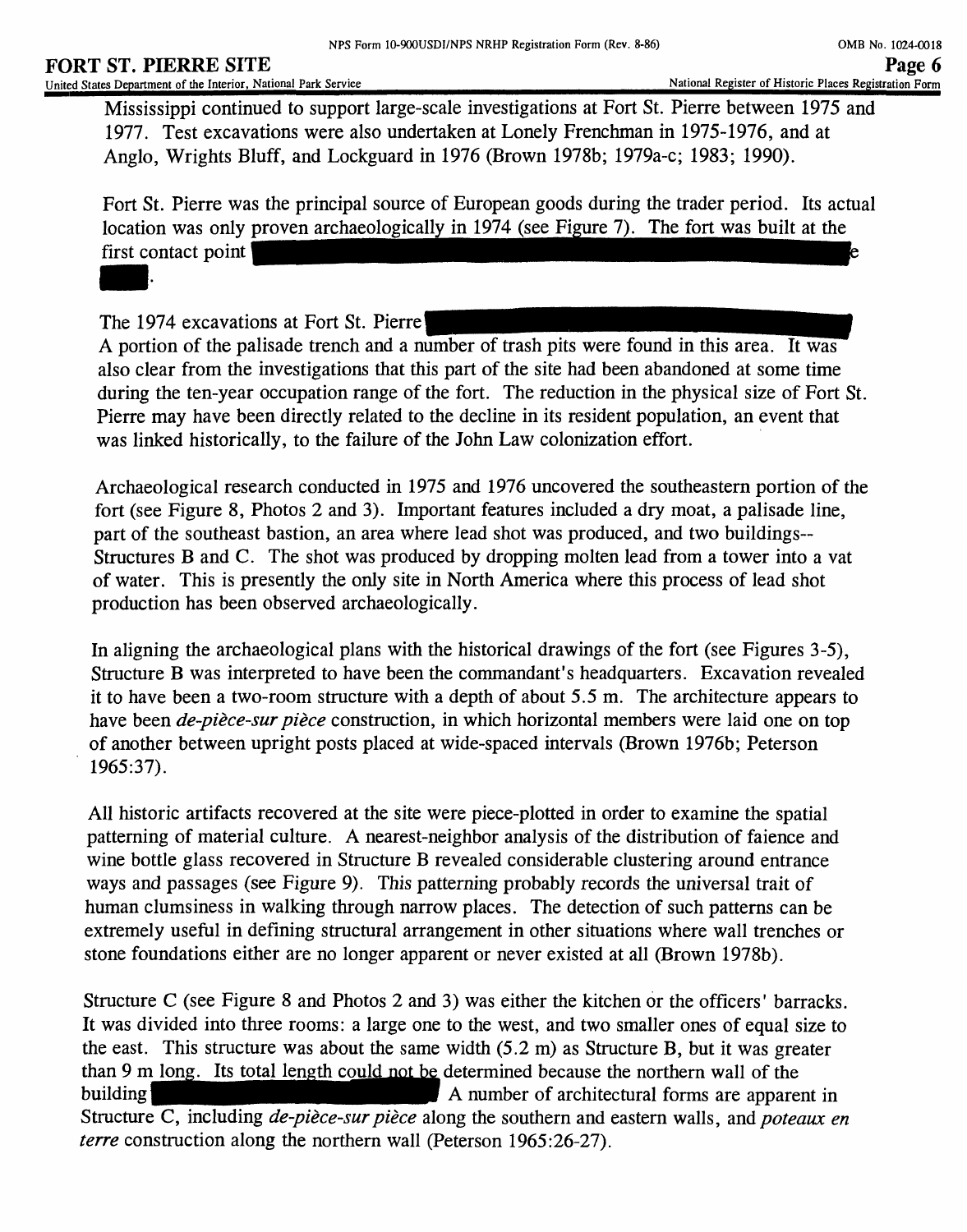# **FORT ST. PIERRE SITE**

United States Department of the Interior, National Park Service

The posts in both buildings, as well as in the southern palisade line, were removed during the occupation of the fort, a phenomenon that parallels that which was observed in the northwestern portion of the site in 1974. Excavations along the western edge of the site provided an explanation for this removal. In this area two thick layers of deposition were discovered. A series of wall trenches were dug into the subsoil on the same level as Structures B and C (see Figure 8). These trenches demarcate structures of some sort, but too many pieces of the puzzle are missing to determine the number of structures or their orientation. A thick grayish-black soil layer occurred above the wall trenches. This layer had surprisingly few artifacts within it. On top of this layer was a lens of burned plank stains that continued north for at least 15m beyond the limits of our excavations (see Figure 10). And above this burned lens was a thick brown silt topsoil layer that capped the entire site. The current interpretation is that the size of the fort (or at least the part that was occupied) shrank over time relative to its decreasing population. The burned area along the western edge of the site is believed to have been the part of the fort which was occupied at the time of the 1729 massacre.

A dry moat was situated parallel to the southern curtain of the fort (see Figure 8). It seems to have been used primarily for drainage. A great deal of historic European artifacts were found within the moat, as were a number of nearly complete aboriginal pots. These vessels were probably the products of contemporary Yazoo, Koroa, or Ofo peoples of the trader period as they were found in a sealed context. The types and varieties of whole pots found in the moat have been used to identify contemporary sites surrounding Fort St. Pierre. Also, the historic artifacts from Fort St. Pierre, such as European ceramics, white clay tobacco pipes, gunflints, and iron gun parts, axes, buckles, buttons and knives, and the surrounding French and Indian sites in the Yazoo Bluffs region have been used to develop models of change and continuity in Native American lifeways as they experienced colonial impact (Brown 1979a, 1979b, 1979c).

Site Integrity: Although the location of Fort St. Pierre was a part of the local lore, its actual preservation was not verified until 1974. There does not appear to have been much impact on the integrity of the site since its destruction in 1729. During the Civil War it served as a camp of sorts, because various military hardware and uniform regalia occasionally turn up in the investigations. It served as an orchard at one time and was probably under cultivation periodically in the late nineteenth and twentieth centuries. The fact that it has been possible to reconstruct activity areas from the study of piece-plotted artifacts (Brown 1978b) indicates there has been very little disturbance of the ground. Despite four seasons of excavation at Fort St. Pierre, approximately fifty percent of the site still remains unexcavated and is in an excellent state of preservation. Approximately one-half of the fort was excavated between 1974 and 1977. The eastern wall of the fort and its associated structures, most of the plaza, and perhaps a portion of the northeastern bastion still survive. of the fort has not been investigated at all, and it is probable there are related structures in this

A great deal of disturbance,

area.

occurred in the early twentieth century in the area surrounding the fort site. Considering all the earth movement, it is remarkable that the fort site itself remained largely untouched. Until 1974, the remains of Fort St. Pierre (see Figure 7), with only the periodic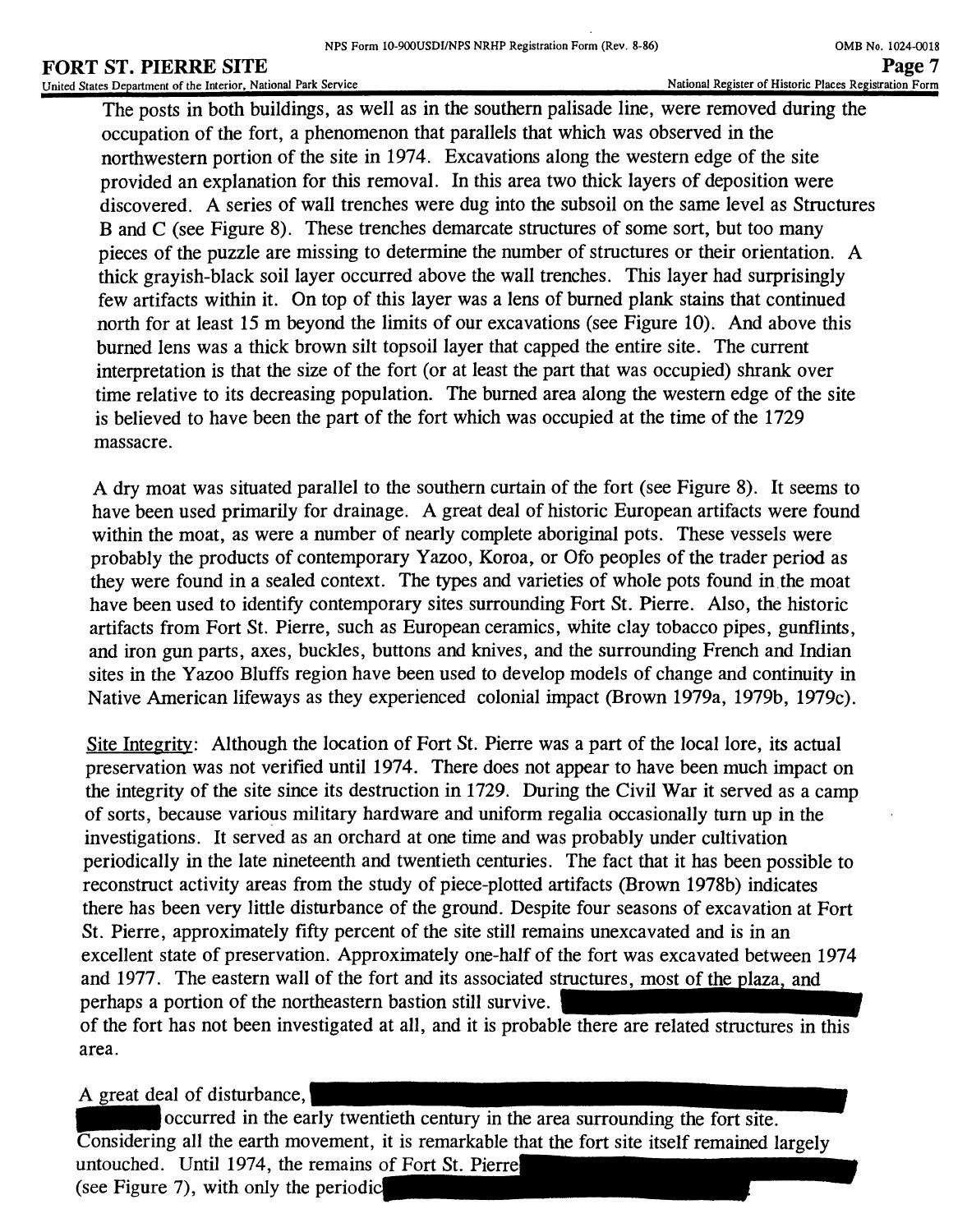# **8. STATEMENT OF SIGNIFICANCE**

Certifying official has considered the significance of this property in relation to other properties: Nationally: X\_ Statewide: Locally:\_\_

| Applicable National<br>Register Criteria:       | $AX B_C_C_D X$                                                                                                                                                                                                                                                                                                                                                                                          |  |  |
|-------------------------------------------------|---------------------------------------------------------------------------------------------------------------------------------------------------------------------------------------------------------------------------------------------------------------------------------------------------------------------------------------------------------------------------------------------------------|--|--|
| <b>Criteria Considerations</b><br>(Exceptions): | B C D E F G<br>$A \quad \alpha$                                                                                                                                                                                                                                                                                                                                                                         |  |  |
| NHL Criteria:                                   | Criteria 1 and 6                                                                                                                                                                                                                                                                                                                                                                                        |  |  |
| NHL Theme:<br>I.<br>V.                          | Peopling Places<br>encounters, conflicts, and colonization<br>6.<br>community and neighborhood<br>4.<br>Developing the American Economy<br>exchange and trade<br>6.                                                                                                                                                                                                                                     |  |  |
| Areas of Significance:                          | Archeology (Historic Non-Aboriginal),<br>Military, Exploration and Settlement                                                                                                                                                                                                                                                                                                                           |  |  |
| Period(s) of Significance:                      | 1718-1729                                                                                                                                                                                                                                                                                                                                                                                               |  |  |
| <b>Significant Dates:</b>                       | December 11, 1729                                                                                                                                                                                                                                                                                                                                                                                       |  |  |
| Significant Person(s):                          | N/A                                                                                                                                                                                                                                                                                                                                                                                                     |  |  |
| Cultural Affiliation:                           | French                                                                                                                                                                                                                                                                                                                                                                                                  |  |  |
| Architect/Builder:                              | N/A                                                                                                                                                                                                                                                                                                                                                                                                     |  |  |
| <b>Historic Context:</b>                        | CULTURAL DEVELOPMENTS: INDIGENOUS AMERICAN<br>I.<br><b>POPULATIONS</b><br>Ethnohistory of Indigenous American Populations<br>D.<br><b>Establishing Intercultural Relations</b><br>2.<br><b>Trade Relationships</b><br>i.<br>3.<br>Varieties of Early Conflict, Conquest, or Accommodation<br>The New Demographics<br>c.<br>Disease and Massacres: Their Cultural and<br>1.<br><b>Biological Effects</b> |  |  |
| II.                                             | EUROPEAN COLONIAL EXPLORATION AND SETTLEMENT                                                                                                                                                                                                                                                                                                                                                            |  |  |

- EUROPEAN COLONIAL EXPLORATION AND SETTLEMENT
	- B. French Exploration and Settlement -- Settlement
		- 3. Mississippi Valley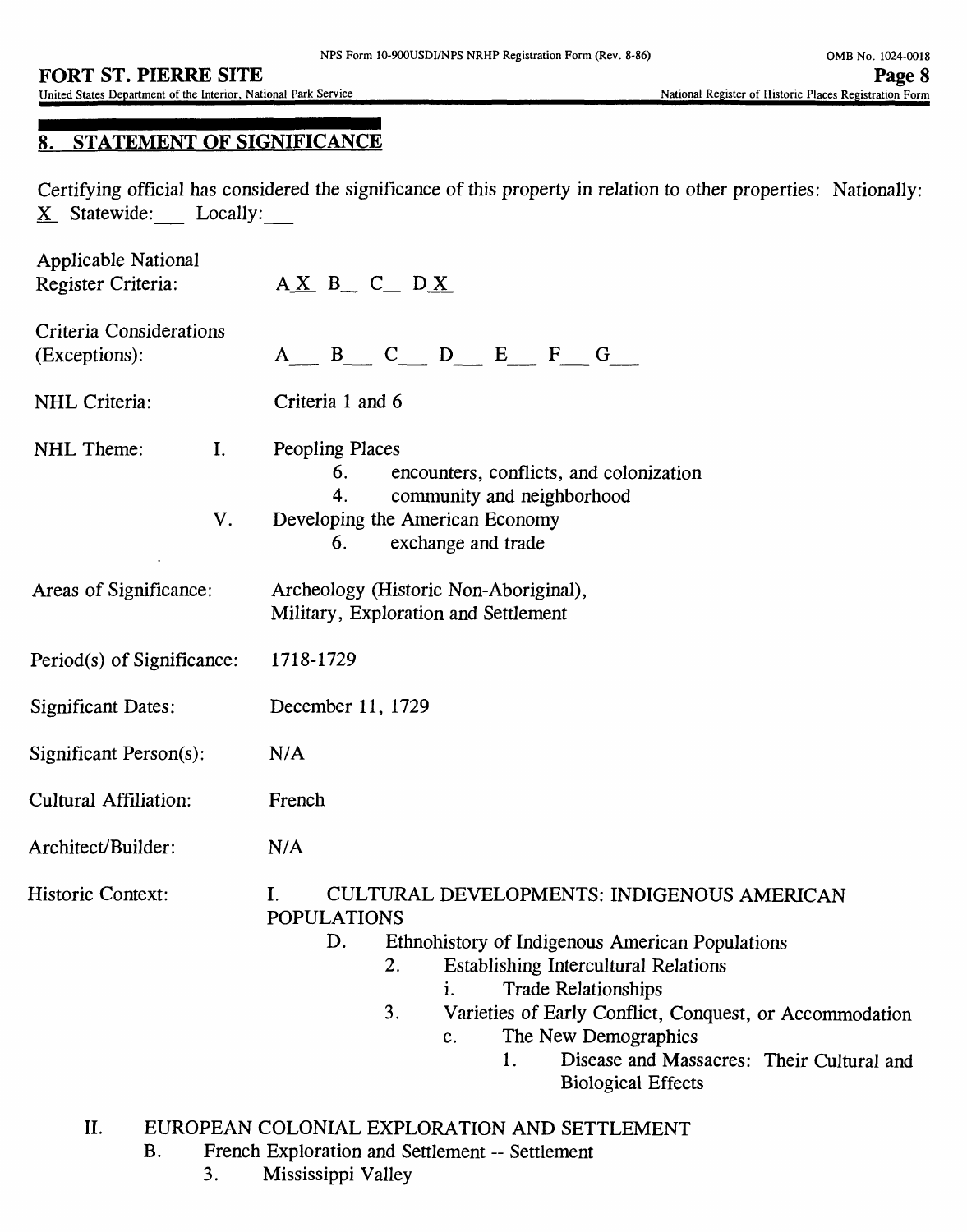#### **FORT ST. PIERRE SITE**<br>
United States Department of the Interior, National Park Service **Page 9**<br>
Page 19 Mational Register of Historic Places Registration Form United States Department of the Interior, National Park Service

**State Significance of Property, and Justify Criteria, Criteria Considerations, and Areas and Periods of Significance Noted Above.**

**Summary Statement of Significance:** The Yazoo Bluffs region is located about half way between two major French colonial population centers (Mobile/New Orleans in the south and the Illinois country in the north) in what was a critical buffer zone. Less than 100 miles to the south of the Yazoo Bluffs the Natchez Post was established among the powerful Natchez Indians in the second decade of the eighteenth century. Since 1670 the English had made great inroads into the Mississippi Valley. They had already impacted the Natchez by the turn of the eighteenth century, and the Chickasaw of north central Mississippi were fully allied with the English by that time. To help ward off further encroachments, Fort St. Pierre and its related French community were established midway between the Chickasaw and the Natchez, thus serving as an important buffer settlement.

The establishment of Fort St. Pierre also resulted in the formation of important economic ties with the small remnant Native American groups (Yazoo, Koroa, and Ofo) that inhabited the Lower Yazoo River region. The success of French colonial endeavor in the Mississippi Valley depended on close and friendly ties with such groups (Brown 1992). There were no major groups in the Yazoo Bluffs region after 1706, following the departure of the Tunica; only small scattered villages of mixed populations. France was concerned with this region primarily to the extent that the English were, and what happened there is typical of what occurred in other frontier situations. The small Indian groups that lived in the Yazoo Bluffs region were alternately swayed by first one colonial power and then the other, but once the Indians disappeared, the region lost its significance and received no further attention.

French influence in the Yazoo Bluffs region occurred in two major pulses, the "missionary" period (1698-1706) and the "trader" period (1719-1729), the latter corresponding to the occupation of Fort St. Pierre (Brown 1979a-b). In the first three decades of the eighteenth century this was one of the prime regions in the Mississippi Valley for French and Indian settlement. Because both European and Native American activity in the region was primarily confined to this thirty-year period, almost all of the sites can be tightly dated. This is a unique and unparalleled situation for any comparable expanse of land in the Lower Mississippi Valley.

In the case of Fort St. Pierre, its ten-year occupation makes it a key for dating sites in the Yazoo Bluffs region and beyond. To understand the relationships between occupants of various sites archaeologically, it is absolutely fundamental to establish contemporaneity, and Fort St. Pierre has been a perfect vehicle for such studies.

On another dimension, the structures and associated artifacts discovered at Fort St. Pierre have provided views of life at an important colonial French fort of the eighteenth century. The excavation of two near-complete structures has contributed markedly to our understanding of early eighteenth-century French, frontier architecture. By piece-plotting the artifacts contained within and around these structures, we have also learned much about the various activities at such sites. One form of armament technology observed at Fort St. Pierre is unprecedented. It is clear that lead shot, so important a form of ammunition, was produced by dropping molten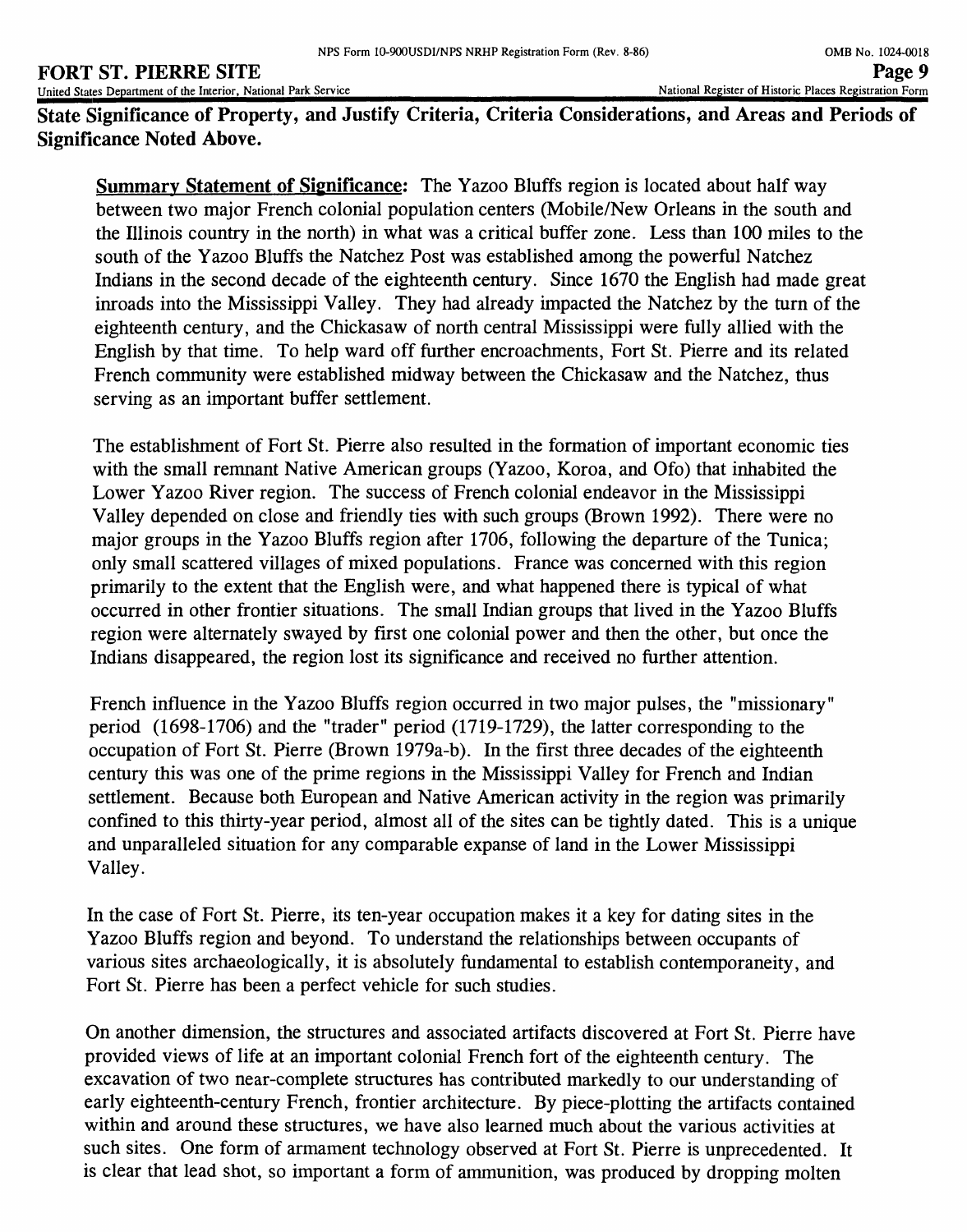#### **FORT ST. PIERRE SITE** United States Department of the Interior, National Park Service

lead from a tower into a vat of water. This is the only site in North America where this process of arms production has been observed archaeologically.

Only one other fortification site in the Lower Mississippi Valley is comparable with Fort St. Pierre-Fort Rosalie in Natchez (Elliot 1990; Giraud 1991:392-393; 1993: 155-156). Although Fort Rosalie is extremely important too, it should be pointed out that it had a longer period of occupation than Fort St. Pierre (the artifacts, consequently, are not as tightly dated). Also, the plateau upon which Fort Rosalie once sat has been occupied more or less continuously. Consequently, the Fort Rosalie site may have received far more disturbance than Fort St. Pierre. It should also be stressed that there has been no significant archaeological research conducted at Fort Rosalie. Although Fort Rosalie figures prominently in the history of French-Indian relations, Fort St. Pierre is truly a one-of-a-kind site. It is significant from an archaeological point of view because it was an important focus in the history of French-Indian relations, it was occupied for only a decade, it was destroyed rapidly (resulting in sealed features), and it has received intensive archaeological investigation. For all these reasons, Fort St. Pierre should be a National Historic Landmark.

# **French Colonization of the Yazoo Bluffs Region**

The first recorded French-Indian contact in the Yazoo Bluffs region was in 1698. In that year the Recollect missionaries De Mondgny, La Source, and Davion descended the Mississippi and made brief stops among the Tunica and Taënsa villages along the Yazoo River before returning to their headquarters among the Arkansas tribes. The Tunica were suffering from a severe epidemic at the time (Giraud 1974:56), but the first meeting with the missionaries was extremely friendly and the French anticipated close future relationships with the two tribes.

There has been some question as to where the Tunica were actually situated along the Yazoo River. De Montigny reported the 1698 Tunica location]

(Shea 1861:80-81). D'Iberville, among the Taënsa in 1699, was told by his hosts that their enemies, the "Tonicas," occupied the first village  $\mathcal{H}$ (Swanton 1911:308), thus agreeing with La Source's account. Davion returned to the Tunica in 1699 and established his mission (Swanton 1911:20). There appears to have been a movement of some sort at this time as M. le Sueur, visiting the area in the spring of 1700, reported that Father Davion and the Tunica were located seven leagues up the river, rather than four as suggested earlier. Father Gravier also visited the Tunica in 1700. He recorded the distance to the mission I

André Pénicaut, who accompanied Le Sueur, noted that the "Tonicas" were situated, in order of ascent, after the "Yasoux" and "Offogoulas" (Swanton 1911:308). Penicaut was often quite casual in dating events and recording observations, and so whatever he presented must be regarded with some caution. However, he was a prolific writer and his accounts are often quite detailed. The problem is sorting out the good from the bad. Daniel Coxe listed the Tunica second after the "Yassouees" (Coxe 1940:24), but it is not clear to which time he was referring. He also did not visit the region.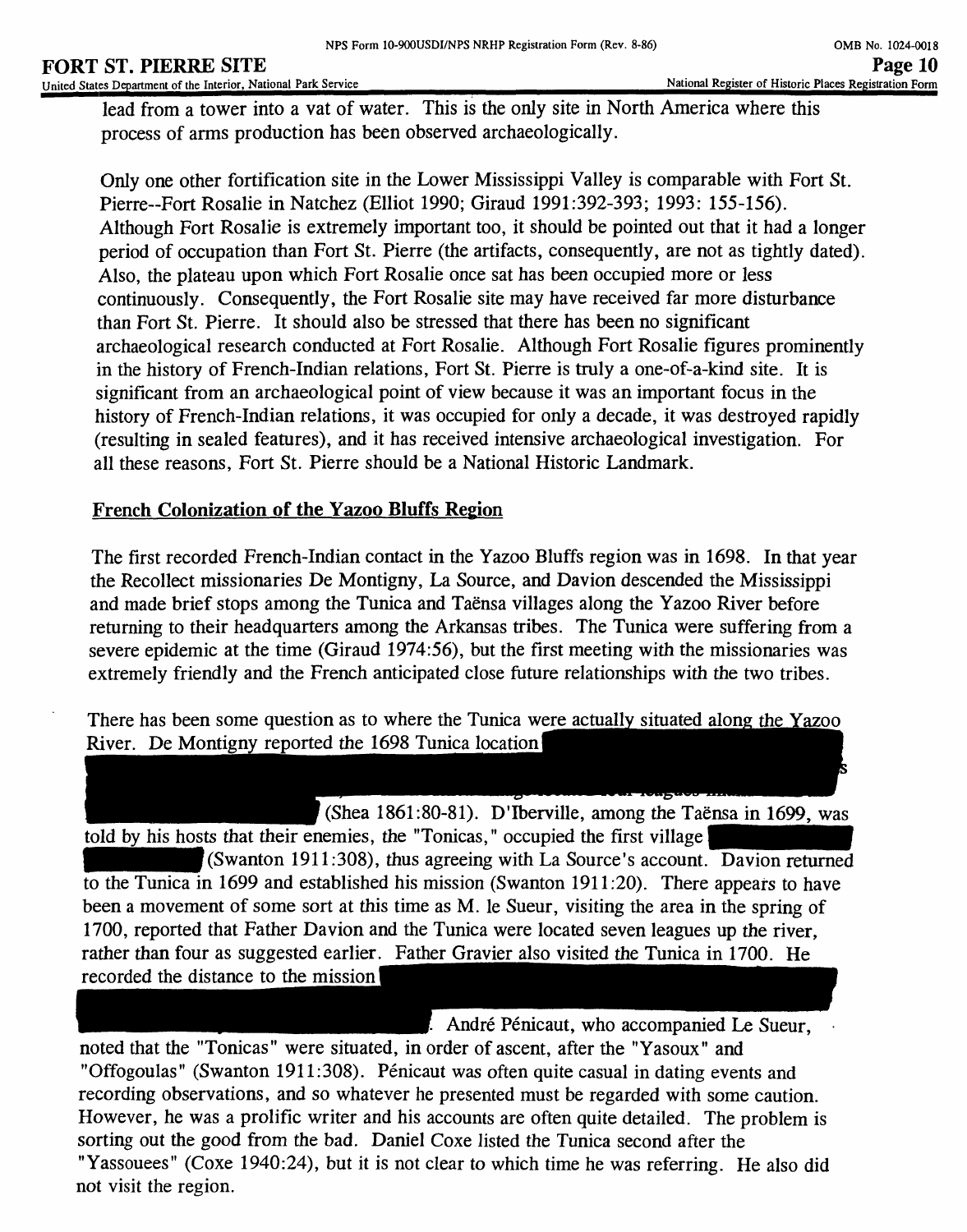Although more evidence is required, it is possible that the principal settlement of the Tunica shifted upstream shortly after French contact. Perhaps the placement of Father Davion's mission in a central location to all the local aboriginal groups was responsible for the shift in settlement which appears to have occurred. The Tunica, being the most numerous, and presumably the most powerful group, may have wished to be closer to the mission and its associated benefits.

The year 1702 was a turning point in the history of the Tunica, as it was in this year that Davion fled from his mission. Penicaut attributed this action to Davion's destruction of the idols in the Tunica temple and the hostile reaction which ensued (Swanton 1911:309), but perhaps of greater importance was the murder of Father Foucault and two Frenchmen by four Koroa Indians who were guiding this party from the Arkansas to Davion's mission (Delanglez 1935:34; Swanton 1911:330). A number of reasons have been given for what occurred. It is possible that the guides were mistreated, or that they desired the French goods, or even that they were encouraged by the Arkansas to perform these actions (Delanglez 1935:34), but one thing which is clear is that their actions were condoned by a number of local aboriginal groups. The Chakchiuma may have been involved in the murder, but it is definite that the Yazoo were. After the deed was done, the Koroa shared the booty with their Yazoo allies (Delanglez 1935:34).

# **Englishmen in the Yazoo Bluffs Region**

The anti-French sentiments exhibited by the indigenous Yazoo area populations were undoubtedly the result of English activity. English traders were well established in lands claimed as part of French Louisiane (the historic name used by the French for the territory; it will be used throughout this nomination)throughout the early eighteenth century. Their greatest influence was among the Chickasaw (Le Page du Pratz 1774:90), but they also infiltrated among groups west of the Mississippi River. Bénard de la Harp, among some Wichita groups on the Arkansas River in 1719 was understandably surprised and dismayed to see a Cherokee Indian appear laden with British goods to trade with these Indians (Wedel and Wedel 1976:18). English influence was felt even earlier, the focus of their activity having been on the Indian slave trade (Delanglez 1935:18; Swanton 1911:39). English traders reached the Mississippi long before the first Recollect missionaries arrived at the Taensa, and when Father Gravier visited the Arkansas groups in 1700, he noticed that they possessed several guns which had been brought, along with a quantity of other goods, by an English trader in the previous year in order to secure their loyalty (French 1869:63; Thwaites 1896- 1901, Vol. 65:117).

It is apparent that English traders also exerted some influence over the Yazoo Indians at the turn of the eighteenth century, which suggests that they played a role in instigating the murder of Father Foucault. Several days prior to the murder, the Yazoo were courted by a British trader. According to Father Davion: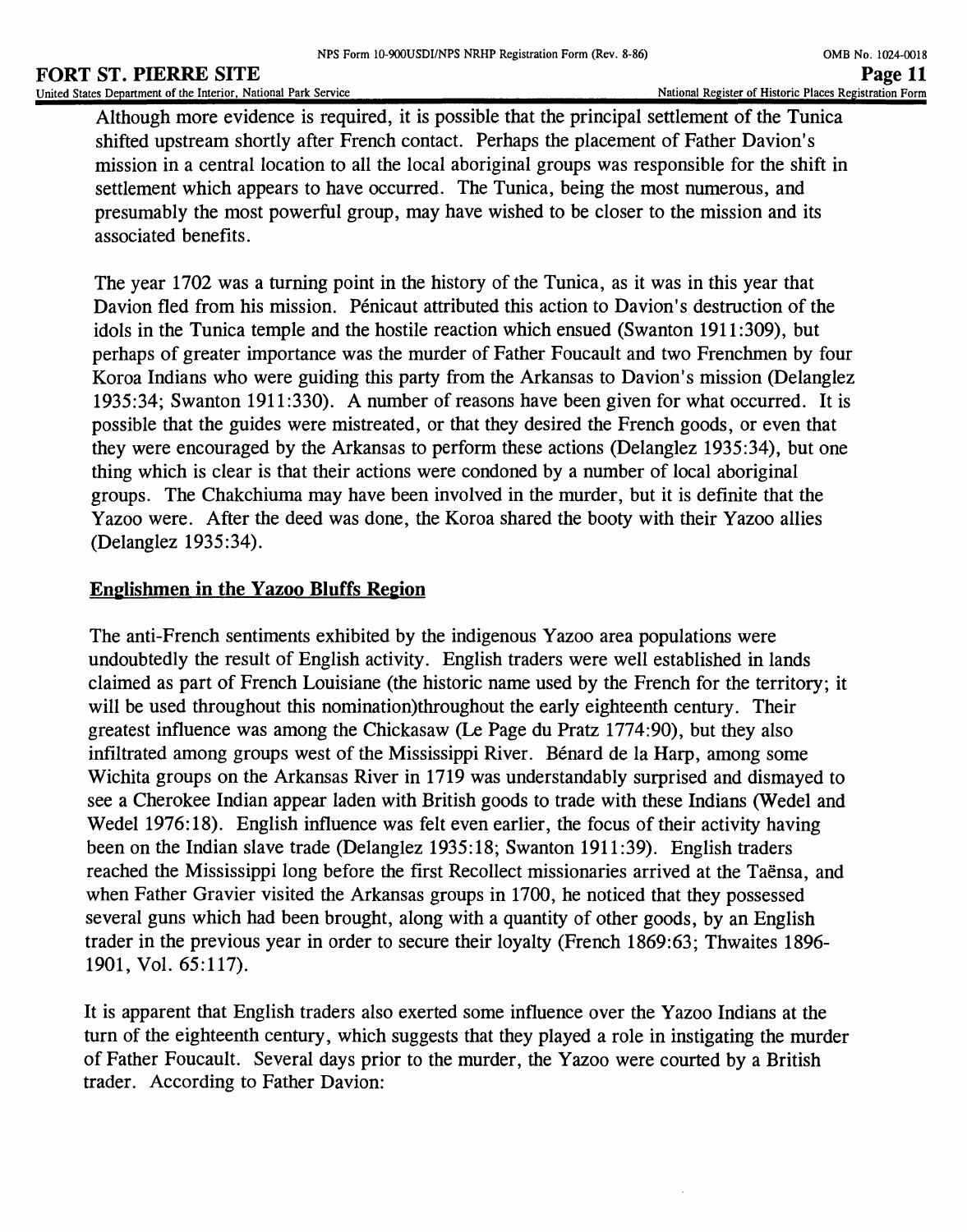This chief (Yazoo) seemed to side with the French; but he had on so many occasions shown himself to be the friend of the English, that it was useless for him to try to persuade us he was our friend. Only a few days before (Foucault's murder), an Englishman had come, and slaves were bought; this Englishman highly praised by the Yazoos was to stay among them. He was rich, they said, made great presents, whereas the French were only beggars [Father Davion in Delanglez 1935:447].

Father Davion feared a conspiracy, and deserted his mission after hearing of the Foucault murder. The Tunica desired his return (French 1869:96), but Governor Bienville demanded justice first. Davion would be allowed to return to the Tunica on the condition that they punish the Koroa and Yazoo offenders. Bienville also added, "that they should bring him the English that might be found among them after having plundered their storehouse" (Swanton 1911:310). Le Page du Pratz may have referred to this storehouse when he described the Yazoo region some 20 years later, "The village of the Indians (Yasous) is a league from this settlement; and on one side of it there is a hill, on which they pretend that the English formerly had a fort; accordingly there are still some traces of it to be seen" (Le Page du Pratz 1774:56). The Tunica fulfilled their part of the bargain as the Koroa murderers were subsequently killed. An English trader is reported to have been imprisoned by the Tunica at that time also. Davion returned to his mission in 1705 and remained with the Tunica, intermittently, for the next 15 years (Swanton 1911:311-313).

Having alienated the other groups along the Yazoo River by their close alliance with the French, the Tunica were forced to reconsider their position when the embittered English trader mentioned above ended up assembling the Chickasaw, Alibama, and other groups against the Tunica. Around 1706 the Tunica decided to leave the Yazoo Bluffs region and migrate south to the mouth of the Red River. This move also brought them closer to the French settlements (Swanton 1911:311). It seems that a group of Tunica may have split off from the main branch prior to 1706 and settled somewhere between the Yazoo River and the Red River, because Davion stated that he passed a Tunica settlement on his way downriver in 1702. He did not stop until reaching the Houmas, where Father de Limoges was stationed (Delanglez 1935:34). It is also possible that Davion confused the Tioux with the Tunica, because of their close cultural ties. Tunica history does not of course end at this point (see Brain 1979 and 1988), but because they no longer had substantial involvement in the Yazoo Bluffs region, they will not be discussed further in this nomination.

# **French Reaction to the English in the Yazoo River Area and John Law's Mississippi Company**

With the termination of the "missionary period" in the Yazoo Bluffs in 1706, there was a hiatus of about 13 years in the documented relations between the French and Indians for this region. Louisiane and France were deeply involved in the War of the Spanish Succession (1702-1713) (known in America as Queen Anne's War) at this time and lacked the ability to reestablish contacts with the Yazoo River groups. England took advantage of French strategic weakness in the Yazoo River area by strengthening trade relations in this region. In 1708, Thomas Welch met with a number of different aboriginal groups, including the Yazoo and Koroa, to plan a coordinated attack on French Mobile. Five years later Price Hughes, a Welshman, even attempted to establish a settlement in the Yazoo Bluffs region (Crane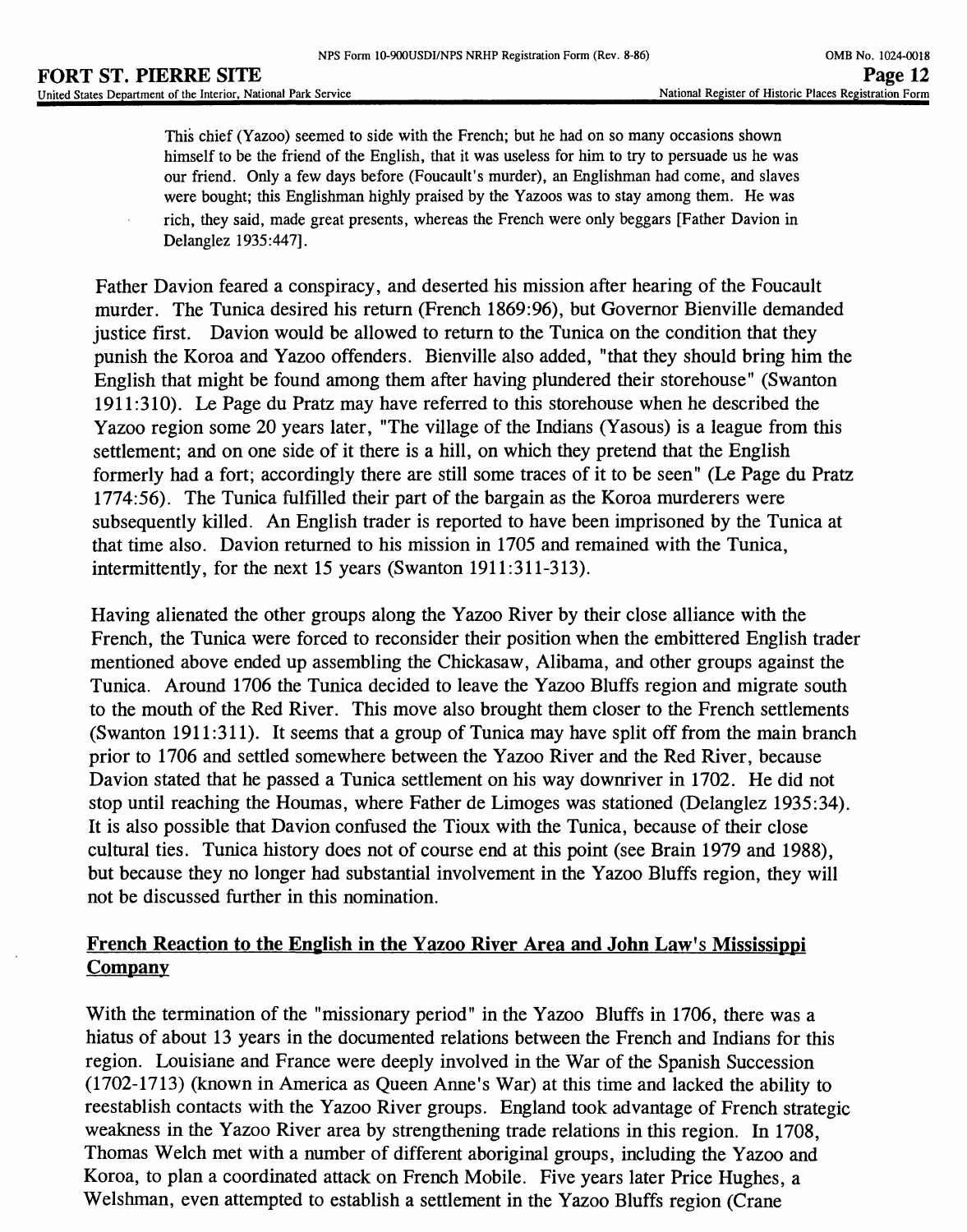1929:85; 101-102). The French clearly needed a permanent settlement in this area if English penetration was to be prevented (Delanglez 1935:434). As early as 1716 plans were made to establish a fort among the Yazoo River groups, and Bienville was to be the commander of it. However, these plans were never carried out (Delanglez 1935:77). A year later (1717), when John Law's Company of the West was created, the hopes for a Yazoo Post were revived.

The end of the War of Spanish Succession had left France nearly in a state of financial bankruptcy. However, in May of 1716, Louis XIV seized upon the ideas of a Scotsman, named John Law, who proposed to establish a private bank in Paris. This bank issued paper money, or bank notes, which carried the imprint of the French king, and were supposed to be redeemable with metal species (gold or silver). In fact the only thing that made the notes acceptable to the French people was a blind faith in their value as money.

The bank was successful from its inception. Law had now only to maintain the credit he had established. This he did by founding the Company of the West. The disharmony and subsequent failures in Louisiana were generally not known in France. The colony, indeed, was still greatly esteemed for its reported magnificence and fertility, its abundant products, and its rich mines which were said to be more extensive than those of Peru and Mexico. Law, using the anticipated wealth of this vast colonial empire as security, was supremely confident that his bank would underwrite and eventually pay off the national debt. Soon the bank became the main repository for royal funds; its administration by private directors and shareholders was anomalous; and in December 1718, the regent and Law converted it into a royal or national bank. Law remained as director [Caruso 1963:174].

To attract financial investors in the Company of the West, whose money would be deposited in the national bank -- hopefully enough to cover bank notes it issued -- Law hired a host of promoters who published numerous pamphlets on the colony of Louisiane, picturing it as a second Garden of Eden, where lumps of refined gold abounded for the taking, silver was so common it would be used as paving stones, and diamonds formed on flowers from morning dew (Caruso 1963:175). The Company of the West shares appeared to double in value, a yearly dividend of 12 percent was declared by Law for shareholders, and those who sold their shares first soon acquired considerable wealth, fueling the demand for the national bank to issue more shares. Law, in mid-1718, was given the authority to incorporate two other French royal colonial trading concessions, the East India Company and the China Company, into his Company of the Indies, better known in the Americas as the Mississippi Company (Caruso 1963:174).

Law intended to ship 6000 European colonists and 3000 African slaves annually to Louisiane to create a population base for the Louisiane colony. However, during the years of the Company's control of Louisiane (1717 to 1721) only a little over 7000 Europeans were transported, and many of these initial immigrants were convicted salt smugglers (Hall 1992:7). Upon arrival in the Louisiane port site of Old Biloxi the European immigrants found no provisions had been made to feed or house them, causing many of them to succumb to illness. By 1726, it was estimated that less than 2000 of these immigrants had survived their stay in Louisiane (Hall 1992:6-8).

In December of 1718, Law absorbed the Senegal Slave Trade Company, and by the summer of 1719 he had arranged to ship 500 slaves to Louisiane to provide much needed labor for the colony (Caruso 1963:176). Eventually, the Mississippi Company would ship some 1900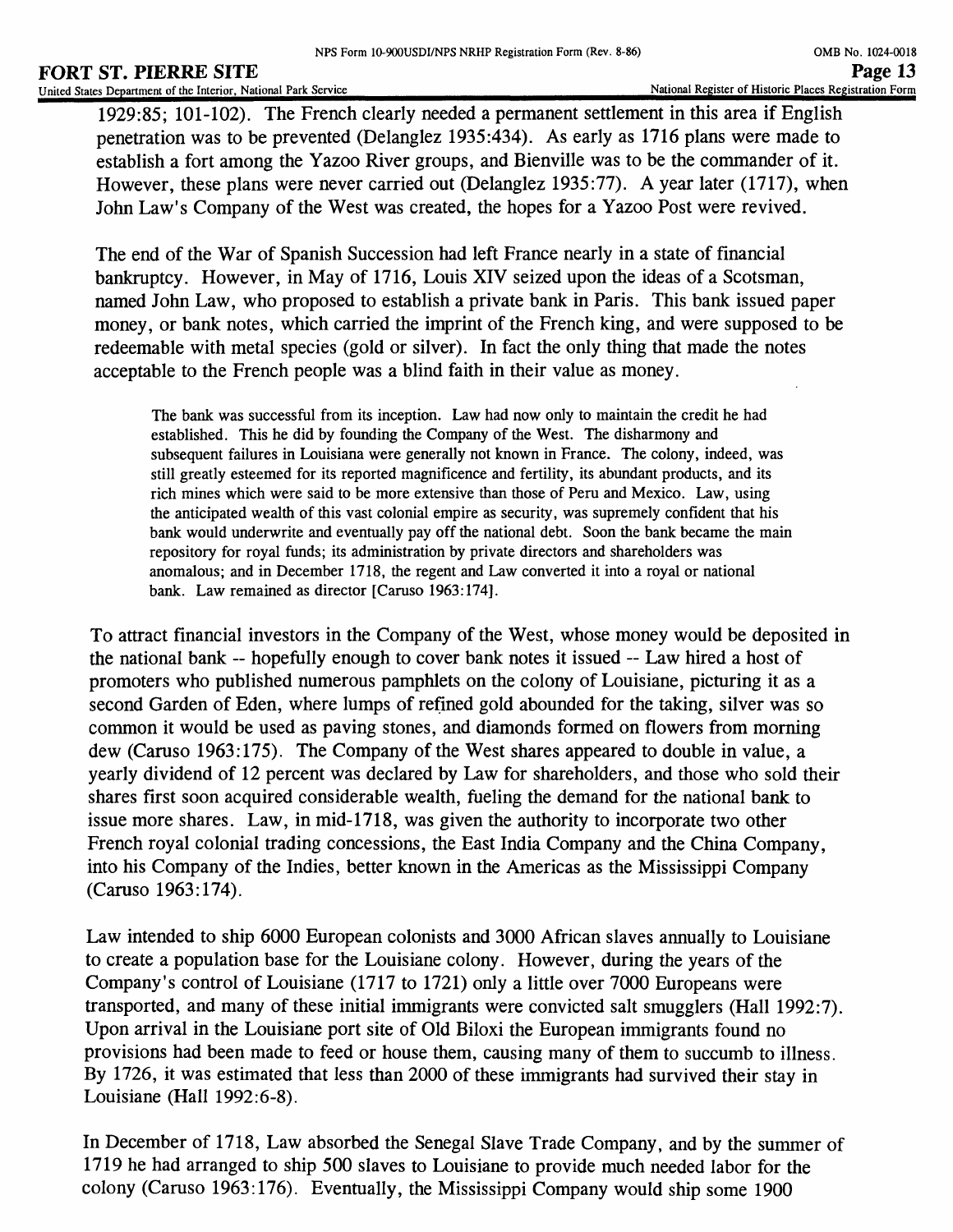African slaves to Louisiane, with an additional 3600 shipped to Louisiane during the decade of the 1720s to replace the European emigres who had died (Hall 1992:35).

Like all "pyramid schemes," Law's financial programs benefitted a few early investors, who quickly cashed in their bank notes or sold them to others. Those lucky few who cashed in their notes for hard currency quickly moved their money out of France. With little hard currency to back his bank notes, and the public beginning to clamor for its money, Law issued decrees devaluating money, bank notes, and shares in the Mississippi Company. This resulted in a financial panic and run on the national bank. Law was dismissed in disgrace, the French economy was ruined, and the colony of Louisiana was now viewed as a waste land (Caruso 1963:182-4).

In retrospect, the one great success of John Law's Company was the creation of a viable colony in Louisiana. The colony finally had sufficient European and African labor to produce agricultural surpluses that were exported to French Caribbean colonies to feed their plantation slaves. In particular, African slaves from Senegal brought their knowledge of rice cultivation to Louisiana, which became an important food staple of that colony and a major export (Hall 1992:59).

In addition, the French colonial government in Louisiana now possessed the manpower to construct forts and settlements to hold the colony against English incursions. In the next few years a fort and a relatively large settlement were established on the left bank of the Yazoo River on and below the bluffs. As with all forts erected in Louisiane at this time, such as Fort Toulouse (designated an NHL in 1960) among the Alabamas and Fort Rosalie among the Natchez, the one built along the Yazoo River was erected not so much as a defense against the local Indians, but for purposes of trade (Thomas 1989:12). The establishment was called Fort St. Pierre by all but Dumont dit Montigny, who consistently referred to it as Fort St. Claude. Mulvihill (1931:18) believed it was erected in 1719 by Colonel Bigart, but according to Penicaut (who must be regarded with some caution), Bienville sent Lieutenant Boulaye and 30 men to establish the installation in 1718:

At this same time M. de Bienville sent M. de la Boulaye, lieutenant, with thirty men, many munitions, and much merchandise to establish a fort near the village of the Yazoo. When he arrived there he selected one of the most elevated situations which he could find on the borders of their river, four leagues distant from its mouth on the right, two gunshots distant from their village where he had his fort built [Penicaut in Swanton 1911:333; see also French 1869:142].

In the year that the fort was erected, M. de la Houssaye and M. de Scovion obtained concessions along the Yazoo River and settled them with 82 people. In December of 1720, two French ships - L'Éléphant and le Dromedaire - arrived at Ship Island with 250 people destined for the Yazoo Colony. The company included the officers M. M. Dillon, Fabre, Duplessis, Leviller, Le Suze, and La Combe (Gayarre 1846:178-179; Mulvihill 1931:18). In this same year M. Desliette, stationed in the Illinois country, received orders to go to the Yazoo Post with 15 men to prepare the area for the arrival of the concessionaires' personnel (Giraud 1966:370-371). The Company of the Indies had a warehouse at this post, but the fort and most of the territory belonged to a private company consisting of M. le Blanc, M. le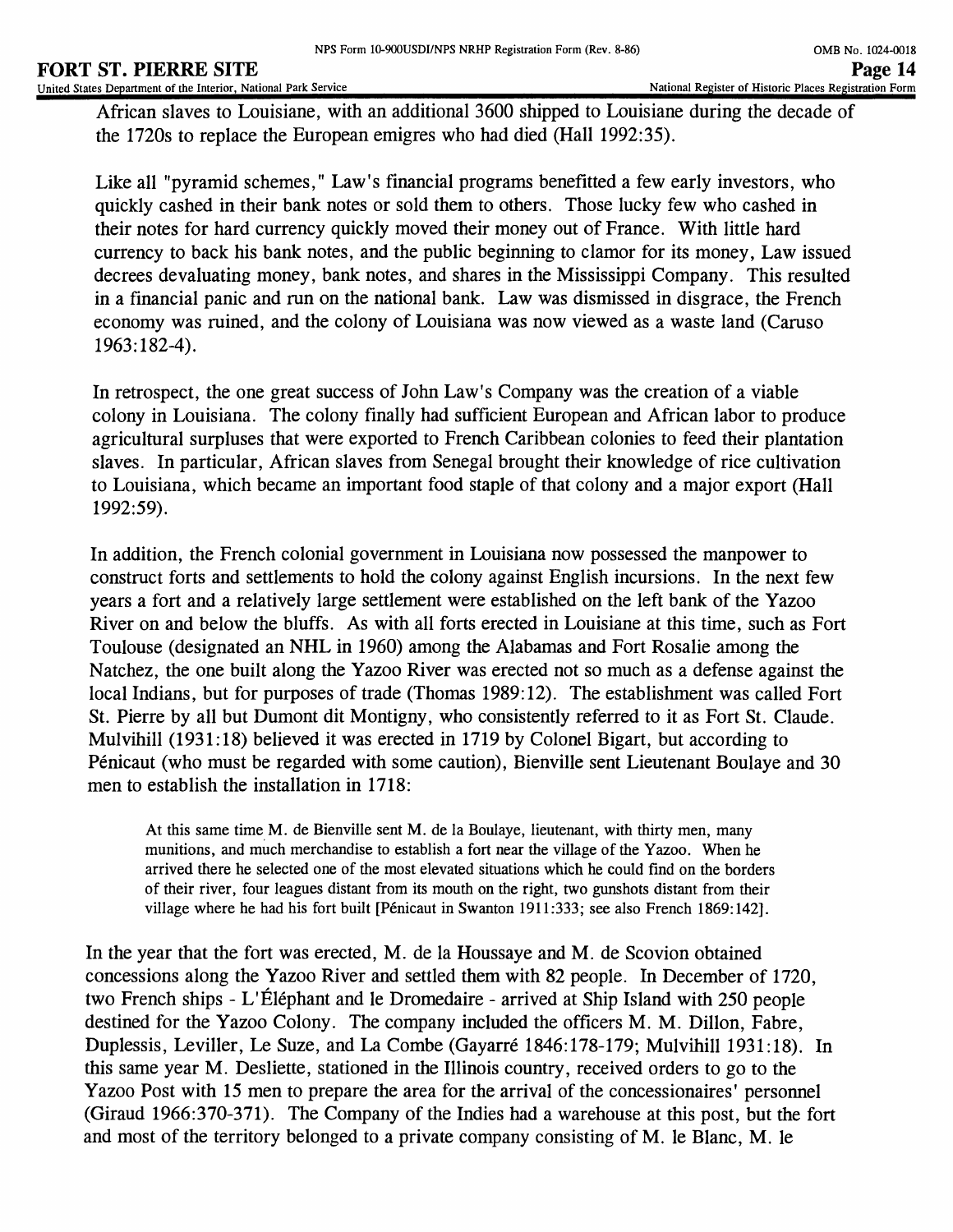Comte de Belle-Isle, M. le Marquis d'Arsfeld, and M. le Blond de la Tour (Charlevoix 1923:234-235). According to Wilson (1965:112; 118), the grant belonged to M. d'Asfeld and M. le Blanc, with M. le Blond de la Tour as director.

In January of 1721, the ships La Gironde and La Volage arrived at Ship Island with about 300 persons intended for the Yazoo concessions of M. le Blanc and Count Belleville. A month later another ship arrived carrying 375 Swiss troops to be distributed among the various posts, including the Yazoo (French 1869:157-158).

Although considerable numbers of people were slated for the Yazoo Post, many probably died upon landing in the country, a feature typical of Law's other grants (Delanglez 1937:36; Le Conte 1924; Thwaites 1896-1901, Vol. 67:259). According to Dawson Phelps, of the 172 men, 33 women, and 35 children who sailed from Lorient, France, on the ship L'Éléphant in 1720, most perished on the beaches of New Biloxi. Others returned to France, with only about 60 of the total arriving at the Yazoo Post (Phelps 1966:46). However, in comparison with other French frontier settlements, the Yazoo was quite large. Forty-eight soldiers were in residence in 1721, over twice as many as were at the Natchez Post at the same time (Chartrand 1973:60). M. le Blanc's concession, which was operated by M. le Blond de la Tour and 60 men (Swanton 1911:333), was situated four leagues from the mouth of the Yazoo River, adjacent to Fort St. Pierre. Le Page du Pratz described the concession as follows:

The grant of M. le Blanc, Minister, or Secretary at War, was settled there, four leagues from the Mississippi, as you go up this little river. There a fort stands, with a company of men, commanded by a Captain. This company, together with the servants, were in the pay of their Minister [Le Page du Pratz 1774:56].

The fort itself appears to have been quite a formidable structure. When it was originally constructed it may not have been terribly impressive, but there is strong historical evidence that it was improved upon in the next few years. Dumont dit Montigny was commissioned to draw the plan of the fort in 1722 and it seems that he also engineered some changes in its actual layout (Delanglez 1937:37-38). Diron d'Artaguiette, who visited the area in February of 1723, was very impressed with his short stay there:

We stayed at Fort St. Pierre des Yazous, which is on a bluff. The plan of the Fort is square, having four bastions surrounded by a little moat about six feet wide and three feet deep. The commandant, who is M. Degrave, had his house in the fort, as do also the officers and the soldiers, who form two companies. It is at this fort where I have seen the best disciplined troops and where the duty is performed with exactitude, thanks to the attention of the commandant. These two companies are to go to the Natchez, as I have already said [Diron d'Artaguiette 1722-1723 in Mereness 1916:51].

These two companies were replaced by Bernaval's Company at the time of Diron d'Artaguiette's visit. One receives quite a different and far from complimentary impression from Father Poisson who attended the Yazoo Post in 1727:

On the 23rd, we arrived at the Yatous (Yazoo); this is a French post two leagues from the mouth of the river bearing this name, which flows into the Mississippi; there is an Officer with the title of commandant, a dozen soldiers, and three or four planters. Here was Monsieur le Blanc's concession, which had come to ruin like many others. The ground is rolling; it has been slightly explored, and the air is said to be unhealthy. The Commandant ordered all the artillery of the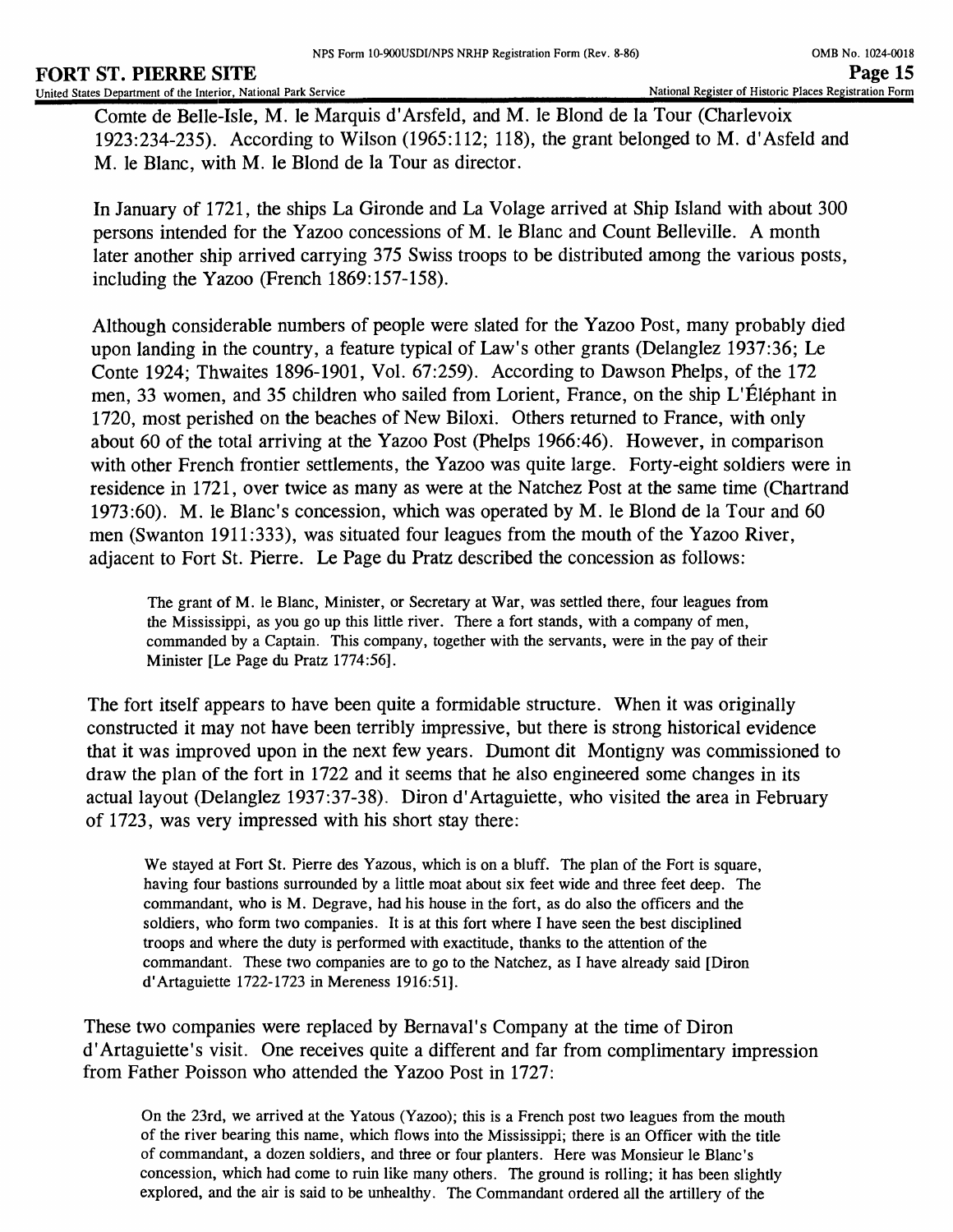fort to be fired; this consisted of two very small guns. This fort in which the Commandant lives, is a shed surrounded by a palisade, but well defended by the situation of the place [Poisson 1727 inThwaites 1896-1901, Vol. 67:314-317].

It appears that the colony deteriorated severely in the space of but four years. The reason may in part have been related to the unhealthy conditions of the Yazoo environment (Bénard de la Harpe 1831:310). The region was originally noted for its agricultural fertility and its potential for establishing lucrative concessions (Giraud 1966:170-171; Le Page du Pratz 1774:57), but Dumont dit Montigny noted in his 1722 visit that half the garrison was dead, the air or water apparently having disagreed with them (Delanglez 1937:37). A year earlier the commandant considered moving the fort a league upriver where the air was thought to be healthier, but he died before putting this operation into effect. According to Father Charlevoix:

Its waters are of a reddish colour, and are said to affect those who drink them with the bloody flux. The air is, besides, extremely unwholesome. I had three leagues to travel before I reached the fort, which I found all in mourning, on account of the death of Mons. Bizart, its governor. He had built the fort in a bad situation, and, before he died, had thought of removing it a league farther off, to a fine meadow, where the air was more wholesome, and where there was a village of the Yasous, mixed with the Couroas and Ofogoulas [Charlevoix 1923:233-234].

Diron d'Artaguiette confirmed the reports on the unhealthy conditions at the Yazoo Post in 1723:

Two hours before day there arrived from the Yazous a boat manned with ten soldiers in charge of a sergeant, which is carrying a half score of workmen for Terre Blanche. These people are from the concession of M. Le Blanc. They are abandoning the post of the Yazous because of the sickness there, and the company of Bernaval will go to the fort of the Yazous [Diron d'Artaguiette 1722-1723 in Mereness 1916:49].

Other recently formed French settlements were also having severe troubles with disease (Mereness 1916:41), which suggests that it was not the Yazoo environment itself which was responsible for the pestilence, but rather the inability of the European colonists to cope with the radical change in physical environment they encountered in the southeast. The inhabitants of the Yazoo Post were also affected by famine in the summer of 1722 (Delanglez 1937:38) and a terrible drought plagued the area the following summer (Swanton 1911:178). These natural calamities no doubt contributed to the decimation of the colony.

Another reason for the failure of the post was the financial disaster suffered by John Law, an event which resulted in the collapse of his entire colonial enterprise and the near financial bankruptcy of France. As referred to above, M. le Blanc, the leading concession holder along the Yazoo, abandoned the region in 1723, consolidating his interests in the Terre Blanche concession at Natchez (Swanton 1911:333). The withdrawal of the principal grantee no doubt severely affected the development of the Yazoo colony.

The troubles between the French and the Chickasaw in the 1720's (Crane 1929:273; Mereness 1916:51) also affected the residents of the Yazoo Bluffs region:

This post was very advantageously situated, as well as for the goodness of the air as the quality of the soil, like to that of the Natchez, as for the landing-place, which was very commodious,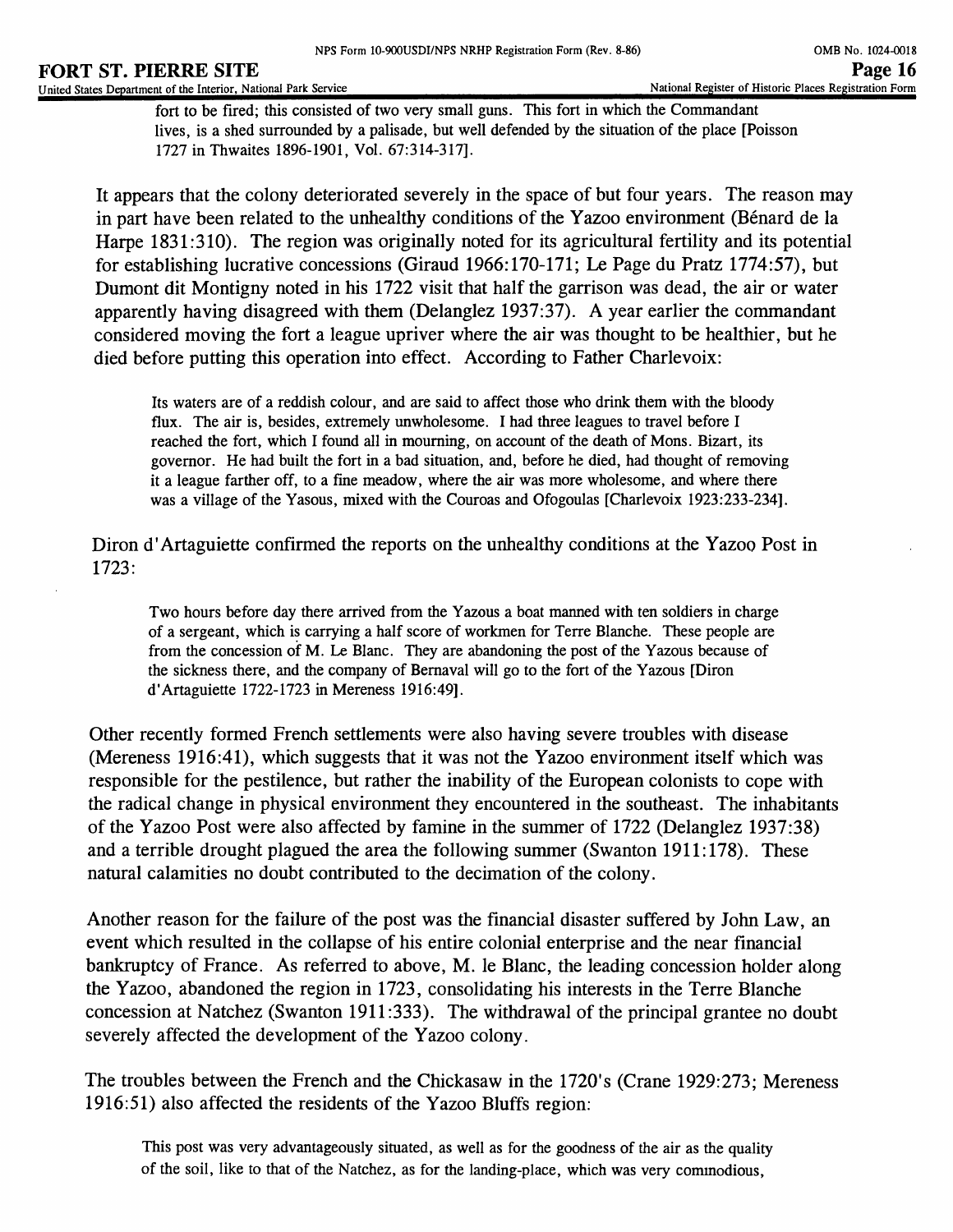#### **FORT ST. PIERRE SITE** PAGE 17<br>United States Department of the Interior, National Park Service **Page 17**<br>National Register of Historic Places Registration Form United States Department of the Interior, National Park Service

and for the commerce with the natives, if our people but knew how to gain and preserve their friendship. But the neighborhood of the Chickasaw, ever fast friends of the English, almost cut off any hopes of succeeding. This post was on these accounts threatened with utter ruin, sooner or later; as actually happened in 1722, by means of those wretched Chickasaws; who came hi the night and murdered the people in the settlements that were made by two sergeants out of the fort. But a boy who was scalped by them was cured, and escaped with life [Le Page du Pratz 1774:56].

Charlevoix concurred with the bothersome Indian problem:

They certainly could have chosen better lands in a better place. True, it is important to secure this river, the source of which is not far from [the English in] Carolina. But it would have been enough to have a good garrison to hold in check the Yazoos who are allies of the Chickasaws. To be obliged to be always on guard against the Savages, who are the neighbors of the English, is not the way to settle firmly a concession [Charlevoix in Delanglez 1935:448; see also Charlevoix 1923:235].

M. de Grave, commandant of the fort after Bigart's death, made peace with the Chickasaw shortly after the above events (Mereness 1916:33), but Chickasaw troubles in other parts of Louisiana continued. As mentioned earlier, the Choctaw did much to weaken the power of the Chickasaw. The latter sued for peace in 1723 when two Chickasaw chiefs appeared at the Yazoo Post. They were sent to New Orleans to confer with Bienville (Mereness 1916:87). Because of the Indian problems, the provincial administration debated in 1724, after peace had been made, whether or not to evacuate the Yazoo Post (Rowland and Sanders 1929:411). They decided not to do so, but they did reduce the garrison. In 1726, a year before Father Poisson's visit, the garrison consisted of only 15 soldiers (Gayarré 1846:227; Giraud 1991:381).

# **Indians and French Settlers During the "Trader" Period**

The type of relationship which existed between the French and the local Indians can only be speculated upon. Too little attention was paid to these small groups. The 1729 massacre destroyed all documentation of what Father Souel had done in his mission (Delanglez 1935:385). The earliest mention of the Indian villages, with respect to the Yazoo Post, is Penicaut's description in 1718 of the fort being situated two gunshots distance from the Yazoo (French 1869:142; Swanton 1911:333). Three years later Father Charlevoix described a mixed Yazoo, Koroa, and Ofo village of about 200 men about a league from the fort (Charlevoix 1923:233-234; Delanglez 1935:448). Benard de la Harpe, who visited the post in 1722, was more definite in the location of these Indians:



Yazoo, Koroa, Ofo, and Onspee nations; their houses are scattered by districts (and) most are situated on mounds of earth between little valleys, made by hand, so that it is presumed that formerly these nations were more numerous. Today they are reduced to about 250 persons [Benard de la Harpe, Peabody Museum, LMS Files, Harvard University].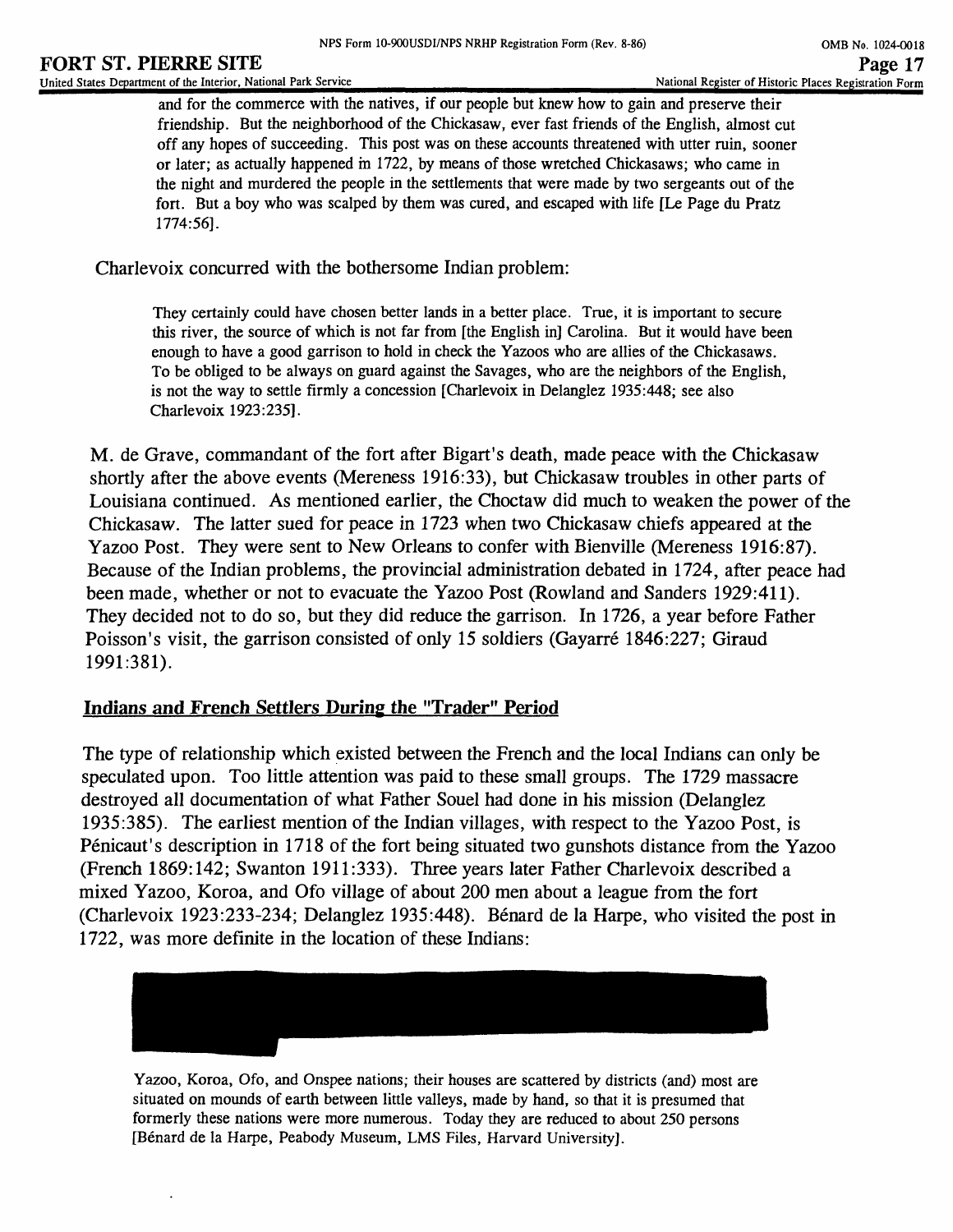# **FORT ST. PIERRE SITE**

The directions given by la Harpe and Charlevoix would place the above groups presumably their principal village during the fort's occupation. Diron d'Artaguiette, who examined the post a year after M. de la Harpe,

estimated a population of 200 warriors:

Indian villages, which hardly make one. They are the Yazous, the Aufaugoulas, and the Couroyes. The last are going to establish themselves on the Riviere des Ouatchitas. These nations number in all perhaps 200 warriors, who form a sort of little republic, living without recognizing any chiefs [Diron d'Artaguiette 1722-1723 in Mereness 1916:51].

Four years later, Father Poisson referred to the Indian groups in his short stay at the fort, but did little more than confirm the earlier locational information:

During our stay at Yatous, he (Father Souel) bought a house - or rather, a cabin built in the French fashion - while waiting until he could make his arrangements to settle among the Savages,  $\blacksquare$ There are three villages, in which three different languages are spoken; their inhabitants compose a small tribe; I know nothing more of them [Poisson 1727 in Thwaites 1896-1901, Vol. 67:314-317].

The relationship between the French and the local aboriginal groups appears to have been essentially peaceful throughout most of Fort St. Pierre's occupation. The Yazoo even aided the French in the Third Natchez War (Swanton 1911:211). However, as indicated by Father Charlevoix, the settlers were wary of their allegiance:

The French live on pretty good terms with them, but they have not too much confidence in them on account of the relations which the Yazoos, above all, have always had with the English [Charlevoix in Delanglez 1935:448; see also Charlevoix 1923:233-234].

It seems that the Indians were not content with their French neighbors either, as there is some suggestion they planned to leave the region:

It was from M. Petit Livilliers that (we learned) that M. Degrave had gone to New Orleans without orders. That since the departure of M. Degrave he had engaged the Aufaugolas, Couroye, and Yazous to remain there. They had intended to go and settle on the Riviere des Wachitas. That he had engaged the Tapoucha Indians to come and settle near the fort. This is a small Indian nation, which lived forty leagues up this river. They were going to come in the autumn [Diron d'Artaguiette 1722-1723 in Mereness 1916:87].

It is probable that French-Indian relations improved somewhat with the arrival of Father Souel in 1727. French interest in both the Yazoo and Arkansas areas was largely a product of strategic position. The purpose in manning these areas with Frenchmen was to contain the English by allying local Indians to French interests. The Company of the Indies was well aware that the best way to maintain Indian allegiance was to send them missionaries, even more so than arming them (Delanglez 1935:449). Two chaplains, M. M. John Claude Juif and Nicholas Darquevaux, accompanied the Le Blanc workmen to the Yazoo Post. The former arrived in Louisiana in 1720 and was still in residence at Le Blanc's concession in 1723. Father Darquevaux died in August of 1722 (Charlevoix 1923:260; Delanglez 1935:448; Swanton 1911:178).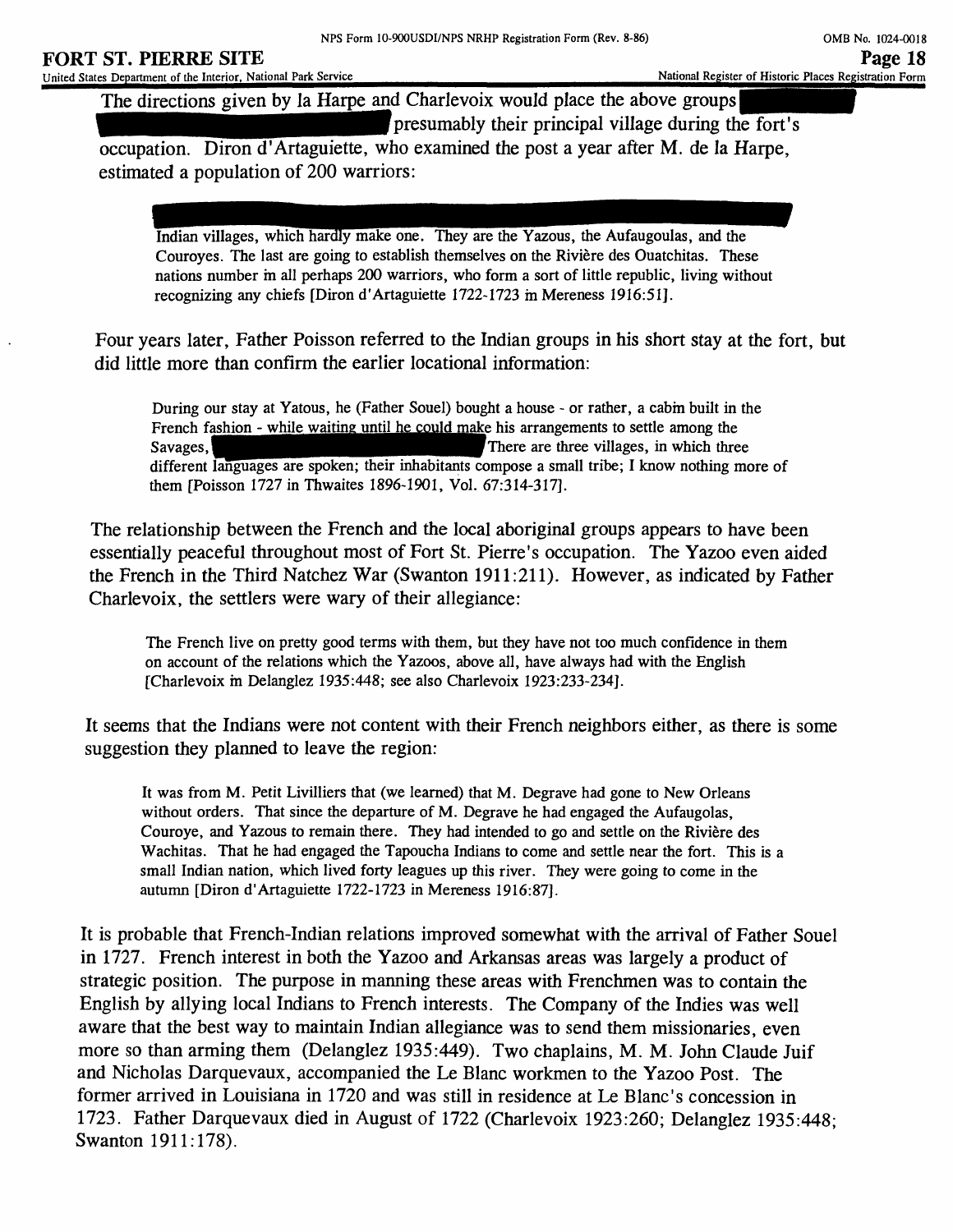It is evident that these priests only served the European population, much like Father Philibert at the Natchez colony (Swanton 1911:207; Thwaites 1896-1901, Vol. 67:310-311), because the Company of the Indies decided in 1724 that the Yazoo Post should have a missionary as well as a chaplain (Delanglez 1935:112). The Jesuits had been paid by the king since 1723 for having a missionary in this location, but there is no evidence that one was actually there. The Jesuit Father Souel arrived in 1727, at the same time as Father Poisson's visit (Giraud 1991:381-382). Although Souel spent some time in New Orleans away from his mission between the fall of 1728 and the spring of 1729 (Delanglez 1935:195, 451), there are indications that he had made some headway with the local Indians in the two years of his tenure.

# **Historical Background the Natchez Drama**

When La Salle first contacted the Natchez, in 1682, on his expedition to the mouth of the Mississippi River, the chief of the Natchez resided in the Grand Village (designated an NHL in 1964) and controlled some nine other ceremonial mound centers. The Natchez chiefdom was one of the few ceremonial mound building societies to make the transition from the prehistoric to historic period with its culture reasonably intact.

French writers of the early eighteenth century describe a Natchez society whose chiefdom could marshall thousands of armed warriors, demand human sacrifice for elaborate burials of the Natchez elite, and resist European encroachment on its lands. The encounters between the French and the Natchez and disputes over land eventually led to a series of wars that ultimately destroyed the Grand Village and all of the Loess Hills ceremonial centers of the Natchez.

The transitional phases between the late prehistoric Emerald Phase, of the Plaquemine Culture, and the early historic Natchez covered the time period when the Lower Mississippi Valley underwent a dramatic decrease in population, perhaps brought on by the introduction of European diseases in the sixteenth-century. One of the regions affected the most was the Yazoo Basin, which was left almost entirely uninhabited.

Although the Natchez Indians also suffered a considerable population loss, they were able to make up for their demographic losses by the incorporation of refugee Mississippian groups from the north, according to French accounts of the early eighteenth- century. The ability of the Natchez to deal on an equal basis with the French can only be accounted for by the strength of control that the Natchez elite held over the people.

Due to the extensive nature of the French accounts, it is possible to characterize the period between 1682 and 1700 as a period of limited contact between the Natchez and the French. Sporadic encounters with European explorers and traders first made note of the settled and, by European standards, "civilized" nature of the Natchez society.

After 1700, cultural encounters became more intense as French missionaries attempted to convert the Native Americans of the Lower Mississippi River Valley, with little success. With the establishment of a French trading post, in 1714, and Fort Rosalie, in 1716, on the Natchez Bluffs, only three miles from the Grand Village, contact accelerated between the Europeans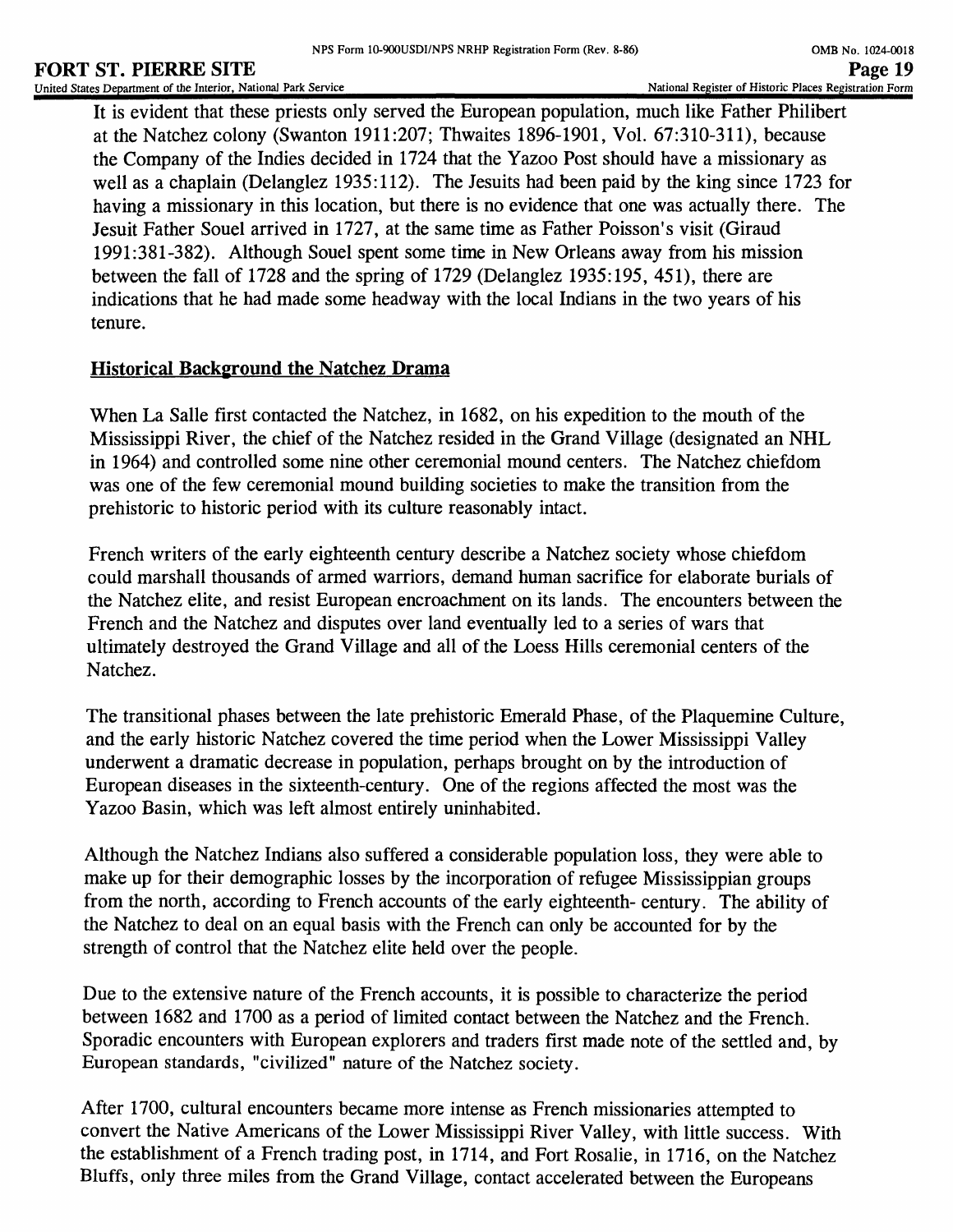and the Natchez. Two small wars broke out in 1714 and 1722 over property disputes between French settlers and the Natchez.

After the Chief of the Natchez, the Great Sun, granted certain land concessions to the French in 1722, peace was restored. The Great Sun chief and his brother (the Tattooed Serpent), the Natchez war chief, resided in the Grand Village, a ceremonial mound complex with residences for the Natchez elite and the main temple of the Natchez tribe. From the Grand Village the Great Sun controlled the nine surrounding Natchez mound complexes and associated villages.

French accounts illustrate the respect the Europeans had for the Natchez chiefs, and the manner in which they were able to control their subjects, which they contrasted with other Native American groups whose chiefs could not exercise the control enjoyed by the Natchez elite. What the French did not realize was that they were witnessing the last remaining mound building chiefdom to survive in the United States. Between A.D. 900 and 1500 mound building chiefdoms had spread across most of the eastern United States. The French accounts left to us of the Natchez provide archeologists and anthropologists with invaluable, first-hand information on the nature of these prehistoric societies and how they may have functioned.

In 1725 and 1728, the Tattooed Serpent and the Great Sun died, respectively. Their elaborate burial ceremonies chronicled by the Europeans showed that when the Great Sun died, his residence on the top of the earthen Mound B at the Grand Village of the Natchez was demolished or burned; the mound dimensions were increased; and a new structure was built on the new mound top to house the new Great Sun. In the case of the death of an important noble, such as the War Chief, who lived in a large residence on the plaza, his house was also destroyed and rebuilt on a larger scale for his successor.

With the passing of the Great Sun, his successor, the Young Sun came to power in 1728. This individual was more hostile to the French encroachment on Natchez territory then his predecessors, and apparently was part of a conspiracy on the part of the Chickasaw, Choctaw, and Natchez to attack Fort Rosalie and drive the French from the Natchez Bluffs. For some reason this Indian alliance did not materialize, but the Young Sun led the Natchez against Fort Rosalie on November 28, 1729. Most of the French soldiers and settlers were killed in this surprise attack.

Within a few months the French had established military alliances with the Choctaws and the Tunicas and returned to the Natchez Bluffs. The French and their Indian allies launched a siege against the Natchez in the Grand Village, forcing them to abandon their ceremonial mound center, for a hastily prepared palisade fort. By early 1730, the Natchez were defeated. All Natchez captives were brought to New Orleans and sold as slaves to the French sugar planters in Santo Domingo, while the few remaining Natchez refugees joined the Chickasaws, and later, the Creeks and Cherokees. The Natchez society and its people disappeared as a cultural group within ten years of their defeat.

# **Indian Uprising - The Destruction of Fort St. Pierre**

Several Yazoo Indians accompanied M. du Codere, the commandant of Fort St. Pierre, to the Natchez Post when the Natchez Massacre occurred, now often referred to as the Natchez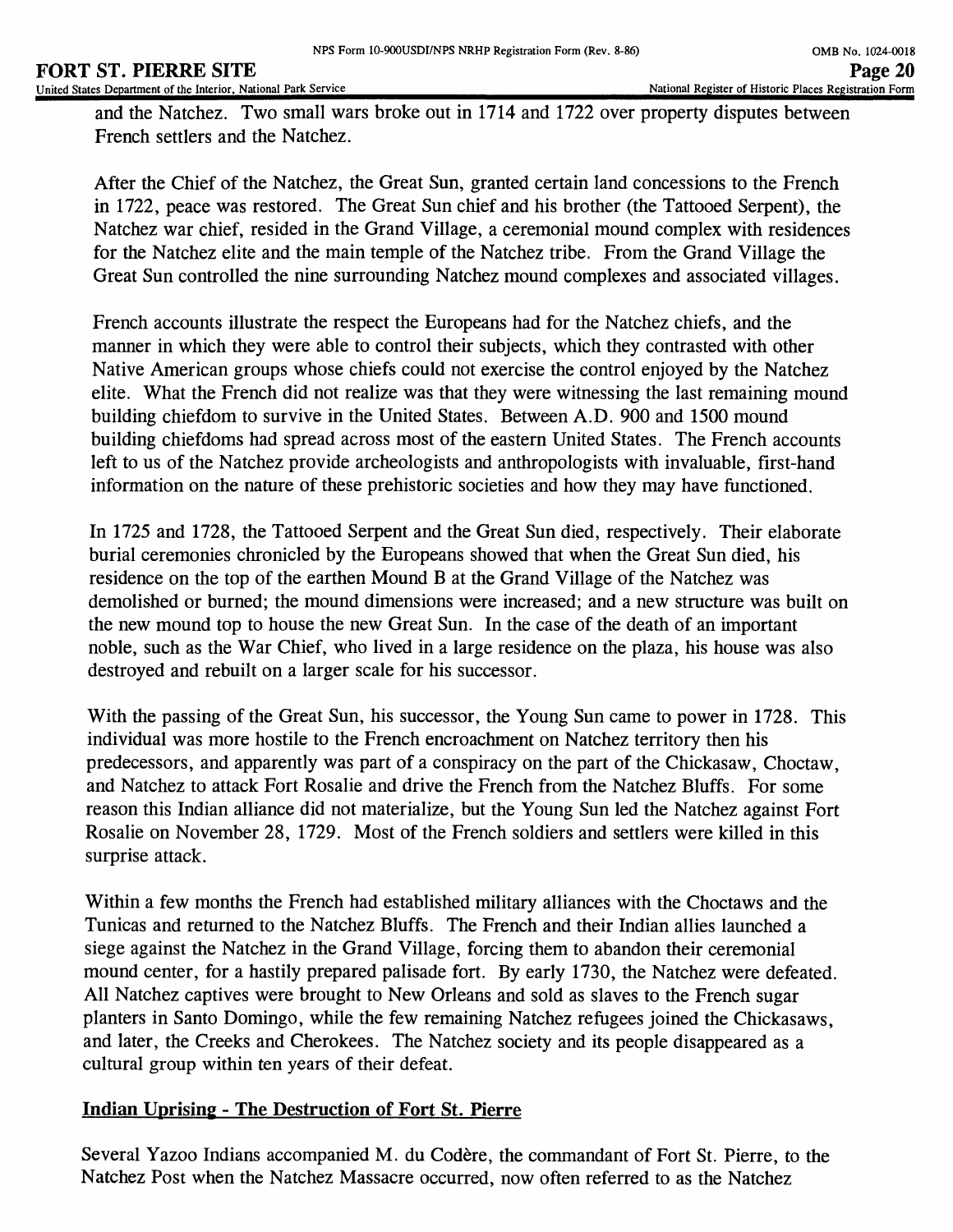Drama (Giraud 1991:388-439). Although witness to the events, the Yazoo apparently did not participate in them. One Frenchman managed to elude the Natchez, yet ended up amidst the Yazoo when he entered a French house:

He was agreeably surprised when he found these Savages eager to render him a service, to heap kindnesses upon him, to commiserate him, to console him, to furnish him with provisions, clothes, and a boat to make his escape to New Orleans. These were the Yazous. who were returning from chanting the calumet at Oumas. The Chief charged him to say to Monsieur Perrier, that he had nothing to fear on the part of the Yazous. 'that they would not lose their sense,' that is, that they would always remain attached to the French, and that he would be constantly on the watch with his tribe to warn the French pirogues that were descending the river to be on their guard against the Natchez (Le Petit 1730 in Thwaites 1896-1901, Vol. 68:170- 173; see also Rowland and Sanders 1927:66-67 and Swanton 1911:227).

These Indians failed to keep their word to Governor Perier, because in December of the same year the French inhabitants of the Yazoo Post were killed. The attack commenced with their missionary, as related by Father Le Petit:

On December 11, Father Souel was returning towards evening from having paid a visit to the Chief, and while in a ravine was shot at several times, and fell dead on the spot. The Savages immediately rushed to his cabin to plunder it. His Negro, his only companion and protection, armed himself with a woodcutter's knife to prevent the plunder, and even wounded a savage. He paid for this zealous action with his life. Fortunately, he had been baptized only a few months before, and was living a very Christian life.

These Savages, who until that time had seemed to appreciate the affection the missionary bore them, reproached themselves for his death as soon as they were capable of reflection; but returning to their natural ferocity, they resolved to complete their crime by destroying the French post: "Since the black Chief is dead," they exclaimed, "it is as if all the French were dead; let us not spare any" [Le Petit in Delanglez 1935:252-253; see also Claiborne 1880:44; Swanton 1911:230; and Thwaites 1896-1901, Vol. 68:172-175].

It is probable that the murder of Father Souel and the attack on the fort were a bit more organized than suggested above by Le Petit. Father Charlevoix recorded the events as follows:

On the 11th of December, the Jesuit Father Souel, who was missionary to the Yazoos, then mingled in the same village with the Corrois and Offogoulas, when returning in the evening from visiting the chief of the Yazoos, receiving several musket-shots as he was crossing a river, and expired on the spot. His murderers at once ran to his cabin to plunder it.

Early the next morning they proceeded to the fort, which was only a league from their village. On seeing them approach it was supposed that they were coming to chant the calumet to the Chevalier des Roches, who commanded in the absence of du Codere; for although it is only forty leagues by water and fifteen by land from the Natchez to the Yazoos, no information had reached the latter post of what had occurred nearly a fortnight before in the former. The Indians were accordingly allowed to enter the fort, and when it was least expected, they rushed on the French, who were only seventeen in all; they had not even time to attempt to defend themselves, and not one escaped. These savages spared the lives only of four women and five children, whom they made slaves [Charlevoix 1923:85].

There is some question as to the actual date of the attack and the number of people involved. Both Le Petit (1730 in Thwaites 1896-1901, Vol. 68:172) and Charlevoix concurred on the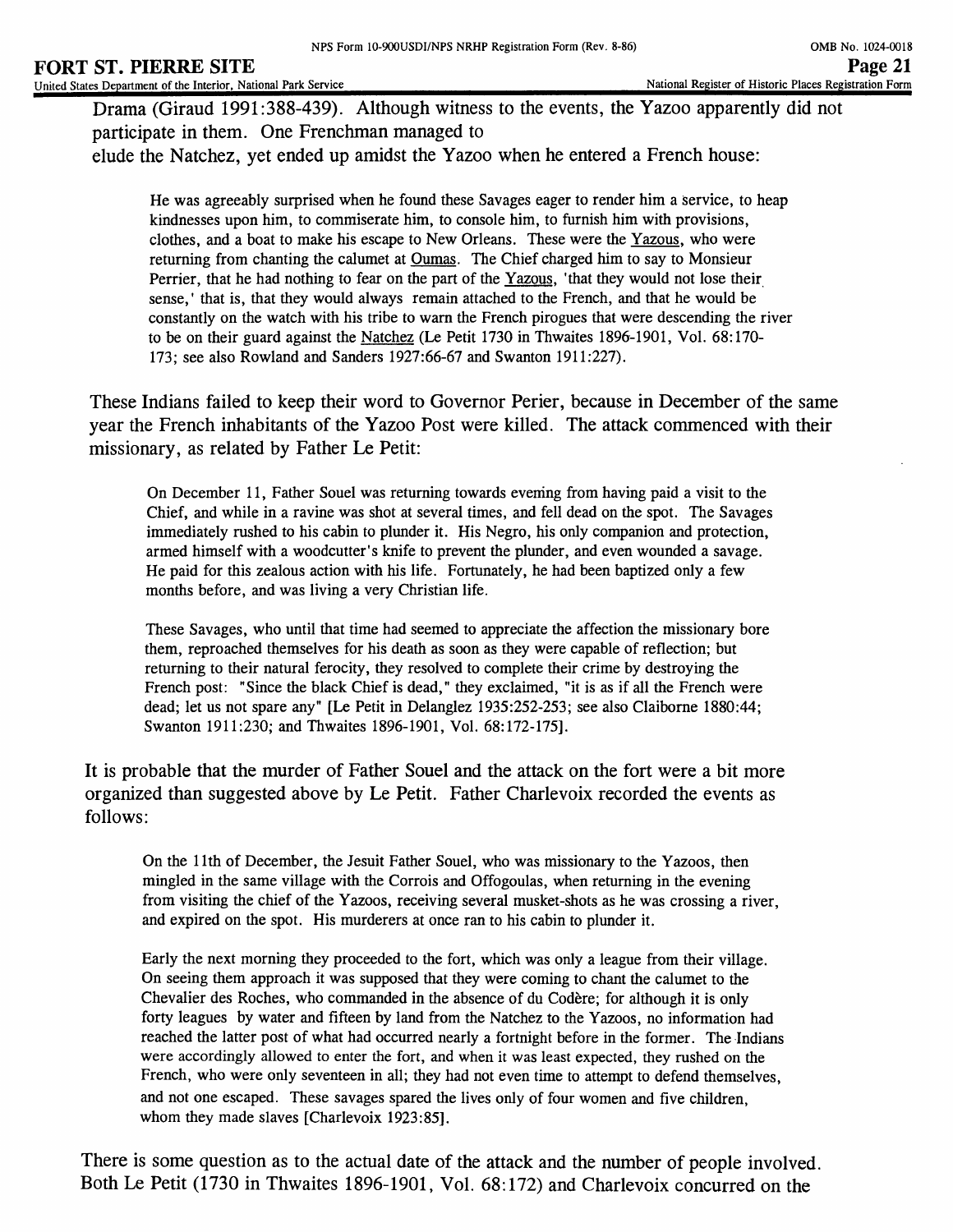date of December 11, 1729 for the death of Father Souel, and Charlevoix added that 17 people were in the fort at the time of the attack (Giraud 1991:400). There were, thus, 19 colonists (including Souel and his Negro slave) in the area at this time. In addition to  $M$ . du Codère, two other Frenchmen (M. Soupar and M. Bompugnon) were killed in the Natchez uprising (Rowland and Sanders 1927:125). This would bring the overall population of the Yazoo Post to 22 in 1729, but it may have been somewhat larger. Father Le Petit recorded 17 men killed, with four children and five women spared; M. de Lusser reported the death of 15 men with five women and four children taken prisoner; while Dumont dit Montigny recorded as many as 20 men killed (Delanglez 1935:254). However, none of the above historians witnessed the event, their information being received directly or indirectly from the wife of M. Aubry who was captured by the Yazoo and Koroa. She was rescued by the Choctaw and reported her account to M. de Lusser who was among these Indians in January of 1730:

I inquired of her at what time the Yazoos had attacked the French. She told me that it was a week before Christmas, that the Reverend Father Souel with his little negro had been killed the day before which was a Sunday, the day on which the chiefs of the Yazoos had returned from the Natchez, that on Monday morning as she was embarking and was for that purpose at the water's edge the Indians came and killed her husband who began to shout with all his might, but that he was stunned by a tomahawk blow, and that at once they went to the fort with a calumet, and that their tomahawks hidden under their robes they had laid violent hands on all the French who were fifteen in number, having spared only five women and four children. The fact that the Koroa women had lamented the death of the latter was what saved their lives. (She said) that they had dragged Chevalier de Roche, the commandant of the post, from his bed to cut him to pieces [M. de Lusser 1730 in Rowland and Sanders 1927:99].

The Choctaw reported that Father Souel escaped the massacre with several Frenchmen (Rowland and Sanders 1927:87), but they were obviously confusing him with Father Doutreleau. This last mentioned Jesuit missionary and his escorts were attacked at the mouth of the Yazoo River by either the Ofo or Yazoo Indians. He escaped, unbelievably, with but a slight arm wound and a mouth full of bird shot (Delanglez 1935:255-256; Giraud 1991:399; Rowland and Sanders 1927:100; Thwaites 1896-1901, Vol. 68:174-183). There is no record of any other men surviving the attack. Three of the five French women, the wives of Aubry, Blondin, and St. Denis, were "saved" by a combined Choctaw-Chakchiuma attack on the Yazoo and Koroa. This occurred three weeks after the destruction of the Yazoo Post when the latter groups were taking their prisoners to the Chakchiumas and from there on to the Chickasaw to sell to the British. Three children, one of whom belonged to Mdm. Aubry, were also saved and turned over to the French, but not until their rescuers were handsomely paid. The less fortunate prisoners ran with the Yazoo when the Choctaw and Chakchiuma attacked, not knowing who their real enemies were. What happened to them is unknown (Delanglez 1935:254-255; Rowland and Sanders 1927:96-102, 110; Swanton 1911:233,331).

The Choctaw and Chakchiuma apparently profited quite well from their rescue mission. M. de Lusser observed a Choctaw dance soon after the above event and noted that all but the dance leader were adorned with the clothes of the French which had been stolen from the Yazoo. Included with this booty were most of Father Souel's religious paraphernalia: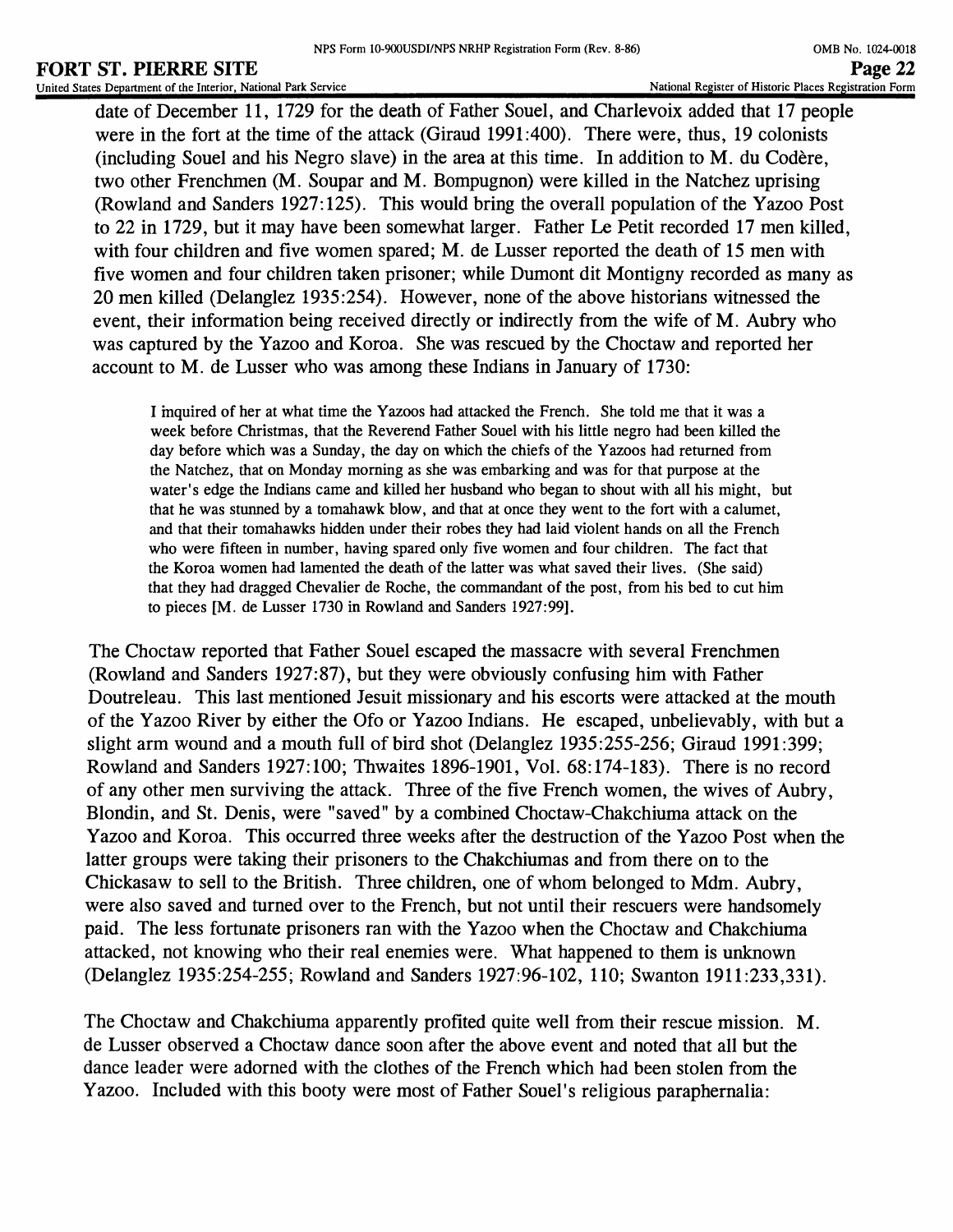The Indian who was leading (the dance) had a paten hanging about his neck, a ciborium at his side, this one with a maniple on his arm and all the others were adorned with the clothes of the French they had won at the defeat of the Yazoo.<sup>1</sup> The Reverend Father Baudouin recovered all the sacred vessels in exchange for some goods that were given them as presents. Having learned that the chalice of Reverend Father Souel was at the Chakiumas, he told me to please speak in order to recover it. This I did, and they promised to bring it back to me, when they brought back the prisoners . . . That evening when we were about to go to bed, the chief told the Reverend Father Baudouin that he had a coat like his, and at once he went and got a front cloth of a funeral altar, which the Reverend Father Baudouin obtained by trading [M. de Lusser in Delanglez 1935:254-255].

The Indians of the Yazoo Bluffs region had apparently secured a great deal of merchandise in their attack on the French settlement. It was noted that some Arkansas Indians visited Father Souel's hut after the massacre and observed a bell and some books which had been left behind (Thwaites 1896-1901, Vol. 68:216), but, as indicated above, the missionary's possessions seem to have otherwise had great appeal to the Indians:

One of the Yazoos, having stripped the missionary, clothed himself with his garments, and soon went to announce to the Natchez, that his nation had kept their word, and that the French settled among them were all massacred [Le Petit 1730 in Thwaites 1896-1901, Vol. 68:174].

This reference to the Natchez Indians suggests that the events in the Yazoo Bluffs region were directly related to the activities to the south. Prior to December of 1729, the French and Indians along the Yazoo seem to have gotten along tolerably well. It was noted above by Charlevoix that the local Indians were allowed, quite trustingly, to enter Fort St. Pierre. Le Page du Pratz illustrated this trust also when he related that the Yazoo Indians went into the fort under the pretext of "paying (them) a visit, as usual" (Le Page du Pratz 1774:83). According to Le Page, the Natchez gave presents to the Yazoo and encouraged them to "follow the example that had been set" when they returned to their homes (Swanton 1911:229). In describing the escape of Father Doutreleau and his escorts from the Yazoo Bluffs region, Father Le Petit shed light on this "example":

(It had been) their intention to stop in passing at the Natchez, but having seen that the houses of the French were either demolished or burned, they did not think it advisable to listen to the compliments of the savages who from the bank of the river invited them to land [Le Petit 1730 in Thwaites 1896-1901, Vol. 68:180-181].

Le Page du Pratz also referred to the widespread use of burning in the Natchez uprising:

After they [the Natchez] had cleared the fort, warehouse, and other houses, the Natchez set them all on fire, not leaving a single building standing [Le Page du Pratz 1774:83].

Although the Natchez Indians were undoubtedly instrumental in convincing the Yazoo to rid themselves of their French neighbors, it is obvious that other groups, especially the Chickasaw, were in part responsible for the events. Some Chickasaw warriors even participated in the destruction of the Yazoo Post, as one brought a French scalp to his chief

<sup>&</sup>lt;sup>1</sup> A paten is a metal plate or disk used for holding the bread in the Eucharist; a ciborium is a covered cup for holding the consecrated wafers of the Eucharist; and a maniple is a silk band worn hanging over the left forearm as a Eucharist vestment.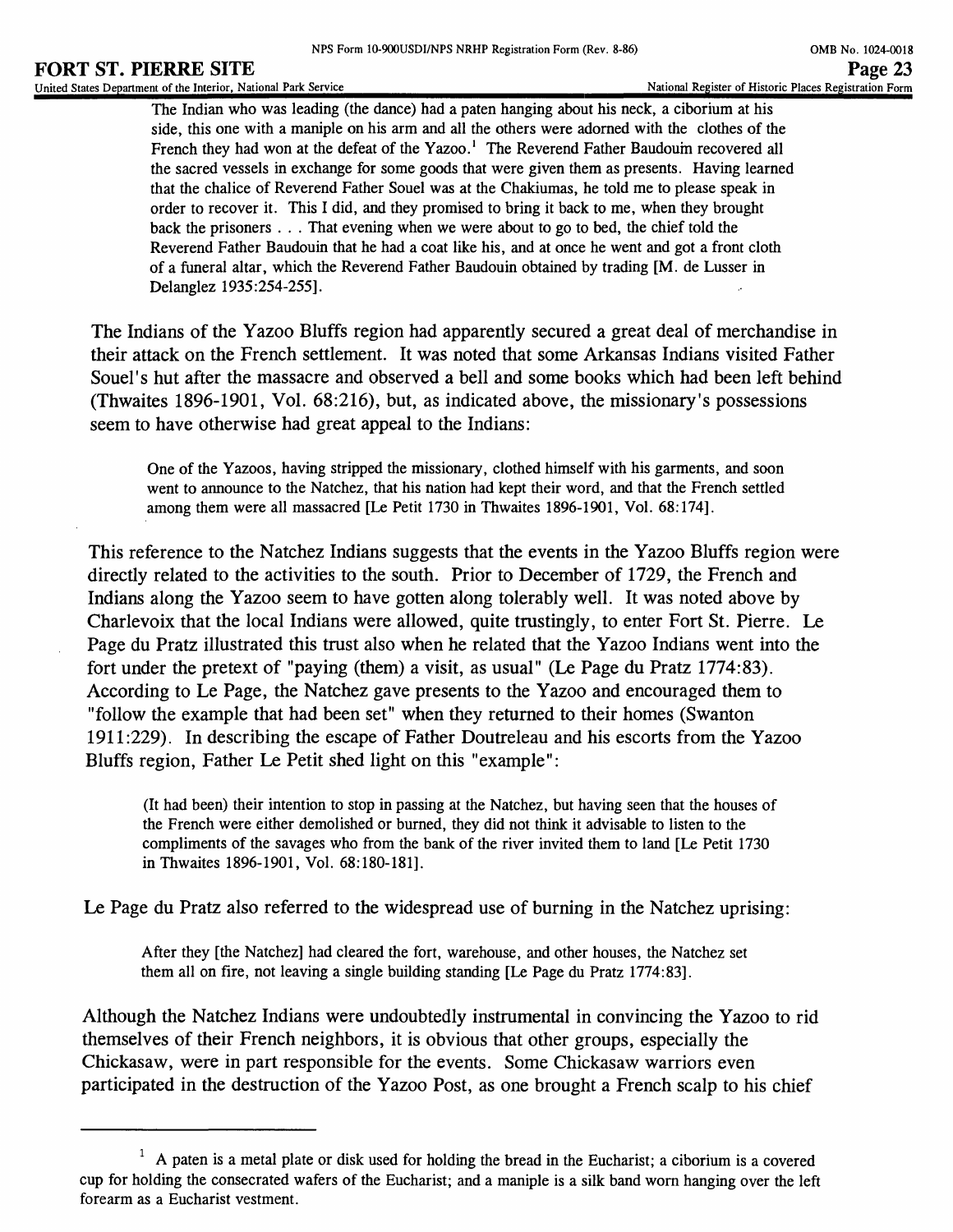immediately after the event. Further implication of their involvement was the Yazoo and Koroa having been attacked by a combined Choctaw-Chakchiuma war party as they were taking their prisoners to the Chickasaw. English traders, who had two warehouses full of European merchandise, were among the Chickasaw at this time. They no doubt supported, if not instigated, the rebellions to the south (Rowland and Sanders 1927:85-87). Governor Perier felt the English were solely responsible for the atrocities and was even convinced they had seduced the Choctaw into revolting (M. Périer 1730 in Rowland and Sanders 1927:63-69).

The French were fortunate that the Choctaw did not become a part of the uprising. The reasons why they failed to join will probably never be known. There is some suggestion they were obviously involved in the original plans, but a premature eruption of the Natchez revolt essentially excluded the Choctaw from any benefits. Jealousy and failure on their own part perhaps resulted in them joining with the French in punishing the groups responsible for the atrocities. Whether this was actually the case is not known, but it is recognized that the French were not overly sure of the loyalty of the Choctaw in the punishment campaigns waged against the Natchez in the early 1730s (Giraud 1991:416-427; Swanton 1911:232-235).

The Natchez Drama and the destruction of Fort St. Pierre wiped out the Mississippi Company's ambitious plans for establishing agricultural settlements in the upper Mississippi River Delta area by killing one-tenth of the French population of Louisiana. However, the local Native Americans were aided not only by English traders, but also enslaved Africans recently introduced into the colony by the Company. Recent research by Gwendolyn M. Hall in her book *Africans in Colonial Louisiana, The Development of Afro-Creole Culture in the Eighteenth Century* (1992), provides ample documentation that numerous Africans were running away from French plantations almost from their arrival in the colony and joining Native American groups (Hall 1992:97-99). African slaves participated in the destruction of Fort Rosalie with the Natchez, and were living among the Choctaw after the defeat of the Natchez by the French (1992:116-118).

The Yazoo bluffs region groups suffered greatly from their role in the destruction of the French colony. Small as they were, they fell easily under the weight of the Choctaw. The Arkansas also participated in reducing the manpower of the Yazoo and Koroa in the years following 1729 (Rowland et al. 1984:210, 212). The remainder of these Indians probably joined up with the Chickasaw (Swanton 1911:242-243,332). The Ofo apparently escaped retribution, as they were adopted for awhile by the Tunica and later maintained some autonomy by residing in a small village in the Natchez region.

# **The Indigenous Populations of the Yazoo Bluffs Region**

Several Indian groups |

18th century. Included were the Tunica, Yazoo, Koroa, Ofo, Tioux, and Chakchiuma. The first record of people along this tributary was made by M. de la Salle in 1682. He did not visit the region, but noted the existence of "Tourika", "Jason", and "Kouera" (Cox 1905:164). M. Tonti, a member of the La Salle expedition, listed the "lonica", "Yazon", "Coroa", and "Chonque" (Cox 1905:64). The Englishman Daniel Coxe also did not visit the Yazoo River groups, but he did obtain some information on their whereabouts. He gave their order of location on the "Yasque" River as follows: "Yassouees", "Tonicas", "Kourouas", "Thiou",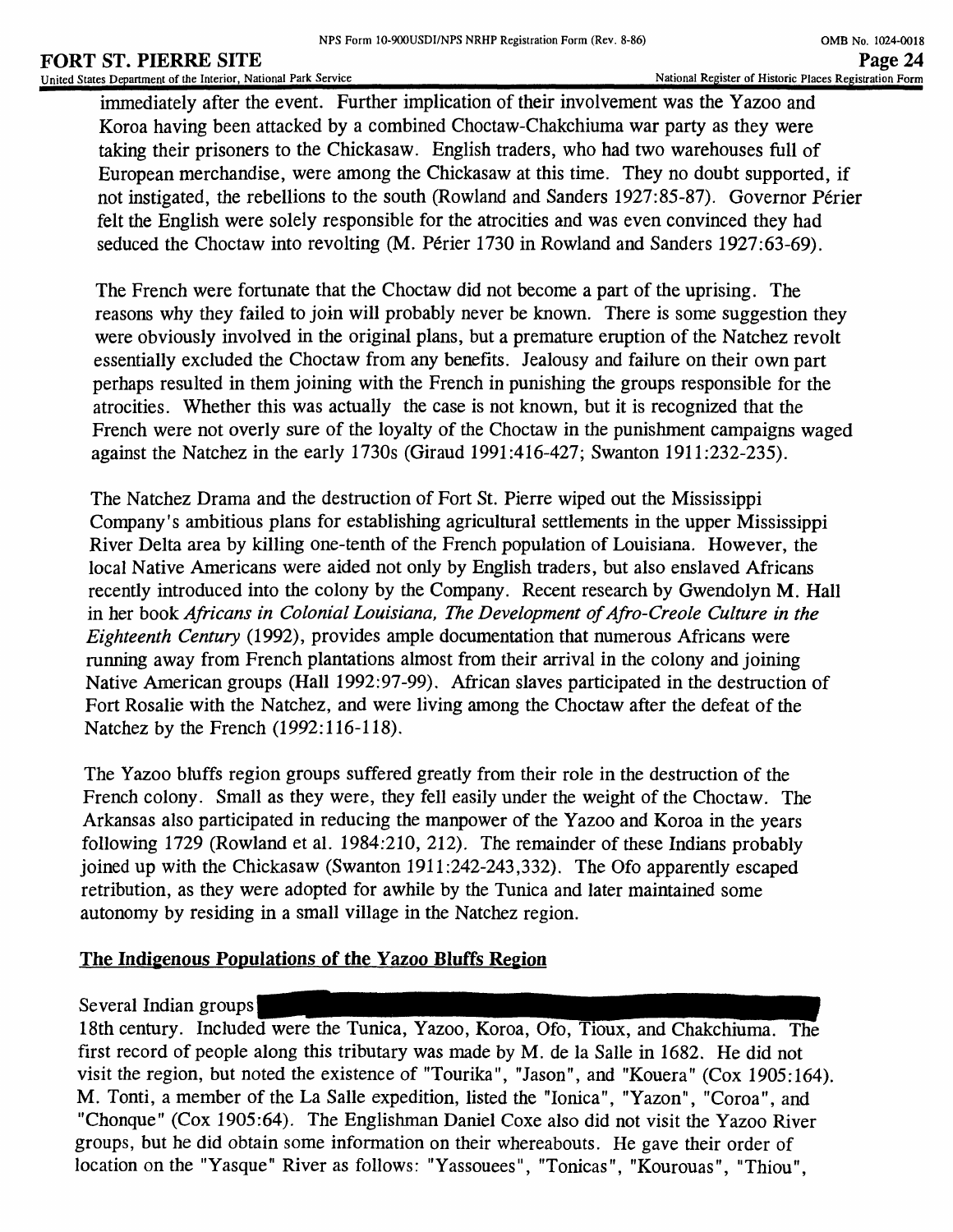#### **FORT ST. PIERRE SITE**<br>
United States Department of the Interior, National Park Service Page 25<br>
Page 25 United States Department of the Interior, National Park Service

"Samboukia", and "Epitoupa" (Coxe 1940:24). In 1699 M. d'lberville, a contemporary of Damiel Coxe, was informed by a Taënsa Indian that the "Tonicas", "Ouispe", "Opocoulas", "Taposa", "Chaquesauma", "Outapa", and "Thysia" lived on the Yazoo River (Swanton 1911:10). He estimated a total of 400 men for the first three groups (Delanglez 1935:447).

The first recorded French contact occurred in 1698 when the Jesuit missionaries Francois-Jolliet de Montigny, Thaumar de la Source, and Antoine Davion ascended the Yazoo River in search of converts. The Superior of the Priests of the Foreign Missions, on information received from either De Montigny or La Source, reported the presence of "Tunicas", "Yazoos", "Courouars", "Houspé", and "Tioux". The first four groups, which resided in three villages (the Koroa and Yazoo were combined), were estimated as having 300 people (Delanglez 1935:446-447). Father de Montigny himself estimated a combined total of 2,000 people in the region (Shea 1861:76).

André Pénicaut, who visited the area in the spring of 1700, observed six Indian groups, including the "Tonicas", "Yasous", "Coroas", "Offogoulas", "Bitoupas", and "Oussipes" (French 1869:61). Several months later the Jesuit Father Gravier visited Father Davion's mission among the Tunica and, with information received from the latter, reported the presence of the "Toumika", "Jakou", and "Ounspik" (Delanglez 1935:446-447; Shea 1861:133; Thwaites 1896-1901, Vol. 65:129-130). Curiously, he made no mention of the Koroa. The Tunica left the region several years after Gravier's visit, but his is the only reference to the Koroa having left the area for any extended period.

The next person to describe the groups along the Yazoo River was Father Charlevoix in 1721. He recorded the presence of "Yasous", "Couroas", and "Ofogoulas" in a mixed village with a combined total of 200 men at the most (Charlevoix 1923:233-234; Delanglez 1935:448; Swanton 1911:11). A year later Bénard de la Harpe reported a total population of about 250 for the "Yasons", "Courois", "Offogoulas", and "Onspee" (Delanglez 1935:446-447). Father Le Petit reported that the Yazoo and Koroa numbered only 40 warriors by 1730 (Thwaites 1896-1901, Vol. 68:221). Le Page du Pratz reported five groups as having lived along the river. He included the "Yazous", "Coroas", "Chacchi-Oumas", "Ouse-Ogoulas", and "Tapoussas". The first two groups could pronounce the phoneme "r", whereas the others (like the Natchez) could not (Le Page du Pratz 1774:299-300).

It was on the basis of the "r" phoneme that John R. Swanton included the Tunica, Yazoo, and Koroa in the Tunican linguistic group. This, of course, is little to base linguistic uniformity on, especially when there appears to have been considerable language diversity. The Superior of the Foreign Missions reported three languages, one spoken by the "Tunicas" and "Tioux", one by the "Yazoos" and "Courouars", and the last by the "Houspe" (Delanglez 1935:446). Gravier also noted that the groups he observed spoke three different languages and that Father Davion devoted himself to the Tunica language, to the exclusion of the others, because the Tunica were the largest (Shea 1861:133). There are a number of factors which could have been responsible for the noted linguistic diversity, the principal one no doubt being that these small groups were mere remnants of large prehistoric populations scattered throughout the Yazoo Basin. Brain (1988:21-30) has argued quite convincingly that the Tunica were located in the northern part of the Basin at the time of the DeSoto Entrada, migrating down to the Yazoo Bluffs region in the period between Spanish and French explorations. This could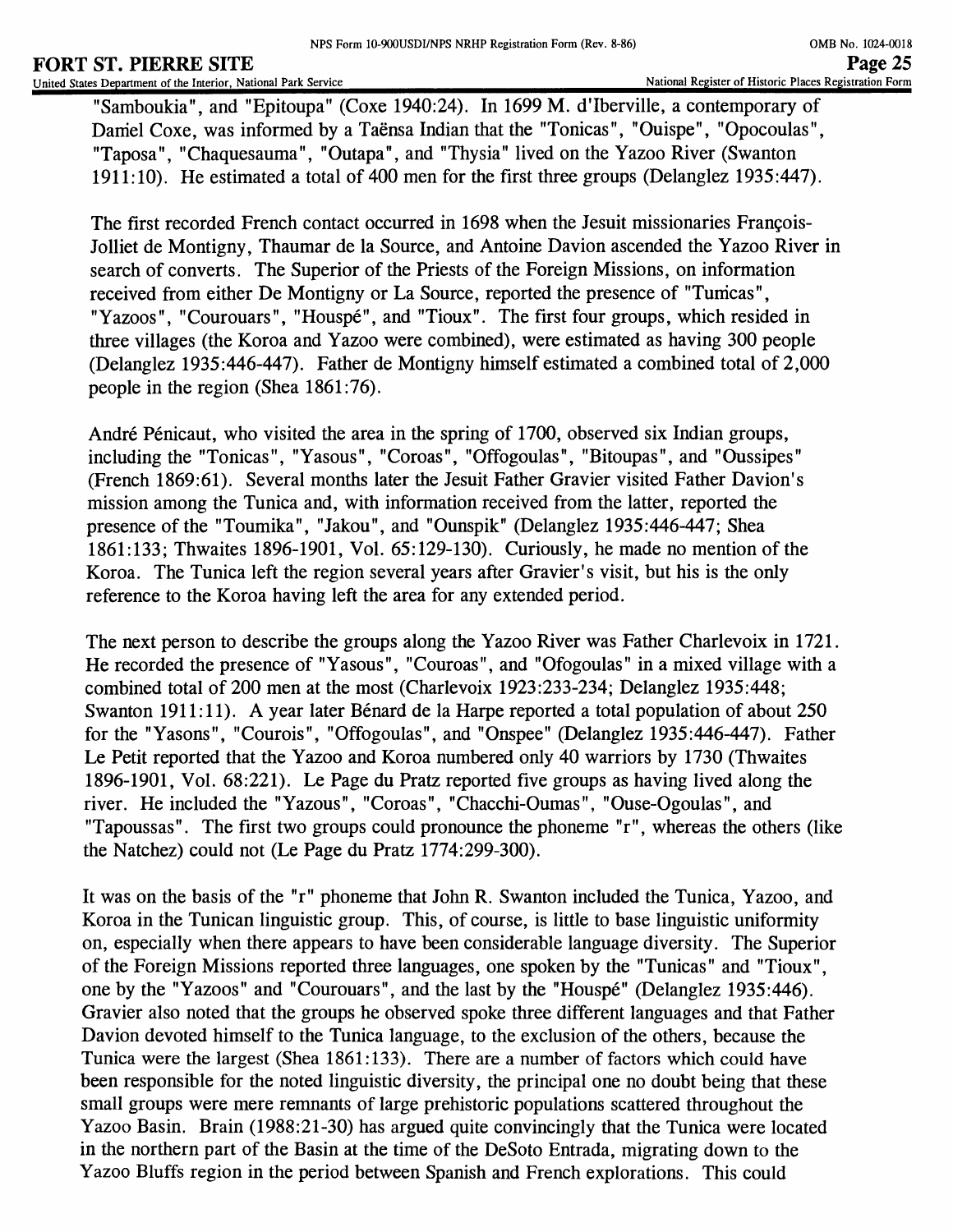#### **FORT ST. PIERRE SITE**<br>
United States Department of the Interior, National Park Service Page 26<br>
Page 26 United States Department of the Interior, National Park Service

account for linguistic differences with the Yazoo Indians, as the ancestral roots of the latter are believed to have stretched far back into prehistory in the Yazoo Bluffs region.

# **Tunica**

The Tunica were the most populous of the groups which inhabited the lower reaches of the Yazoo River at the turn of the 18th century. It was because of this that the French missionaries concentrated their attention on the Tunica. Consequently, more is known about them than about any of the other aboriginal groups in the region. Father Jacques Marquette was the first to refer to the Tunica when, in 1673, he called them the "Tanikwa" (Shea 1861:80). In the Tunican language this word means "men" or "people". According to Swanton (1911:306), they referred to themselves as the "Yoron".

It is probable that the Tunica made initial contact with Europeans at a much earlier date. They were possibly the "Tanico" that DeSoto met in northeast Louisiana or southeast Arkansas. Choctaw and Chickasaw tradition identified "Tunica Oldfields" as being near the above areas, which lends credence to this hypothesis (Swanton 1911:306). It has been argued that the first village of Quizquiz, visited by DeSoto in 1541 (Bourne 1904:25), may have been the sixteenth-century home of the Tunica (Brain 1988:21-25; Brain et al. 1974:255-262). On Marquette's 1676 map the Tunica were plotted west of the Methegamea and Arkansas Rivers, along with the "Akoroa" and several other tribes. Shortly thereafter, Joutel was told of two Tunica settlements in northeast Louisiana (Swanton 1911:307). In subsequent years they were associated with the left bank of the Yazoo River until they left the region in 1706. Although the Tunica were not in the Yazoo Bluffs region when Fort St. Peter was occupied, they played an extremely important role in the history of French-Indian interaction in this part of the Lower Mississippi Valley.

# **Yazoo**

M. Tonty, in 1682, referred to the river occupied by the "lonica", "Yazou", and "Coroa" as the "river of the Yazou", even though the Tunica were much more numerous (Cox 1905:64). Swanton felt that naming the river as such is related to Tonty's statement that the Yazoo are masters of the soil, and is perhaps indicative of this group's long domain in the area (Swanton 1911:332-334). The idea is interesting, but the evidence is slim. The activities of the Yazoo Indians during the "missionary period" are, for the most part, unknown. They apparently resided with a Koroa population at the time of first contact (Delanglez 1935:446), and there is some evidence to suggest that this mixture continued in later years. As a result of their probable involvement in the murder of the missionary Father Foucault, their relationship with the French was considerably strained in the first decade of the 18th century. Through time, their sentiments laid essentially in the direction of the Chickasaws and the English (Swanton 1911:332-334).

# **Koroa**

The Koroa have had a very complex history (Kidder 1988). Clearly there were a number of different Koroa branches as they were encountered in quite a few widely-dispersed places in the late seventeenth and early eighteenth centuries. La Salle met them below the Natchez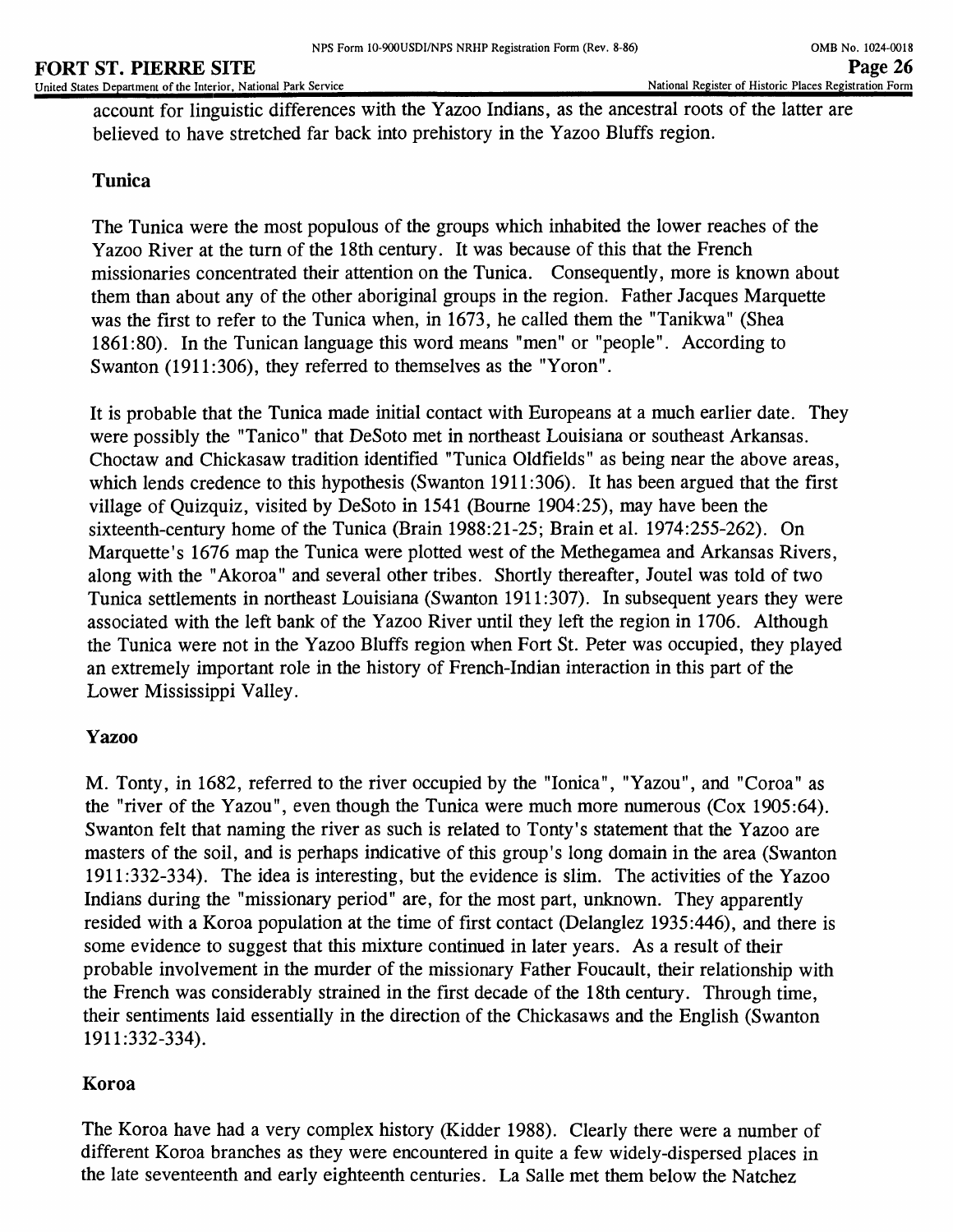#### **FORT ST. PIERRE SITE** Page 27<br>
United States Department of the Interior, National Park Service Page 27<br>
Page 27 United States Department of the Interior, National Park Service

while Tonty, and later d'lberville, signified they were situated farther to the north upon the west bank of the Mississippi River. Swanton believed that one branch, different from the one met by La Salle, occupied the territory along the Mississippi River near the mouth of the Yazoo.

As a result of their role in the murder of Father Foucault, the Koroa were attacked by the Illinois and Arkansas in 1704. It may have been at this time that the Koroa repositioned themselves further up the Yazoo River to be closer to their pro-British allies, the Yazoo and Chickasaws (Swanton 1911:327-332). However, in almost all the early descriptions of the Yazoo Bluffs region, there appears to have been one branch which remained in close association with the Yazoo Indians. It is probable that the Yazoo-Koroa relationship had deep prehistoric roots.

# **Ofo**

The Ofo was the smallest group in the Yazoo Bluffs region and, consequently, was of little concern to the early French adventurers. Few agreed on the way their name was to be pronounced. The term "Ushpie" was the Tunica (and seemingly the Yazoo and Koroa also) name for the Ofo. Swanton believed that the terms "Ofogoula", "Ouispe", "Opocoulas", "Oussipes", and "Ounspik" all refer to the Ofo (Swanton 1911:34; Swanton and Dorsey 1912:10-12). Le Page du Pratz referred to them as the "Ouse-Ogoulas" and erroneously interpreted their name to mean "Nation of the Dog" (Le Page du Pratz 1774:300; Swanton and Dorsey 1912:10-11).

The Ofo, Quapaw (Arkansas), and Biloxi were all members of the Siouan linguistic stock (Swanton 1911:7-8). Swanton hypothesized that they migrated from the upper Ohio River in the early contact period (Swanton 1946:31). Like their close neighbors, the Ofo generally seem to have had pro-British inclinations. But unlike the Yazoo and Koroa, the Ofo did not participate in the destruction of Fort St. Pierre in 1729. Their restraint has been interpreted as loyalty to the French (Swanton 1911:230; Swanton and Dorsey 1912:11; Thwaites 1896-1901, Vol. 68:172-173), but according to a survivor, their absence appears to have been more related to them not being told of the plans. This has a ring of truth to it, as the Ofo did attack the three French pirogues that carried Father Doutreleau shortly after killing the inhabitants of Fort St. Pierre were killed (Rowland and Sanders 1927:100). The Ofo soon left the region to live with the Tunica (Swanton 1911:230). Over the years they continued to be persecuted by their enemies, the Chickasaw. Around the mid-eighteenth century a number of Ofo lived at the base of the bluffs beneath the fort in Natchez (Rowland et al. 1984:212). They are not heard of again, as a group, after this time (Frank 1975:8; Rowland and Sanders 1932:622-623; Swanton 1946:166).

# **Tioux**

The Tioux may not have actually resided in the Yazoo Bluffs region, but they certainly were located on the upper reaches of the Yazoo River in the late 17th century. As with the other groups discussed thus far, by historic times, they were just a remnant of what had been a much larger prehistoric population. The Tioux were adopted into the lowest class of the Natchez in protohistoric times, and may have been one in the same as the "Koroa" met by La Salle in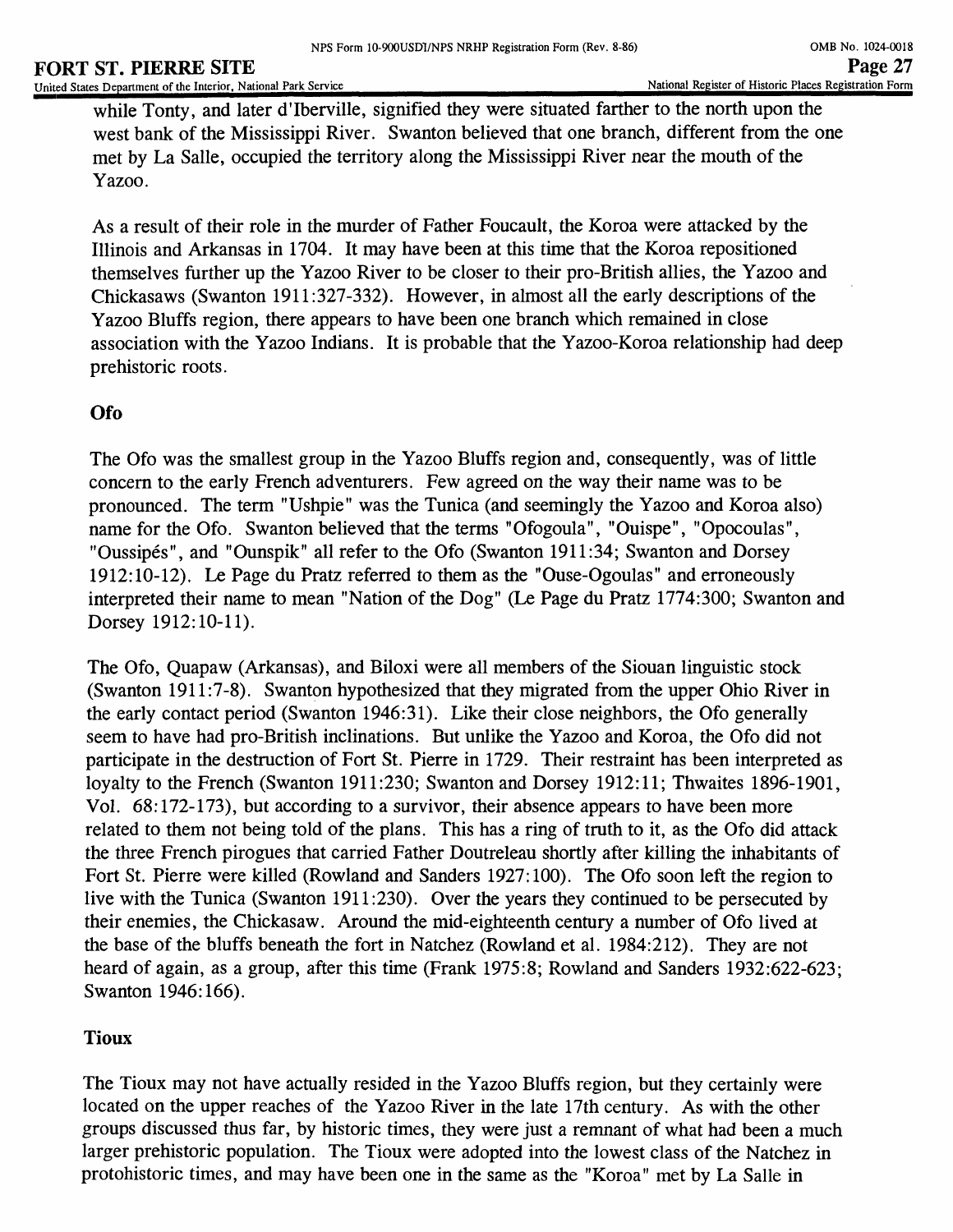1682 south of Natchez (Brain 1982:55). This branch of the Koroa disappears, at least in name, after this date (Swanton 1911:334-336). They were certainly the "Tougoulas" met by d'lberville in 1699 (Swanton 1911:46-47), but a branch of the Tioux was still on the Yazoo River at this time (Coxe 1940:24). Their language is reported to have been the same as the Tunica. Even the group which lived 20 years among the Natchez are said to have still had:

... the same language as the Thonniquas and does not differ from them in any way as to customs [Diron d'Artaguiette 1722-1723 in Mereness 1916:46].

The Tioux "nation" occurs periodically in discussions of the various wars between the French and the Natchez, but otherwise very little is known about this particular group (Frank 1975:10; Rowland and Sanders 1927:77; Swanton 1911:334-336).

# **Chakchiuma**

The only other historic group known to have resided in the Yazoo Bluffs region in the early eighteenth century was the Chakchiuma (Brain 1988:217; Swanton 1911:294). The Chakchiuma were probably the "Saquechuma" met by DeSoto. Their homeland was on the upper reaches of the Yazoo River at the juncture of the Yalobusha River, where they inhabited territory between the Chickasaws and Choctaw, a somewhat unenviable position.

In 1700 some English traders persuaded the Arkansas to attack the Chakchiuma in order to obtain slaves (Crane 1929:65). The aggressors were repulsed, but the Chakchiuma apparently felt the need for future protection as they subsequently migrated south to the Yazoo Bluffs region.

The Chakchiuma remained in the Yazoo Bluffs region until 1702, at which time Father Davion made peace between the various parties, thus allowing the Chakchiuma to return to their homeland. Their later activities prove them to have been closely allied with the French. In 1722 Chakchiuma ambassadors informed the commandant of Fort St. Pierre of the hostile intentions of the Chickasaw, and after the destruction of the Yazoo colony in 1729 the Chakchiuma were responsible for destroying a portion of the combined Yazoo-Koroa group. They apparently settled for a short while in the Yazoo Bluffs region after this date as they are recorded north of the destroyed French Fort St. Pierre in 1736 (Figure 6). A burial containing pottery identical with that used at Chakchiuma sites in the Tchula-Greenwood Bluff region to the north (Brown 1978a) was discovered in the summit of Mound A at Haynes Bluff in 1974. This burial may relate to the Chakchiuma occupation of the Yazoo Bluffs region (Brain 1988:217, Fig. 167). The Chakchiuma continued their alliance with France in the campaigns waged against the Chickasaw in the 1730s (Swanton 1911:292-296).

# **Significance Summary**

There was some minor aboriginal occupation of the Yazoo Bluffs region in the years following the destruction of the French colony, but the political value of the region as a buffer zone disappeared along with the Indians. Thus, after only about 30 years of French-Indian interaction in this region, the two groups managed to destroy each other, leaving the land to itself. The initial relations, as in so many contact situations, were promising. The "missionary period", which lasted from 1698 to 1706, was a time in which the Indians were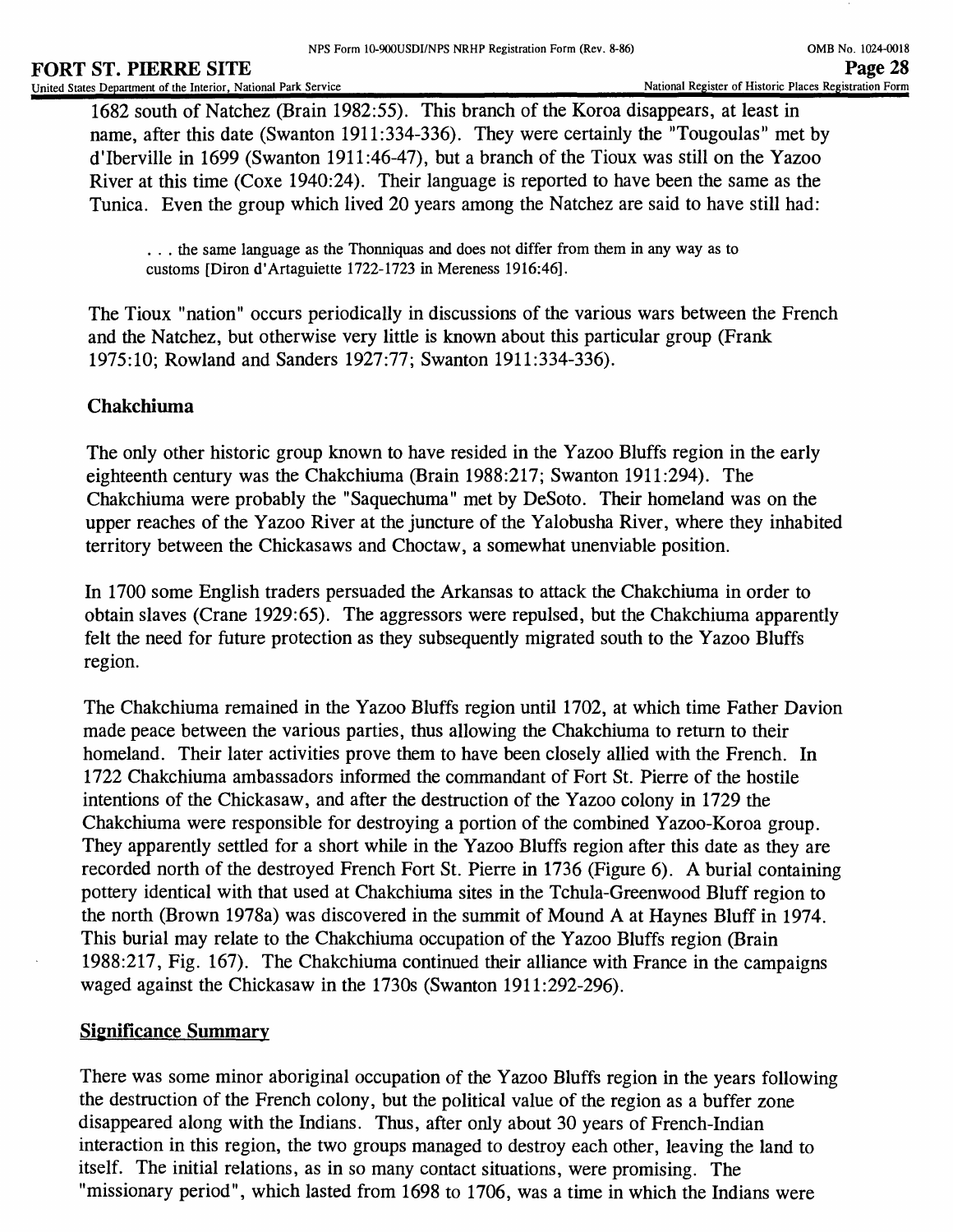#### **FORT ST. PIERRE SITE**<br>
United States Department of the Interior, National Park Service<br>
Page 29 United States Department of the Interior, National Park Service

subjected to a small group of Europeans who tried to alter their cultural values. The Tunica Indians received the bulk of attention at this time. The mission eventually failed, possibly for the same reason the later French colony was to fail. Disgruntled groups which were not treated as fairly as the Tunica found comfort in the seduction of English traders. The Tunica and their missionary left the area in 1706, leaving the Yazoo Bluffs region essentially free from French influence for an interval of about 13 years. Throughout this time the political value of the area was realized, but not until the creation of John Law's Company of the West were the resources available to do anything about it.

The "trader period" lasted from 1719 to 1729 and was characterized by the construction of a fort (St. Pierre) and the establishment of a fairly large French settlement. With the dissipation of European supplies and manpower, resulting from the collapse of John Law's colonial venture, combined with Chickasaw troubles, disease, and famine, the colony was soon reduced to a pathetic little community. By 1727 there was little remaining of the splendor which had been noted but four years previously. The destruction of Fort St. Pierre and its inhabitants in 1729, followed by the disappearance of the local aboriginal populations, was the finishing touch to a rapidly dying enterprise.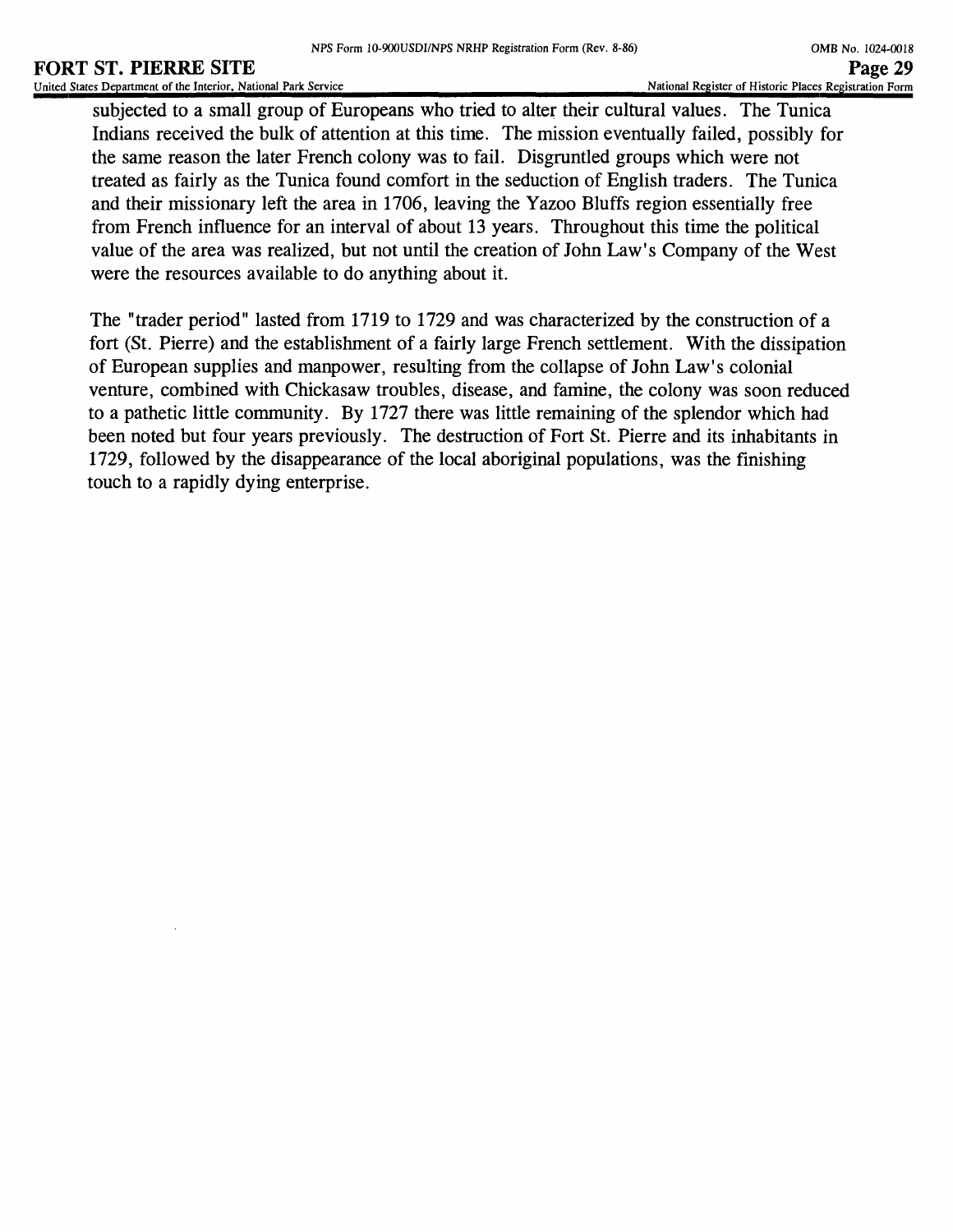# **9. MAJOR BIBLIOGRAPHICAL REFERENCES**

#### Anonymous

1722 Plan du Fort St. Claude des Yasous. Archives Hydrographiques de la Marine, Paris.

#### Benard de la Harpe

1831 *Journal historique de I' etablissement des Francais a la Louisiane.* New Orleans.

#### Bourne, Edward G.(Editor)

1904 *Narratives of the Career of Hernando de Soto.* 2 vols. David Nutt, London.

#### Brain, Jeffrey P.

- 1979 *Tunica Treasure.* Papers of the Peabody Museum of Archaeology and Ethnology 71. Harvard University, Cambridge.
- 1982 La Salle at the Natchez: An Archaeological and Historical Perspective. In *La Salle and His Legacy: Frenchmen and Indians in the Lower Mississippi Valley,*  edited by Patricia K. Galloway, pp. 49-59. University Press of Mississippi, Jackson.
- 1988 *Tunica Archaeology.* Papers of the Peabody Museum of Archaeology and Ethnology 78. Harvard University, Cambridge.

#### Brain, Jeffrey P., Alan Toth, and Antonio Rodriguez-Buckingham

1974 Ethnohistoric Archaeology and the De Soto Entrada into the Lower Mississippi Valley. *The Conference on Historic Site Archaeology Papers* 7:232-289.

#### Broutin, Ignace Francois

1740 [Map of the Mississippi River], Archives Hydrographiques de la Marine, Paris.

#### Brown, lan W.

- 1975a *Archaeological Investigations at the Historic Portland and St. Pierre Sites in the Lower Yazoo Basin, Mississippi.* Unpublished Master's Thesis, Department of Anthropology, Brown University.
- 1975b Excavations at Fort St. Pierre. *The Conference on Historic Sites Archaeology Papers* 9:60-85.
- 1976a The Portland Site (22-M-12), an Early 18th Century Historic Indian Site in Warren County, Mississippi. *Mississippi Archaeology* 11(1):2-11.
- 1976b A Reexamination of the Houses at the Bayou Goula Site, Iberville Parish, Louisiana. *Louisiana Archaeology* 3:193-205.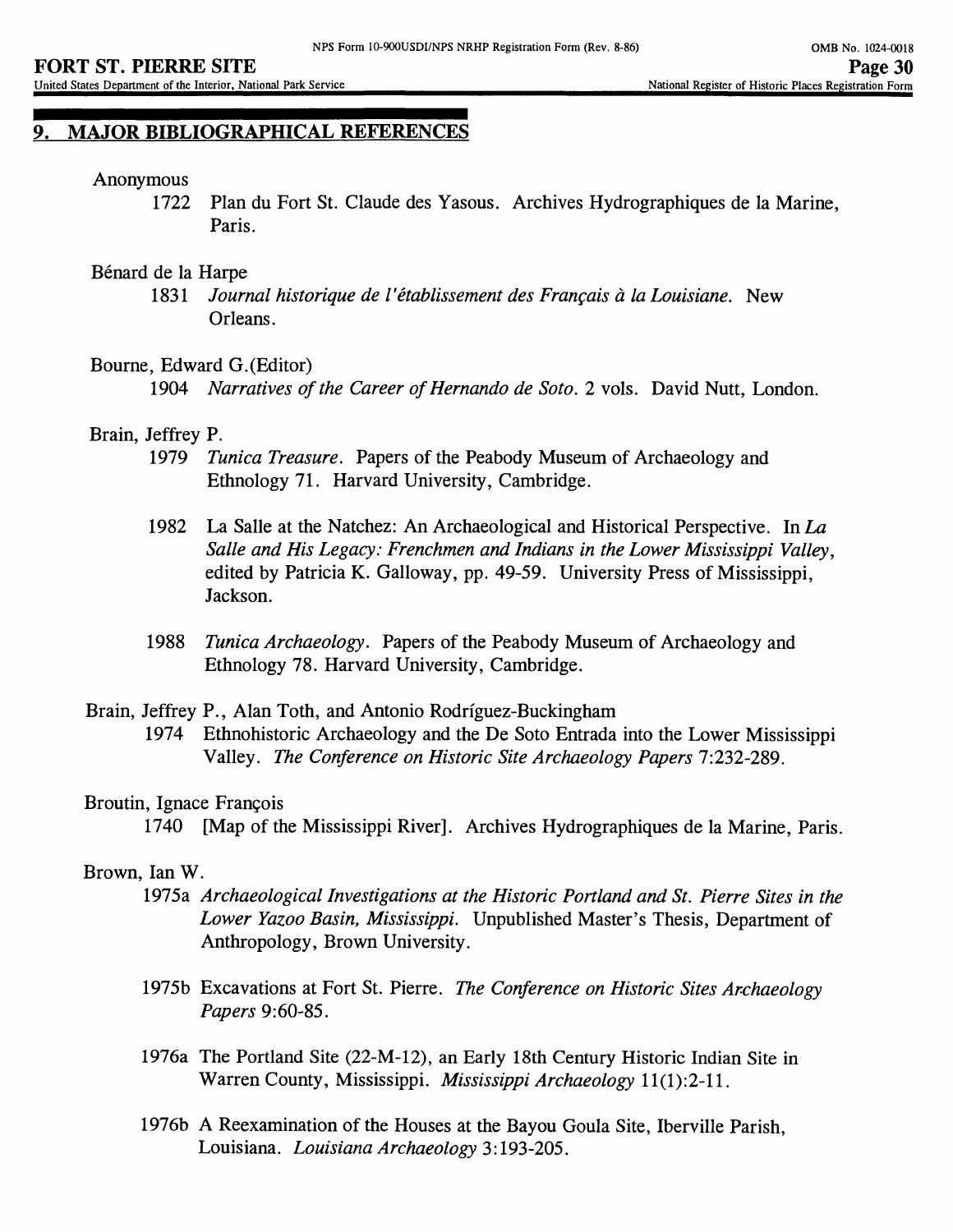- 1978a An archaeological survey of the Tchula-Greenwood Bluffs Region, Mississippi: Final Report. Unpublished ms., Cottonlandia Museum, Greenwood.
- 1978b Artifact Patterning and Activity Areas: The Evidence from Fort St. Pierre, Mississippi. *The Conference on Historic Site Archaeology Papers* 12:309-321.
- 1979a *Early 18th Century French-Indian Culture Contact in the Yazoo Bluffs Region of the Lower Mississippi Valley.* Ph.D. Dissertation, Department of Anthropology, Brown University, and Michigan Microfilms, Ann Arbor.
- 1979b Functional Group Changes and Acculturation: A Case Study of the French and the Indian in the Lower Mississippi Valley. *Midcontinental Journal of Archaeology* 4(2):147-165.
- 1979c Historical Artifacts and Sociocultural Change: Some Warnings from the Lower Mississippi Valley. *The Conference on Historic Site Archaeology Papers*  13:109-121.
- 1983 Historic Aboriginal Pottery from the Yazoo Bluffs Region, Mississippi. *Southeastern Archaeological Conference Bulletin* 21:1-17.
- 1990 Historic Indians of the Lower Mississippi Valley: An Archaeologist's View. In *Towns and Temples along the Mississippi,* edited by David H. Dye and Cheryl A. Cox, pp. 227-238. The University of Alabama Press,Tuscaloosa and London.
- 1992 Certain Aspects of French-Indian Interaction in Lower Louisiane. In *Calumet and Fleur-de-Lys: Archaeology of Indian and French Contact in the Midcontinent,* edited by John A. Walthall and Thomas E. Emerson, pp. 17-34. Smithsonian Institution Press, Washington and London.

# Caruso, John A.

1963 *The Southern Frontier.* The Bobbs-Merrill Company, New York.

# Charlevoix, Frangois Xavier de

1923 *Journal of a Voyage to North America,* Vol. II. Edited by Louise Phelps Kellog. The Caxton Club, Chicago.

# Chartrand, René

1973 The troops of French Louisiana, 1699-1769. *Military Collector and Historian, Journal of the Company of Military Historians* 25(2).

# Claiborne, J. F. H.

1880 *Mississippi as a Province, Territory and State, with Biographical Notes of Eminent Citizens.* Jackson.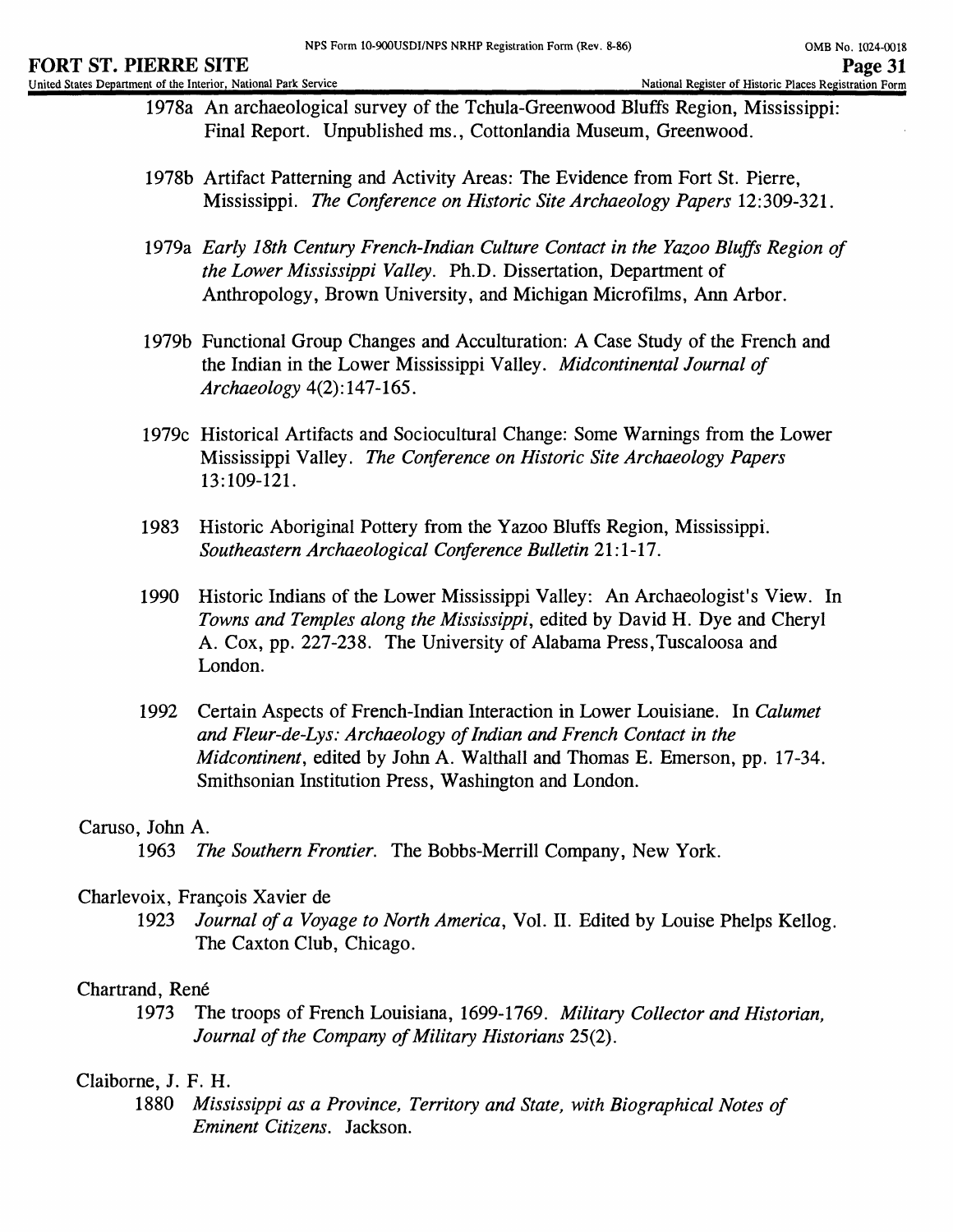Cox, Isaac J. (Editor)

1905 *The Journeys ofRene Robert Cavelier Sieur de La Salle,* Vol. I. A. S. Barnes & Company, New York.

#### Coxe, Daniel

1940 *Description of Louisiana by Daniel Coxe.* Edited by P. Radin. Sutro Branch California State Library Occasional Papers, Reprint Series 11. California State Library, San Francisco.

#### Crane, Verner W.

1929 *The Southern Frontier 1670-1732.* The University of Michigan Press. Ann Arbor.

#### Delanglez, Jean

- 1935 *The French Jesuits in Lower Louisiana (1700-1763).* Loyola University Press, New Orleans.
- 1937 A Louisiana Poet-historian: Dumont dit Montigny. *Mid-America* 19(l):31-49.

#### Dumont dit Montigny

1931 L'Etablissement de la Province de la Louisiane. *Journal de la Societe des Americanistes de Paris* 23.

### Eliot, JackD., Jr.

1990 The Fort of Natchez and the Colonial Origins of Mississippi. *Journal of Mississippi History* 52:159-197.

### Ford, James A.

1936 *Analysis of Indian Village Site Collections from Louisiana and Mississippi.* State of Louisiana, Department of Conservation, Anthropological Study No. 2. New Orleans.

#### Frank, Joe

1975 In Defense of Hutchin's Natchez Indian. *Mississippi Archaeology* 10(4):7-12.

#### French, Benjamin F. (Editor)

1869 *Historical Collections of Louisiana and Florida.* J. Sabin & Sons, New York.

#### Gayarré, Charles

1846 *Histoire de la Louisiana,* Vol. I. Magne & Weisse, New Orleans.

### Giraud, Marcel

- 1966 *Histoire de la Louisiane Francoise,* Vol. Ill, *I'Epoque de John Law, 1717-1720.*  Presses Universitaires de France, Paris.
- 1974 *A History of French Louisiana,* Vol. I, *the Reign of Louis XTV, 1698-1715.*  Louisiana State University Press, Baton Rouge.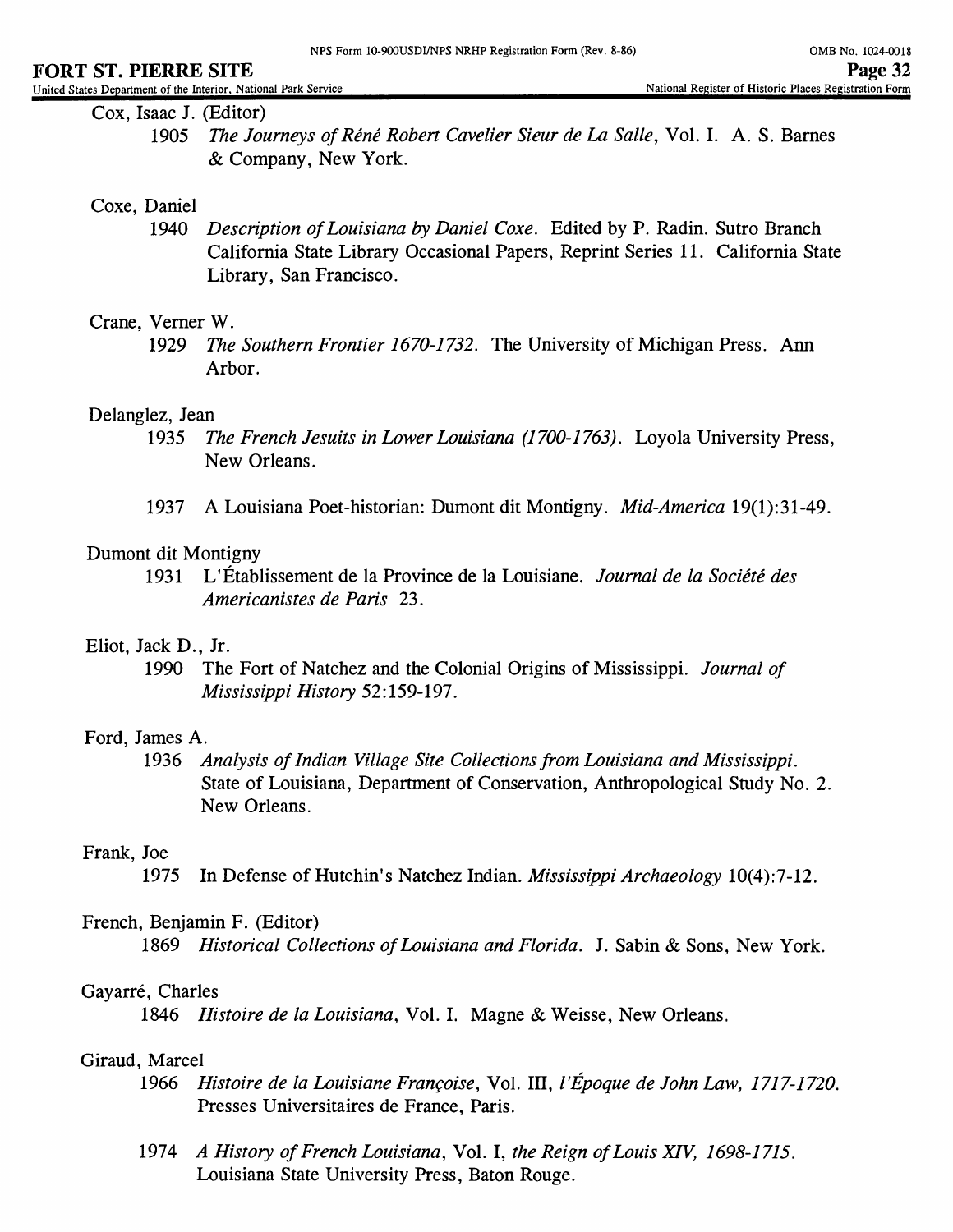#### **FORT ST. PIERRE SITE** PAGE PAGE PAGE SITE PAGE 33 United States Department of the Interior, National Park Service

- 1991 *A History of French Louisiana,* Vol. 5, *The Company of the Indies, 1723-1731.*  Translated by Brian Pearce. Louisiana State University Press, Baton Rouge.
- 1993 *A History of French Louisiana,* Vol. 2, *Years of Transition, 1715-1717.* Translated by Brian Pearce. Louisiana State University Press, Baton Rouge and London.

### Hall, Gwendolyn M.

1992 *Africans in Colonial Louisiana, The Development of Afro-Creole Culture in the Eighteenth Century.* Louisiana State University Press, Baton Rouge.

### Kidder, Tristram R.

1988 The Koroa Indians of the Lower Mississippi Valley. *Mississippi Archaeology*   $23(2):1-42.$ 

### Le Conte, M.

1924 Les Allemands a la Louisiane au XVIIIe Siecle. *Journal de la Societe des Americanistes de Paris* 16.

### Le Page du Pratz, Antoine Simon

1774 *The History of Louisiana or of the Western Pans of Virginia and Carolina*  (reprinted 1972 by Claitor's Publishing Division, Baton Rouge).

### Mereness, Newton D. (Editor)

1916 *Travels in the American Colonies.* Macmillan Co., New York.

### Mulvihill, M. J., Sr. (Editor)

1931 *Vicksburg and Warren County, Mississippi, Tunica Indians, Quebec Missionaries, Civil War veterans.* Warren County, Mississippi.

# Peterson, Charles E.

1965 The Houses of French St. Louis. In *The French in the Mississippi Valley,* edited by John F. McDermott, pp. 17-40. University of Illinois Press, Urbana.

# Phelps, Dawson A.

1966 Colonial Natchez: A French Colony. Unpublished ms. Lower Mississippi Survey Files, Peabody Museum, Harvard University.

# Phillips, Philip

1970 *Archaeological Survey in the Lower Yazoo Basin, Mississippi, 1949-1955.*  Papers of the Peabody Museum of Archaeology and Ethnology 60. Harvard University, Cambridge.

Rowland, Dunbar, and Albert G. Sanders (Editors and Translators)

1927 *Mississippi Provincial Archives, French Dominion, 1729-1740,* Vol. I. Mississippi Department of Archives and History, Jackson.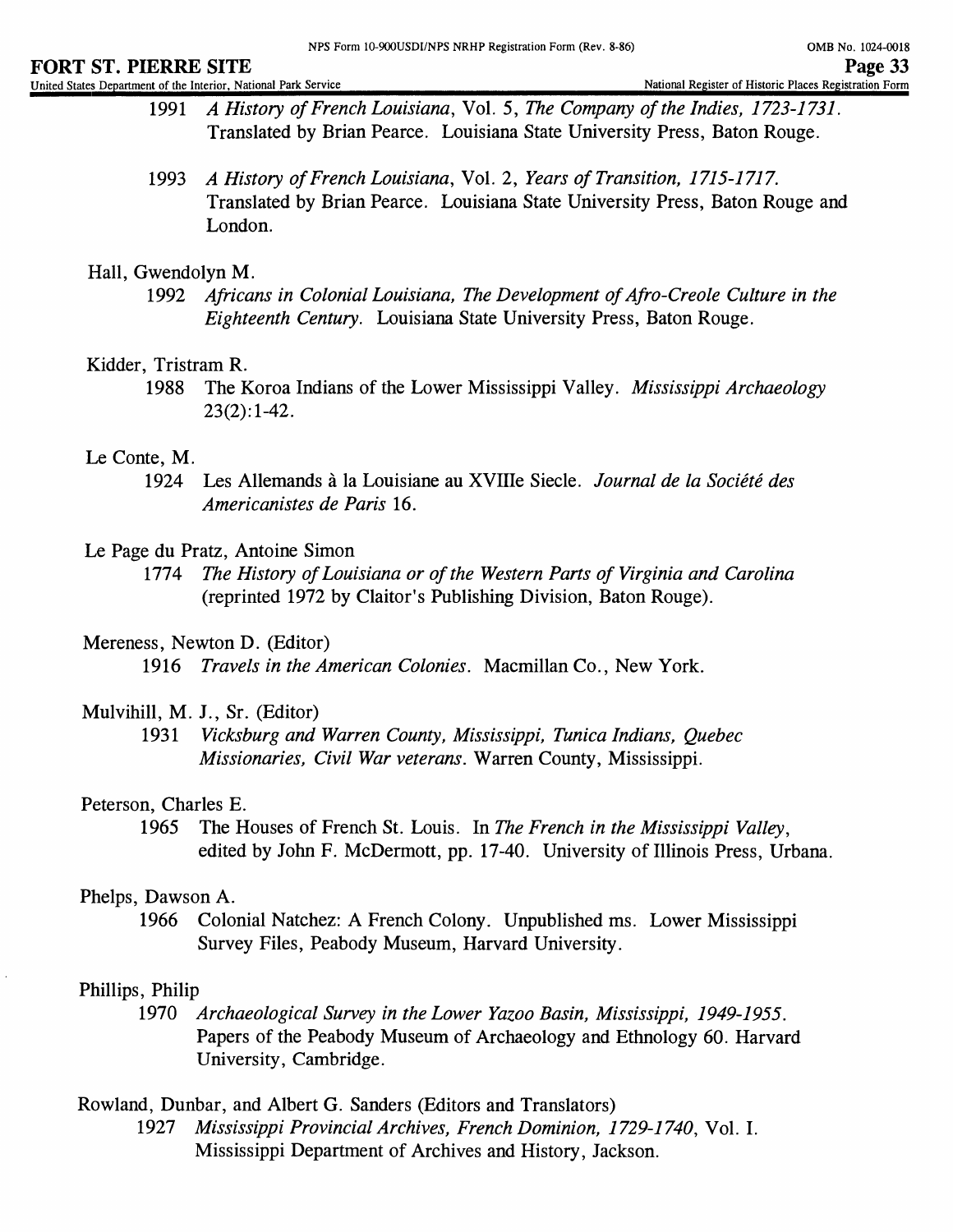- 1929 *Mississippi Provincial Archives, French Dominion, 1701-1729,* Vol. II. Mississippi Department of Archives and History, Jackson.
- 1932 *Mississippi Provincial Archives, French Dominion, 1704-1743,* Vol. III. Mississippi Department of Archives and History, Jackson.
- Rowland, Dunbar, Albert G. Sanders, and Patricia K. Galloway (Editors and Translators) 1984 *Mississippi Provincial Archives, French Dominion, 1749-1763,* Vol. V. Louisiana State University Press, Baton Rouge and London.

### Shea, John G.

1861 *Early Voyages Up and Down the Mississippi.* Joel Munsel, Albany.

#### Steward, Julian H.

1942 The Direct Historical Approach to Archaeology. *American Antiquity* 7(4): 337- 343.

### Swanton, John R.

- 1911 *Indian tribes of the Lower Mississippi Valley and Adjacent Coast of the Gulf of Mexico.* Bureau of American Ethnology, Bulletin 43. U. S. Government Printing Office, Washington, D. C.
- 1946 *The Indians of the Southeastern United States.* Bureau of American Ethnology, Bulletin 137. U. S. Government Printing Office, Washington, D. C.

### Swanton, John R., and J. O. Dorsey

1912 *A Dictionary of the Biloxi and Ofo Languages Accompanied with Thirty-one Biloxi Texts and Numerous Biloxi Phrases.* Bureau of American Ethnology, Bulletin 47. U. S. Government Printing Office, Washington, D.C.

### Thomas, Daniel H.

1989 *Fort Toulouse, The French Outpost at the Alabamas on the Coosa.* University of Alabama Press, Tuscaloosa and London (originally published 1960 by the *Alabama Historical Quarterly).*

### Thwaites, Reuben G. (Editor)

- 1896 1901 *The Jesuit Relations and Allied Documents: Travels and Explorations of the Jesuit Missionaries in New France, 1610-1791,* 73 vols. The Burrows Brothers Co., Cleveland.
- Walthall, John A., and Thomas E. Emerson
	- 1992 Indians and French in the Midcontinent. In *Calumet and Fleur-de-Lys: Archaeology of Indian and French Contact in the Midcontinent,* edited by John A. Walthall and Thomas E. Emerson, pp. 1-13. Smithsonian Institution Press, Washington and London.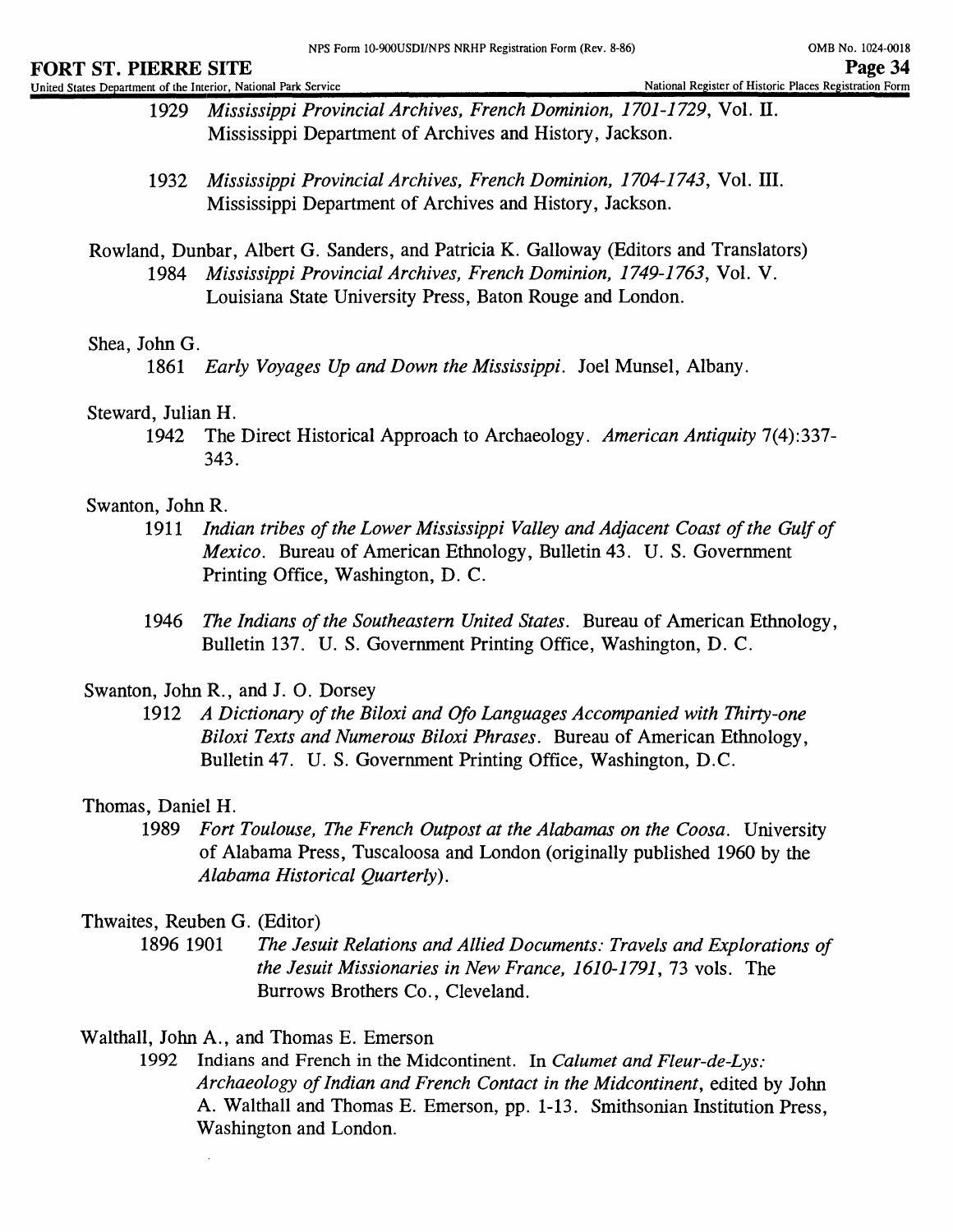Wedel, Waldo R., and Mildred M. Wedel

1976 Wichita Archeology and Ethnohistory. In *Kansas and the West, Bicentennial Essays in Honor of Nyle H. Miller, edited by F. R. Blackburn et al., pp. 8-20.* Kansas State Historical Society.

Wilson, Samuel, Jr.

1965 Colonial Fortification and Military Architecture in the Mississippi Valley. In *The French in the Mississippi Valley,* edited by John F. McDermott, pp. 103- 122. University of Illinois Press, Urbana.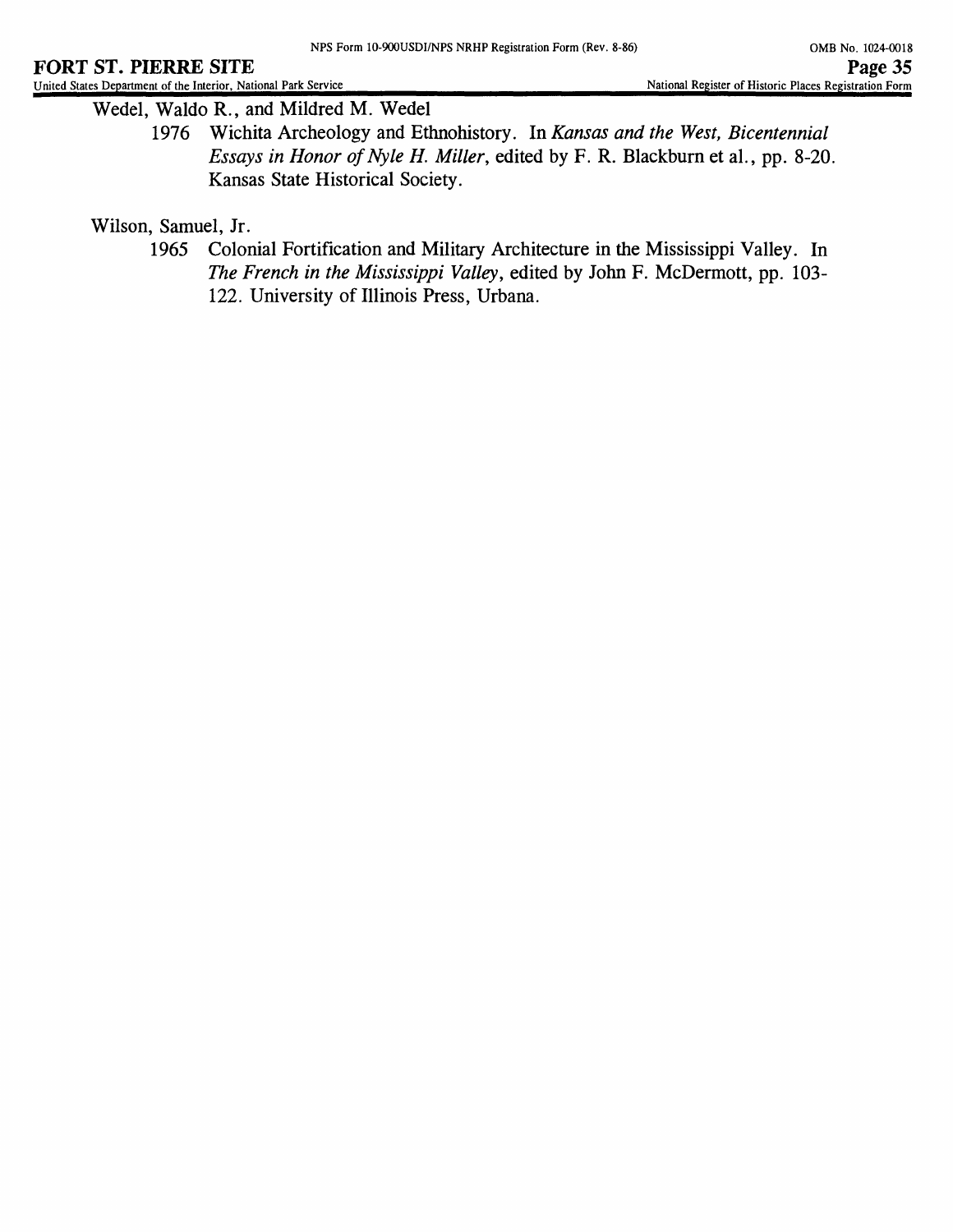# **FORT ST. PIERRE SITE**

United States Department of the Interior, National Park Service Previous documentation on file (NPS):

- **EXECUTE:** Preliminary Determination of Individual Listing (36 CFR 67) has been requested.<br> **EXECUTE:** Previously Listed in the National Register.
- Previously Listed in the National Register.
- Previously Determined Eligible by the National Register.
- Designated a National Historic Landmark.
- 
- Recorded by Historic American Buildings Survey:  $\#$ <br>Recorded by Historic American Engineering Record:  $\#$ Recorded by Historic American Engineering Record:

Primary Location of Additional Data:

- State Historic Preservation Office Mississippi
- 
- Federal Agency
- \_\_ Local Government
- Other State Agency<br>
Federal Agency<br>
Local Government<br>
X University Museum University Museum of Natural History 120 Smith Hall Tuscaloosa, Alabama 35487
- $X$  Other(Specify Repository): Artifacts recovered from the excavation of the Fort St. Pierre Site between 1974 and 1977 are curated in the Peabody Museum, in Cambridge, Massachusetts.

# **10. GEOGRAPHICAL DATA**

Acreage of Property:

UTM References: Zone Northing Easting

Verbal Boundary Description:

# Boundary Justification: